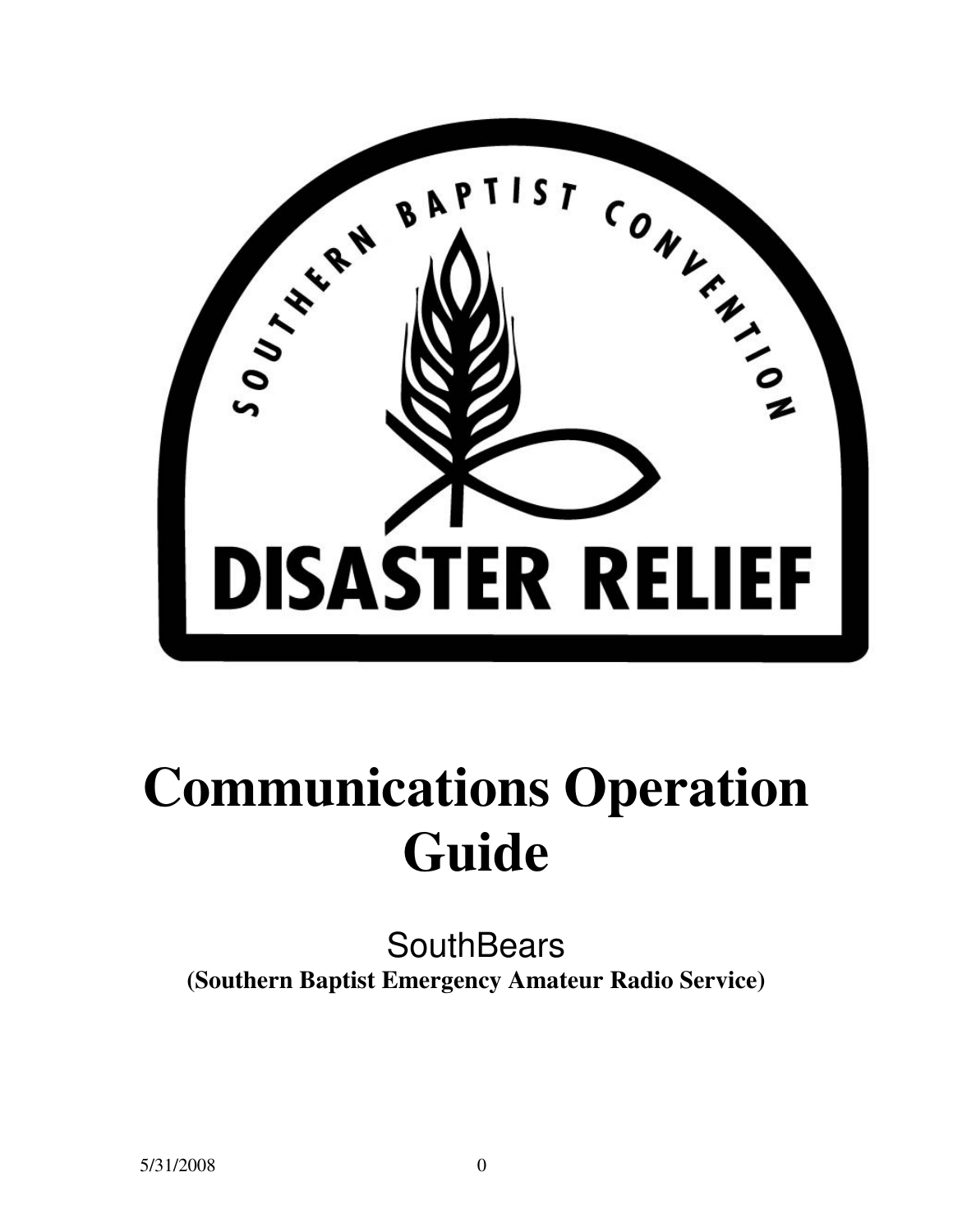#### **FOREWARD**

This guide is a product of input from various individuals involved with existing Southern Baptist Disaster Relief Communications Ministries from several states. It was, and still is the intent of this group to provide this guide as a reference in establishing a unified and consistent disaster relief communications network between participating Southern Baptist States.

The development of the Southern Baptist Emergency Amateur Radio Service (SouthBears) is a result of a collaborative effort from this group of individuals. SouthBears has brought several states communicators together, and has become a weekly regional HF net. This net meets each Sunday afternoon at 2:30 Central and 3:30 Eastern time on 7260 Khz and at 3:30 Central and 4:30 Eastern time on 14.265 Mhz for the purpose of training for disaster relief purposes and Christian fellowship. Our MOU with The Salvation Army (TSA) has opened another doorway in expanding our communications capabilities by allowing us access to additional net resources with the Salvation Army Team Emergency Radio Network (SATERN). SATERN has established regional and national HF nets, which meet on a daily basis. TSA and SATERN are encouraging us, as SouthBears members, to check into their nets whenever possible and when doing so, to identify ourselves as SouthBears members. This provides us with yet another resource, with which to accomplish our mission and goals, by utilizing these existing nets managed by fellow believers.

SOUTHBEARS WEB SITE http://www.southbears.org

SOUTHBEARS E-MAIL LIST http://groups.yahoo.com/search?query=southbears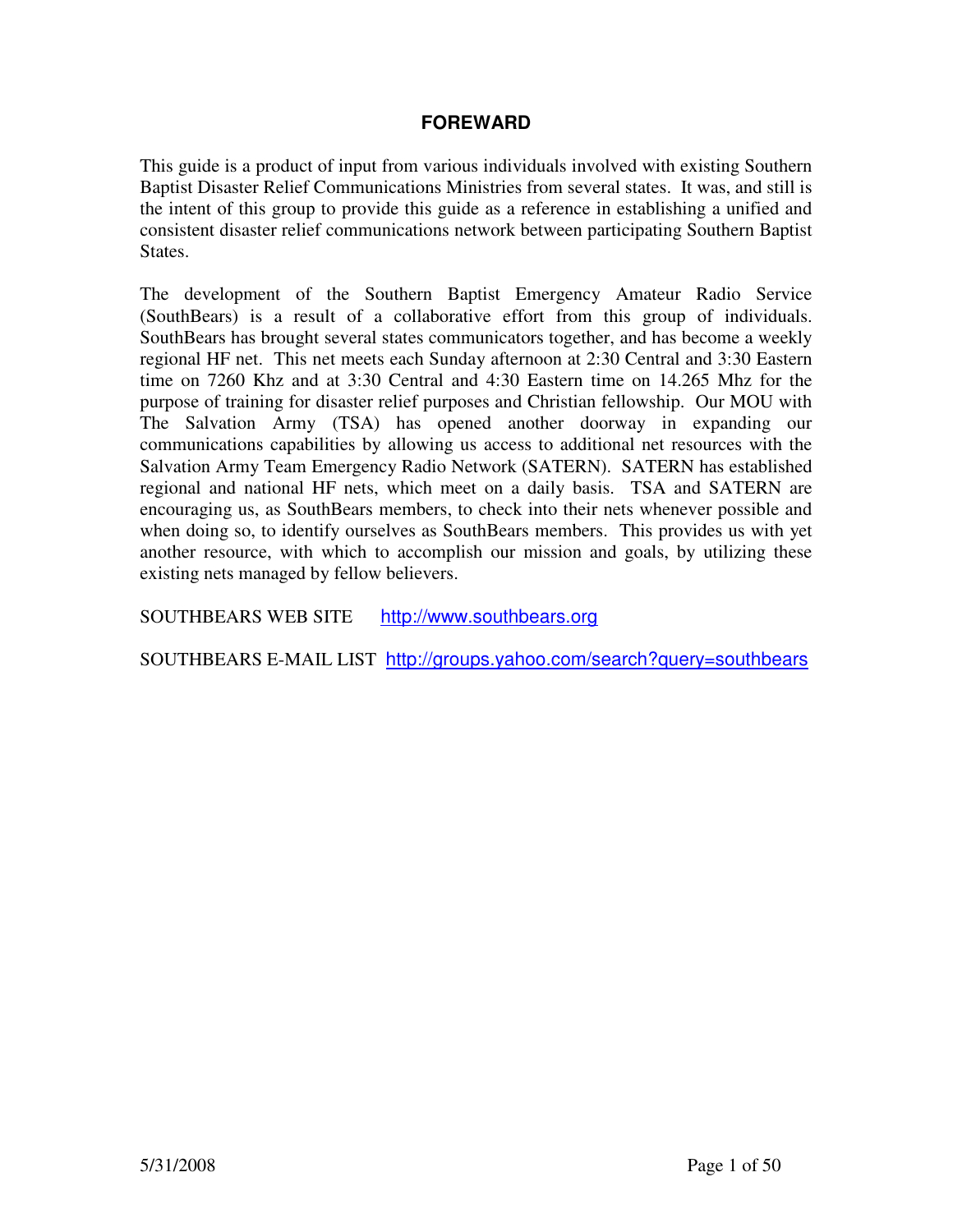## **SOUTHBEARS SOUTHERN BAPTIST EMERGENCY AMATEUR RADIO SERVICE DISASTER COMMUNICATIONS OPERATIONS GUIDE**

#### *TABLE OF CONTENTS*

#### **GENERAL POLICY**

#### **OPERATING PROCEDURES**

#### **APPENDICES**

- **A. SATERN**
- **B. TACTICAL**
- **C. STATE DIRECTORS OF COMMUNICATIONS**
- **D. FORMS (LATER)**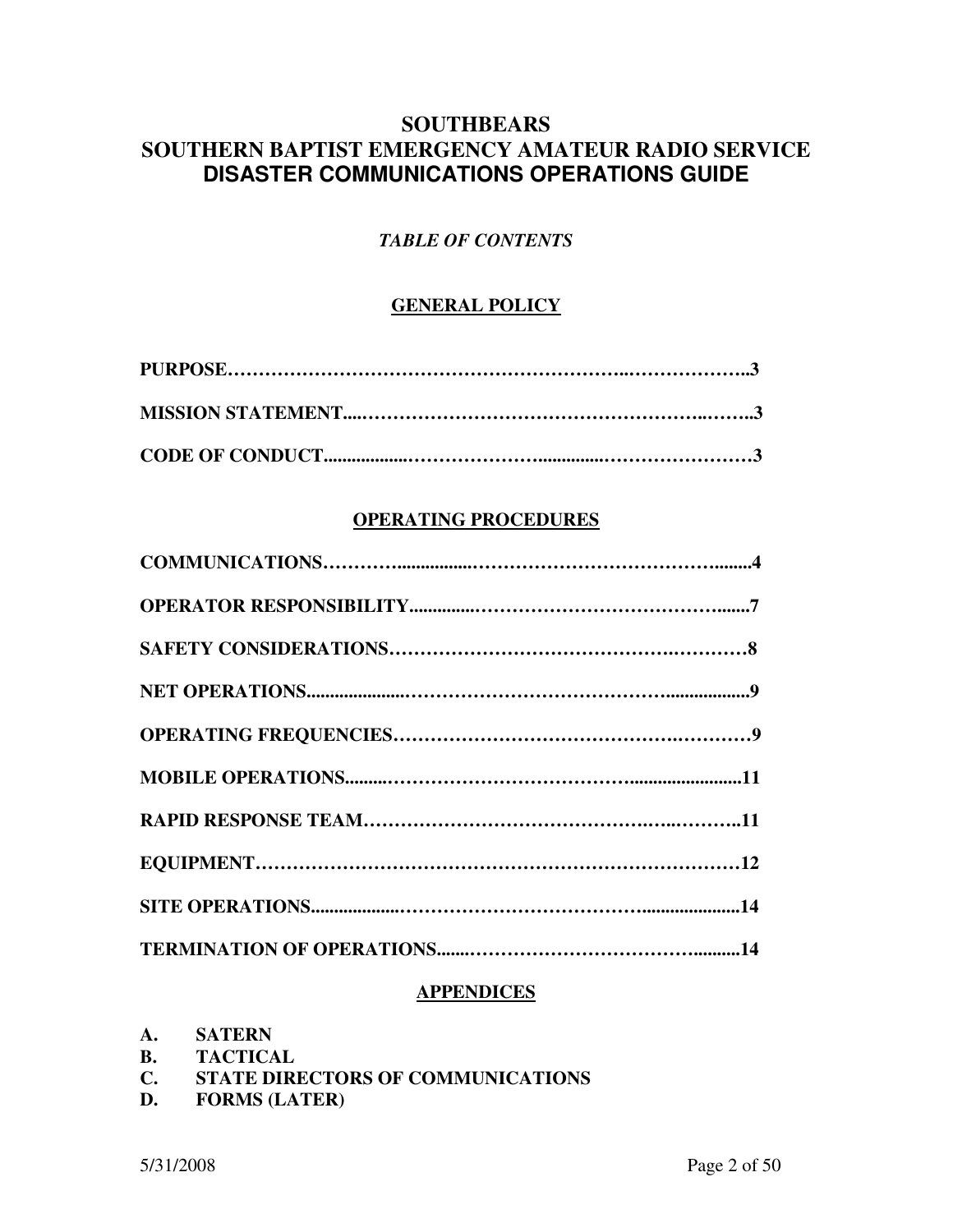#### **PURPOSE**

The purpose of this manual is to guide state communications units and radio operators while serving in support of a disaster, whether local, state, regional or national. The contents will also assist you in developing a communications unit and the equipment recommended for it.

The primary function of SOUTHBEARS communications is to provide logistical and tactical communications support, as directed, to whatever unit or task to which they have been assigned. (This could be a clean up and recovery unit, a large feeding unit, a command unit or managing a local, regional or national net.)

#### **MISSION STATEMENT**

The purpose of the Southern Baptist Emergency Amateur Radio Service (SouthBears) is to provide a network of support communication services to Southern Baptist volunteer groups or affiliated agencies during commercial communication disruptions, and to provide health and welfare message handling in disaster areas as a direct ministry to victims affected by the disaster whenever priorities allow. This is accomplished through a ministry employing the resources and talents of Christian amateur radio operators for the glory of God. We also need to make ourselves available to meet the needs of every disaster victim through the medium of communication. We do these things for the glory of Christ's Kingdom.

Our primary goal is to provide logistical communications for our state disaster relief activities and the disaster relief activities of the North American Mission Board (NAMB). Our secondary goal is to provide communications for others as the situation dictates. We shall exhibit an attitude, Christ-like as humanly possible to every contact, be it peer or disaster victim. We will consistently strive to labor for Jesus under the Bible verse, "…whatsoever you did for the least of these brothers of mine, you did it for me." Matt 25:40 NIV

#### **CODE OF CONDUCT**

Communicators will be subject to unique challenges. This will require that you be flexible, patient, and available. In this situation you are a servant, first to the LORD, then the On-Site Director or Blue Hat, and your fellow workers.

A gentle, supportive, and loving demeanor will be needed throughout the term of operations. At no time is rude or selfish conduct appropriate, especially toward the disaster victims. You are an ambassador for Jesus Christ, so show it!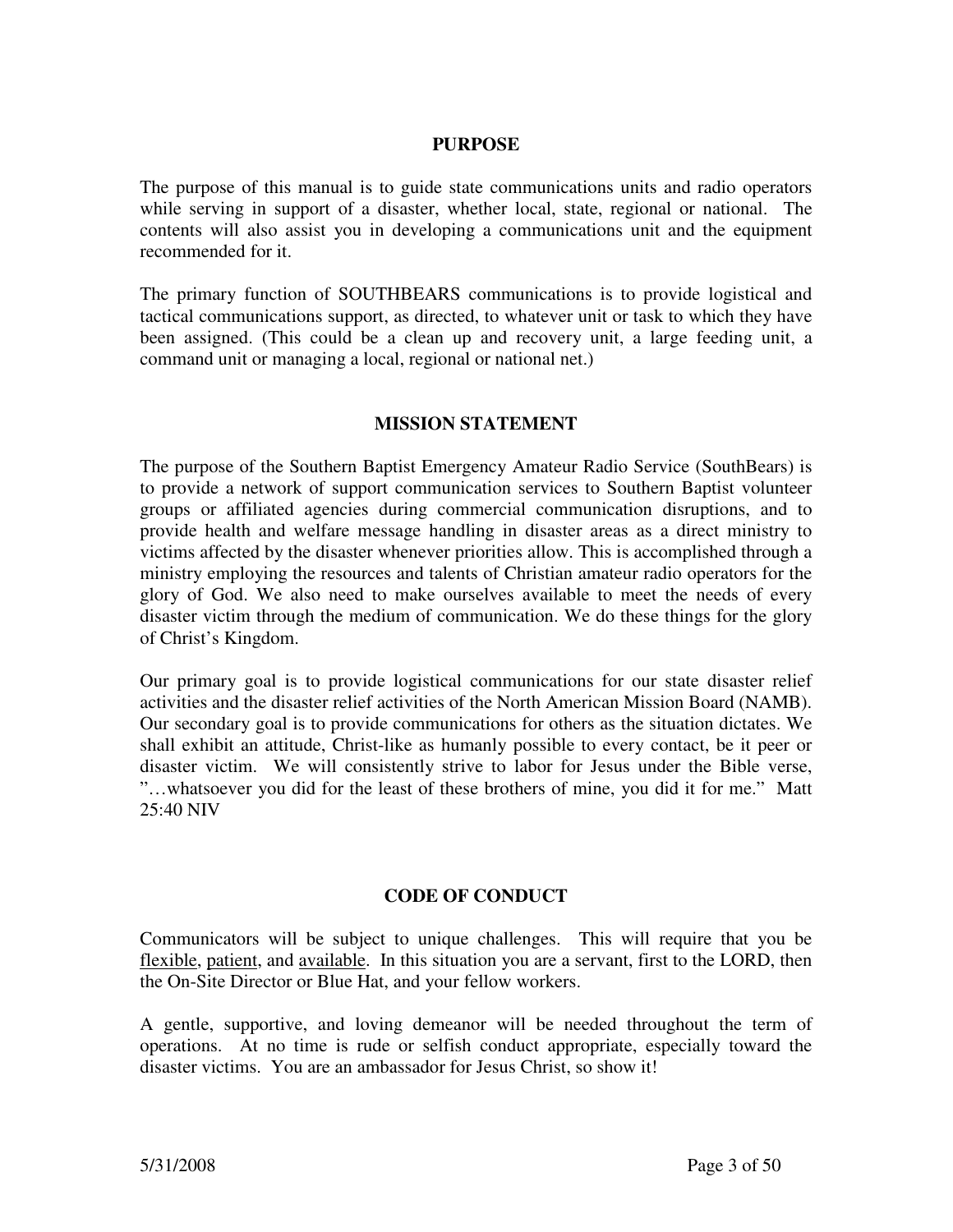#### **OPERATING PROCEDURES**

#### **Communications Operator (COMMUNICATOR)**

Authority – State volunteer operators shall receive direction and authority from the state Director of Communications.

- **Qualifications** All station operators shall have a General Class or higher radio amateur license, or Technician Class if teamed with an operator of higher operating privileges and be appropriately trained by their state conventions.
- **Job Description** It should be the responsibility of operators to provide en route navigation to the disaster area, attain the necessary training for station operation (including administration, modes of operation, training in equipment operation, and operating protocol). The operator should provide mapping and other administrative services to feeding, clean-up/recovery and other components of disaster relief ministries. The operator should report en route progress to NAMB.
- **General Discussion** One person designated by the State Communications Coordinator will be in charge and responsible for the operation of the Primary Communication Resource of the state. That individual will wear a blue cap to signify his leadership role. Whenever he is called away from the area he will pass responsibility and leadership to another of his choosing. Conventional blue cap training is not required for this position. No one should be left in charge of communications who has not shown themselves through training and experience to be knowledgeable in all aspects of communications and station operation; nor should that person not hold a current radio amateur license of General or higher class privilege.

Quick response communicators who accompany damage assessment team should have a GPS receiver and laptop computer for the purpose of marking the location of property in need of cleanup and for the purpose of navigating to and in the disaster area. Ministry teams that include a communicator benefit from navigation that GPS affords. Appendix \_\_\_ provides equipment recommendations. The Garmin Etrek recommended in the appendix can be connected directly to the Kenwood TM-D700A to provide an APRS beacon while in route; an APRS beacon provides automatic route progress reporting to NAMB.

ARRL message forms should be used during deployment. The following is not a message: "I need meals!" Help the requester with message content that will be clear to the recipient. Here are sample questions to ask: "May I have your name and phone number, please? How many meals do you need? Will these be breakfast lunch or dinner meals? Will you need drinks too?" Please give me the physical address for delivery and time you want us to deliver. Who will be there to receive the meals?"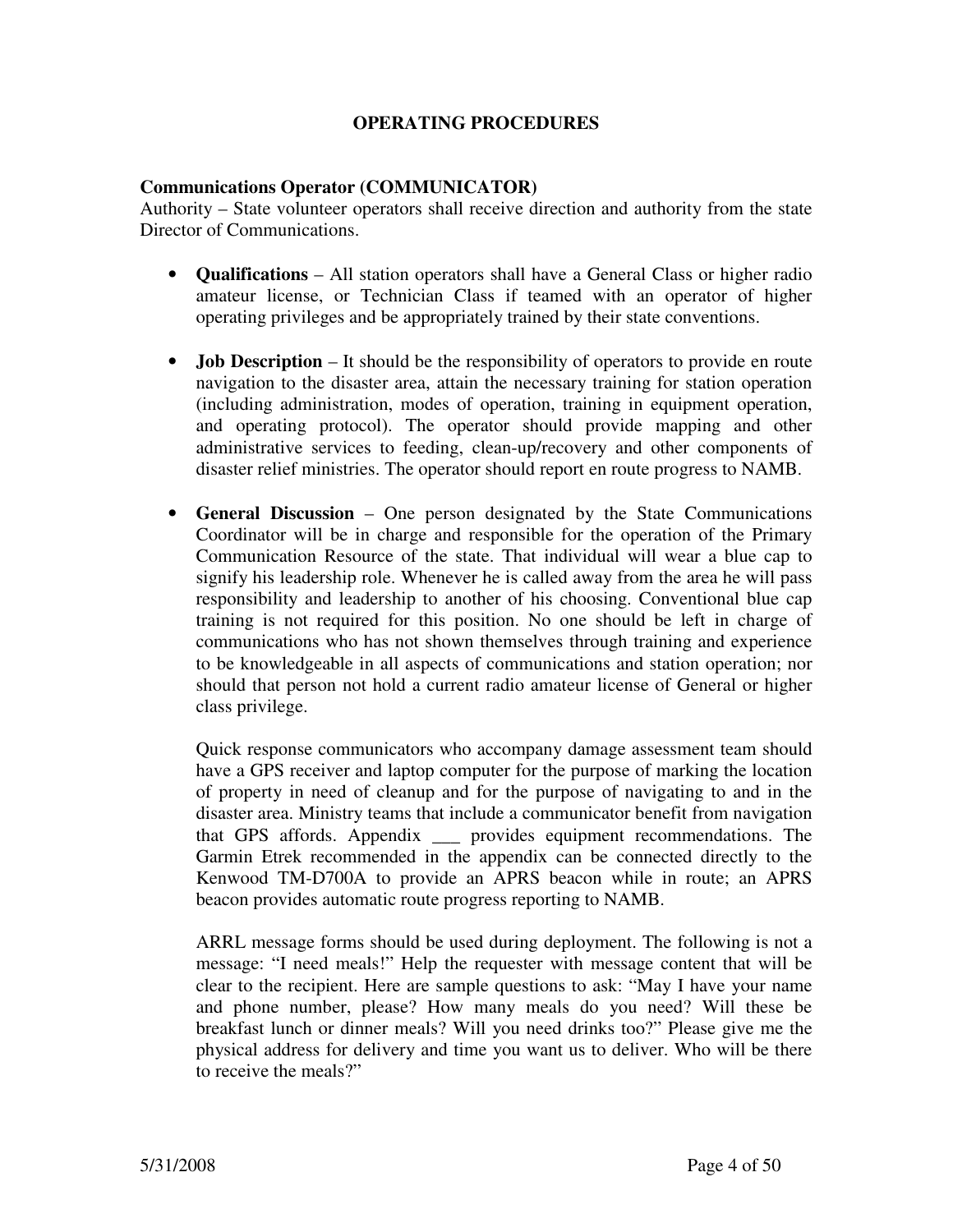Since this was a specific message and the message center knows the delivery scheduler will receive it, there is no need to ask who is to receive it. The emphasis of this sample message is on having enough information to write a clear message. Put yourself in the position of the one who will be receiving it and ask the questions that he might ask. Make a copy of the message and keep the original in a message log. Record the date and time of delivery, the person who delivered it and to whom it was delivered.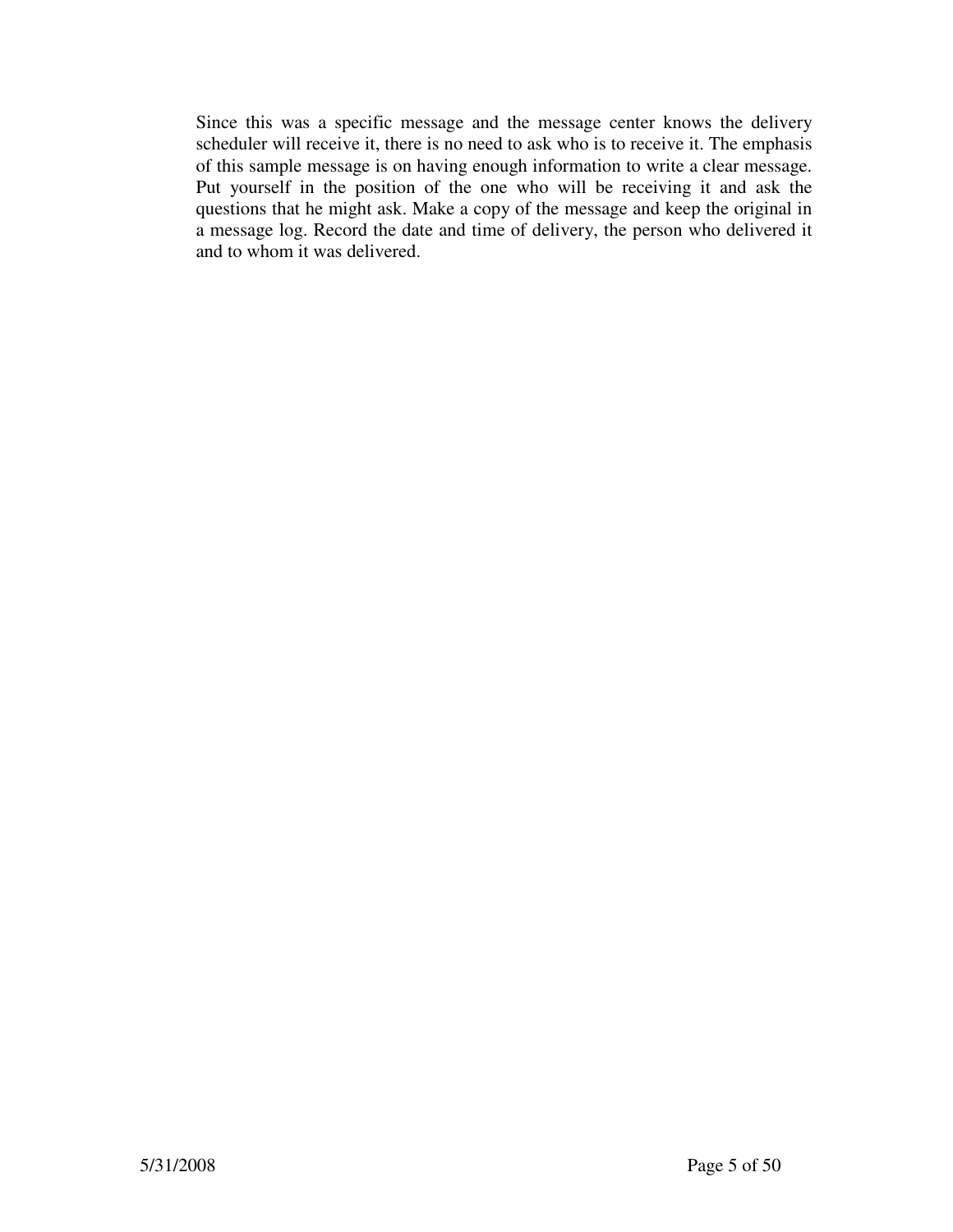#### **State Communications Coordinator**

- **Authority** The Coordinator shall receive direction and authority directly from the State Disaster Relief Director.
- **Qualifications** The Coordinator shall have a General Class or higher radio amateur license.
- **Job Description** The Coordinator should be totally responsible for maintaining and providing security for all state radio communication assets. Additionally, he should be responsible for recruiting operators, training, maintaining equipment, maintaining a current volunteer roster, calling out volunteers, providing rotation teams, activating volunteers, operator safety and keeping all communication volunteers informed of deployment plans before and during emergencies.

**General Discussion** - Experience would recommend two communicators and one runner as a minimum communications center crew for disasters on the 2004 Florida hurricane scale. During the  $1<sup>st</sup>$  ten days of operation at an area producing 5000 meals or so per day and with clean up crews of five, 250 messages were handled. This particular site was fortunate enough to have an operational cell phone accessible to a tower outside the disaster area by means of a high gain cell phone antenna. Additionally, a local repeater with repeater-to-repeater linking allowed communications along 200 miles of devastation. As a result of these communications resources, considerable traffic was passed and the need for a runner to deliver messages rapidly became obvious. Message activity will begin slowly, perhaps two, three or four per day for the first couple of days and peak at 15 or 20 per day. After numbers fall to two or three per day it is time to consider closing the communications center, unless of course there is plenty of administration activity on going. Communications should be among the first to deploy and arrive on a disaster site. Our experience has shown that the greatest need will be during the first five to ten days, after which time local communications infrastructure will have been restored.

Team rotation is important. After five days in the field, plan on rotating the crew. Not only is this best for the crew, it allows others to participate in the ministry; and, that is critical in maintaining morale and interest. Fortunately, disasters generally are few and far between, and that is good because it allows plenty of time for preparation and training. It is not good to be personally prepared and trained and not be used during the emergency. One plan would be to designate the first-out team as the rotation team for the next disaster and alternate teams in this manner.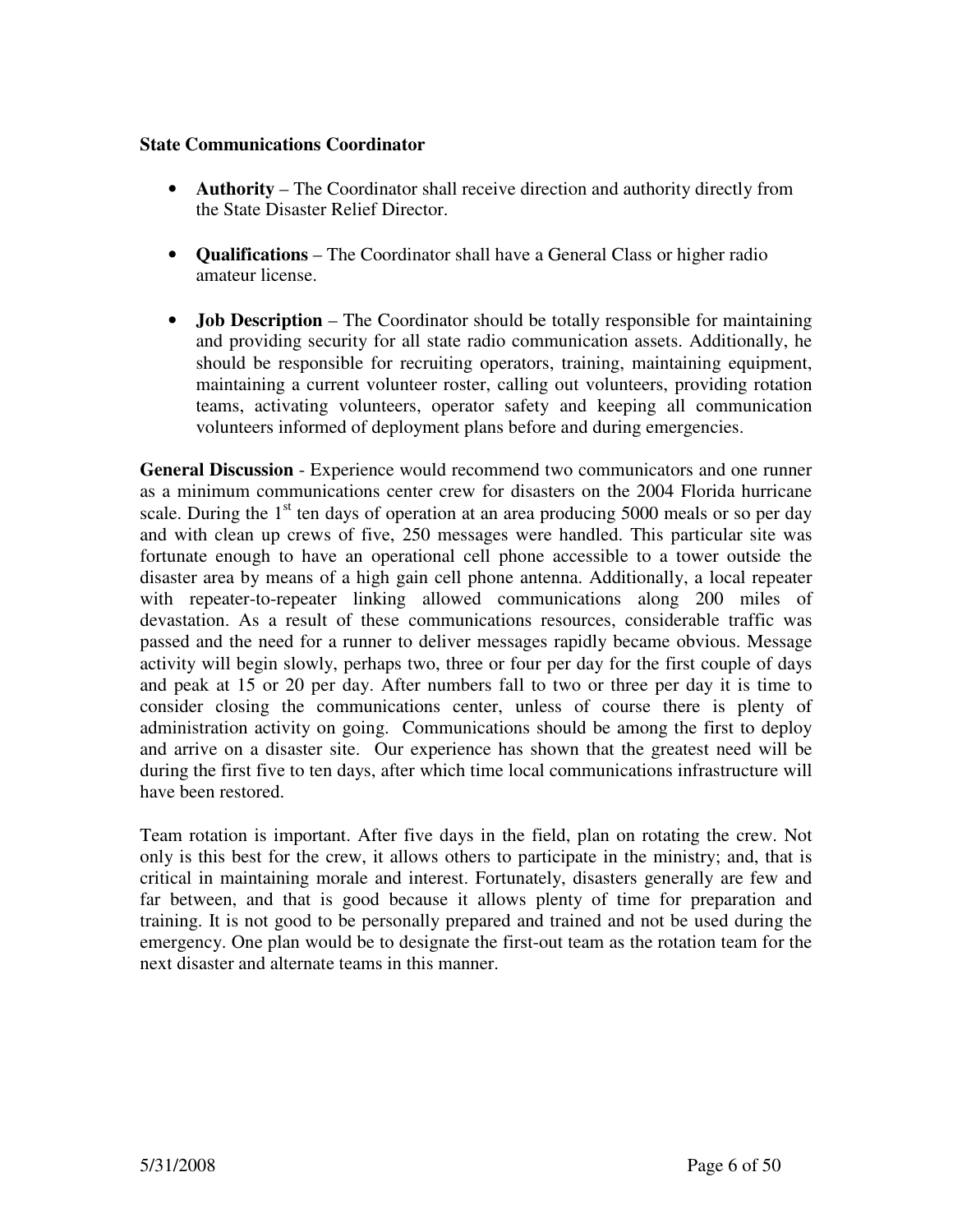#### **COMMUNICATIONS UNIT DIRECTOR (UD)**

- **Authority** The UD shall receive direction and authority directly from the State Communications Coordinator.
- **Qualifications** The UD shall have a General Class or higher radio amateur license and have received State Unit Director/Blue Hat training.
- **Job Description** The UD should be totally responsible for maintaining and providing security for field deployed radio communication assets. Additionally, he should be responsible for recruiting operators, training, maintaining equipment, maintaining a current volunteer roster, calling out volunteers, providing rotation teams, activating volunteers, operator safety and for keeping all communication volunteers informed of state plans before and during emergencies.

#### **OPERATOR RESPONSIBILITY**

To ensure efficient and effective communications the field operator has the following responsibilities:

- Brief the UD "Blue Hat" on the field environment and special considerations.
- Recommend changes in standard operating frequencies and practices if necessary to accommodate a special situation.
- Communicate availability and hours of operation if possible.
- Maintain an operating log to include all communications operations, phone numbers, traffic handled and operating considerations.
- Provide a minimum of two hours of dual operating time with any incoming operator.
- Respect the position of the Unit Director by following his operating directives.
- Direct all news media queries to the Public Information Officer. At no time should an operator make statements to the public media.
- Remain *flexible* at all times.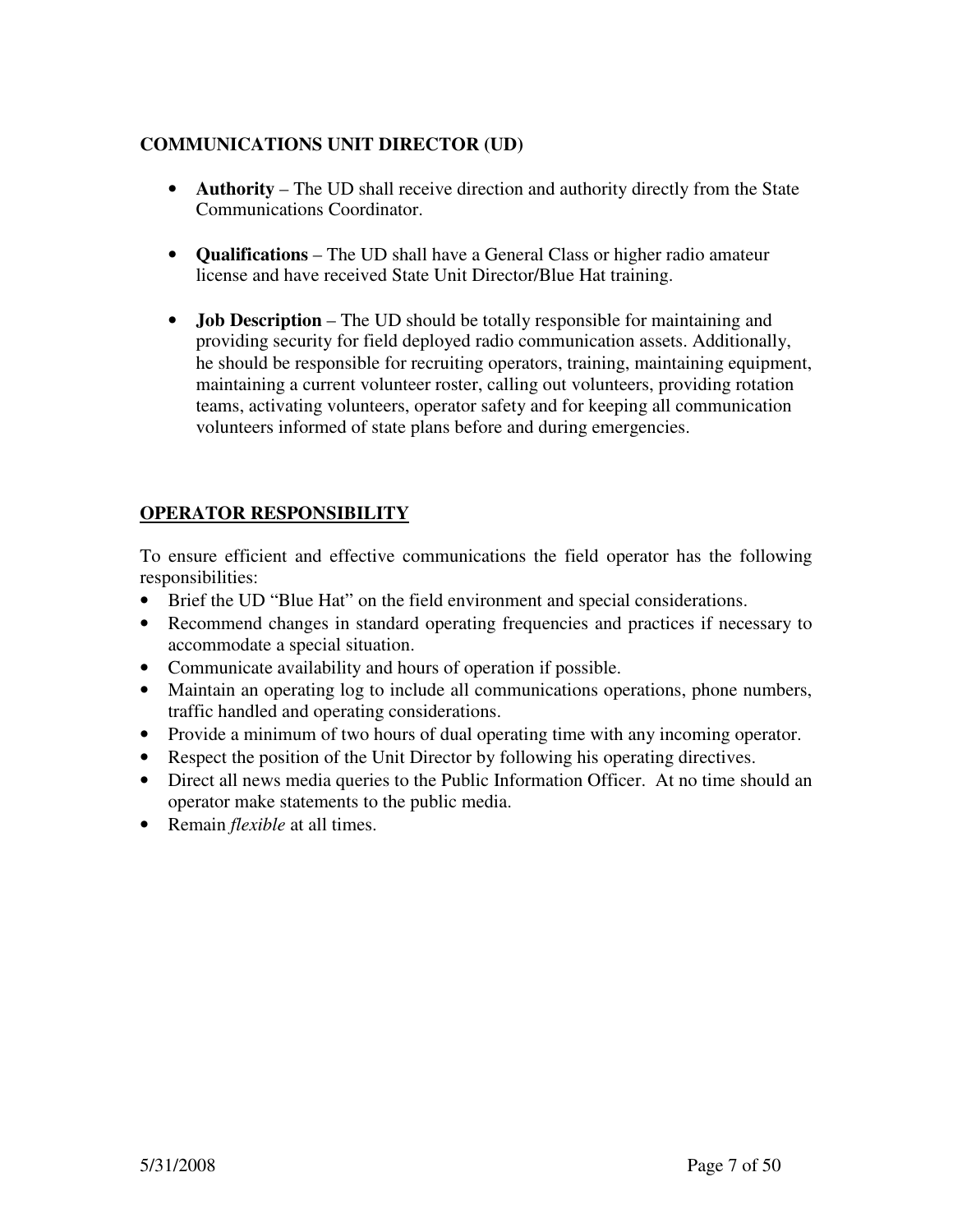#### **SAFETY CONSIDERATIONS**

Safety is an important issue for disaster relief, because of the increased hazards disaster areas pose. As a result, the risk of temporary or permanent injury is increased. Therefore, it is important to always be aware of danger while traveling to and working in the disaster area.

The following areas of safety must be considered:

- 1. Presence of Radio Frequency Radiation near antennas, including extended cell phone ops.
- 2. The safety value of gloves
- 3. The dangers of preoccupation while driving, i.e., cell phone, rig ops, maps, etc.
- 4. Climbing hazards
- 5. Tripping on "GUY" wires or power cords
- 6. Electrocution from overhead power lines or other dangerous exposure
- 7. Eye injury from end view perspective of antenna radial, etc.
- 8. Lifting
- 9. Improper use of tools, wrenches slipping, etc.
- 10. Lightning hazards associated with work in open spaces and around antenna and coax.
- 11. Exposure to hazards of fuel handling including generators.
- 12. Slipping on wet surfaces.
- 13. Carbon monoxide poisoning.
- 14. Unsafe driving practices, not correctly analyzing road conditions, and sleep deprivation.
- 15. Drinking polluted water.
- 16. Non-removal of rings and watches when working around batteries.
- 17. Not being checked out on equipment.
- 18. Work in pairs.
- 19. Stress (*last, but not least*)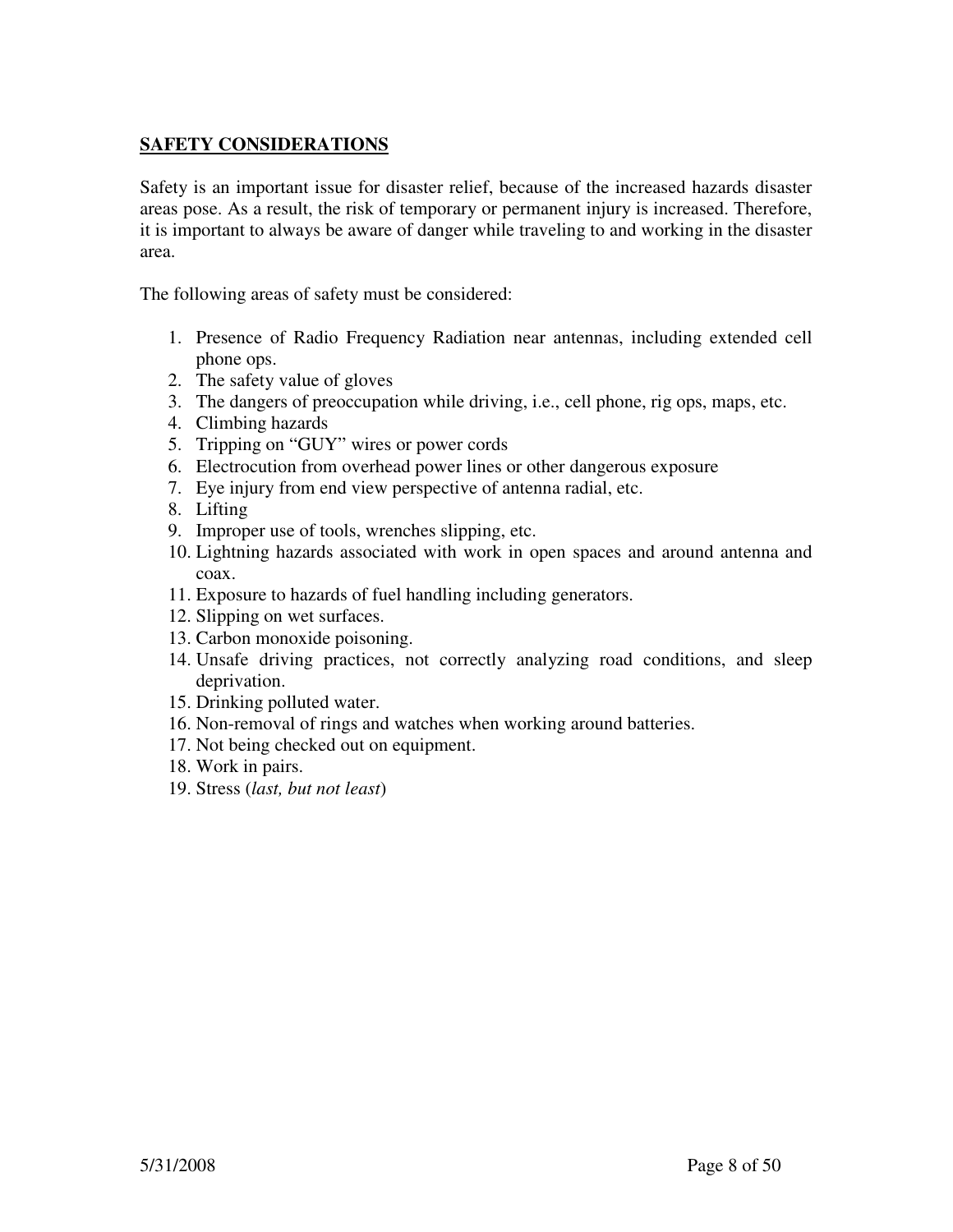#### **NET OPERATIONS**

In the event of a major disaster, the Disaster Relief Director (State or NAMB whichever the case may be) will authorize the Communications Coordinator or someone of his choosing who possesses the necessary qualifications to begin radio net operations from the headquarters building in your Baptist Convention Center or NAMB. This individual will assess the communications options available and recruit operators from the roster as needed.

Communications options may include phone patching, phone relay, cellular phone calls, radio or internet email, direct VHF and HF communications, Echo-link, PSK31, cw, or any combination thereof. This person will become Net Control for all communications regardless of the mode in use.

The tactical call sign used by Net Control should be in the form of location and operator call sign, i.e. "Baptist Command Center, W4SOS (Your Baptist Convention City)." For non-amateur operations the call sign should take the form of Disaster Relief Center/Location/City. Example, "Disaster Relief, Baptist Building, Nashville." More information on net operation is shown in the Appendices.

#### **OPERATING FREQUENCIES**

HF Radio Operations

- Daytime, 7.260 MHz or 14.265 MHz depending on propagation (Unless otherwise directed by Net Control)
- Nighttime- (Check on local nets in your area and ask for their assistance.)

Note: Out of state operations may require use of other SSB nets as needed or any other frequencies as directed by the Director of Communications. For example:

- NC SSB Net 3.923 MHz
- VA SSB Net 3.910
- AL SSB Net  $-3.965$
- $\bullet$  GA SSB Net 3.975
- SC SSB Net  $-3.915$
- S. Central US Traffic Net-7.290
- Midwest Traffic Net-7.295
- SATERN 7.265 MHz and 14.265 MHz
- SouthBears Net 7.260 MHz
- Hurricane net 14.325 MHz and 3.950 MHz

(Refer to your ARRL Net Directory for schedules.)

To establish a Baptist net at the time of an emergency may be unnecessary. There are established nets for health and welfare in most states. These meet daily and have established their presence as such. Use these established nets to make your contact, move off 10-20 khz, and handle your traffic. This is NOT the time to reinvent the wheel; it is a time to move traffic.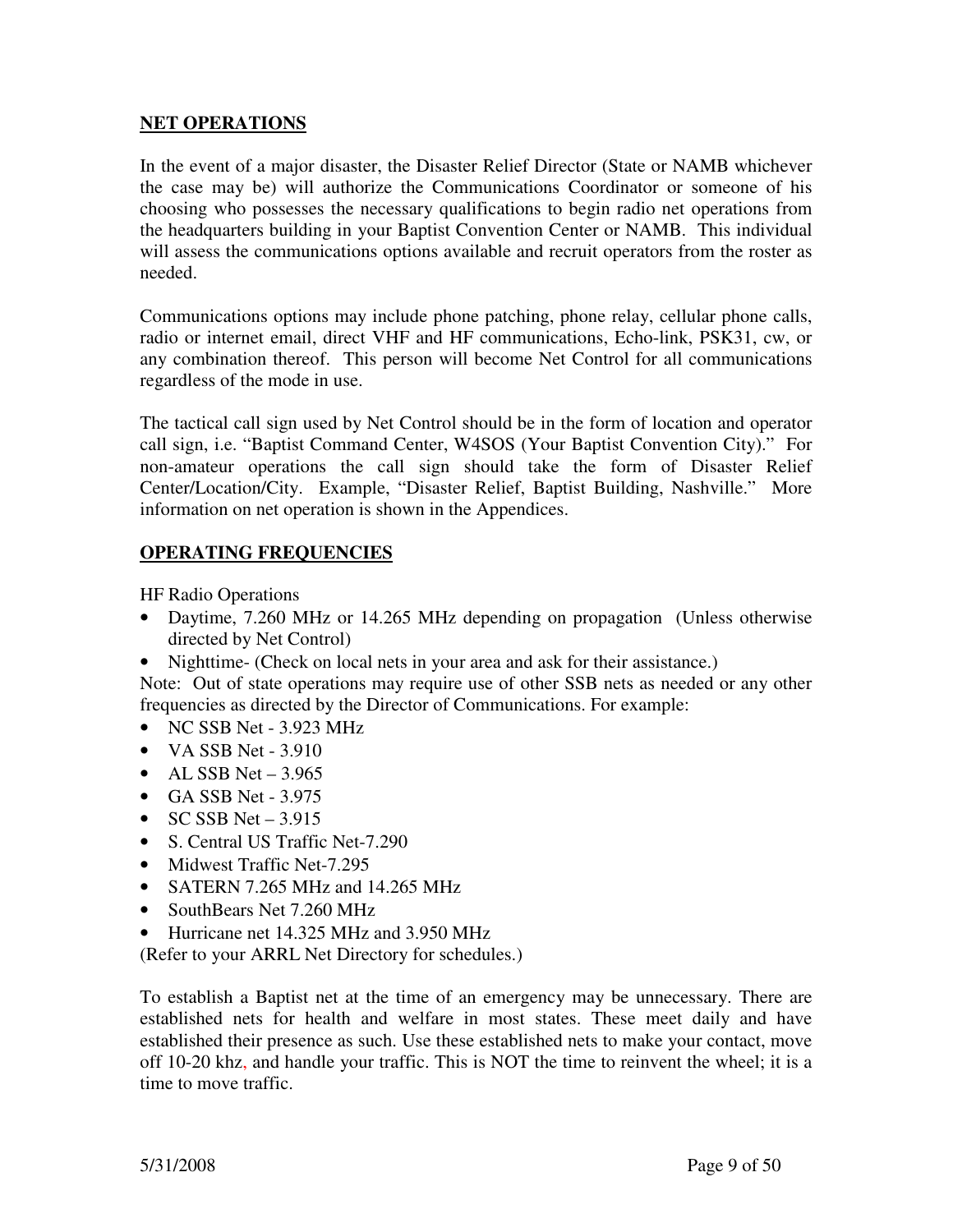Use your ARRL Net Directory to determine where the nets are and their schedules. Do not overlook the SATERN nets! Additional SATERN net information may be found in the appendices.

#### VHF Radio Operations

- Within range of Baptist Command Center (typically 100 miles) Find a local repeater that is operational, if possible, and let those coming into your area know its frequency. As stated, if you have adequate range, this move can be very helpful in directing manpower to the work area. As a courtesy, please secure permission from the repeater owner, if possible.
- It is advantageous to develop a map of your state with repeater coverage shown.
- 147.555 shall be the SouthBears VHF simplex call frequency while in transit for all National Disaster Relief responses. In the event that we have to use tone squelch, 100 Hz tone will be the preferred tone.

#### VHF Non-Amateur Operations

- 151.625 Business Band as directed by Net Control.
- For small disasters away from municipalities, business frequencies may work. In large cities the proliferation of use makes them almost useless.
- In the event that we have to use tone squelch, 100 Hz tone will be the preferred tone.

#### Red Cross Communications

- Frequency: 47.42 MHz Primary
- 47.50 Alternate
- National Net Frequency: 7.5505 USB
- Other frequencies available to Red Cross:
- $2.8024$
- $3.1714$
- 5.1364
- $5.1414$
- $6.8595$
- 7.6985

Interact with the Red Cross as directed by Net Control.

#### SATERN Net Frequencies

• SATERN Regional Territorial Net Saturday 10:30 AM (1630 Z) CDT 7.265 MHz SATERN International/National Net Monday thru Friday 9:00 AM (1500Z) CDT 14.265 MHz Saturday 9:30 AM (1530Z) CDT 14.265 MHz.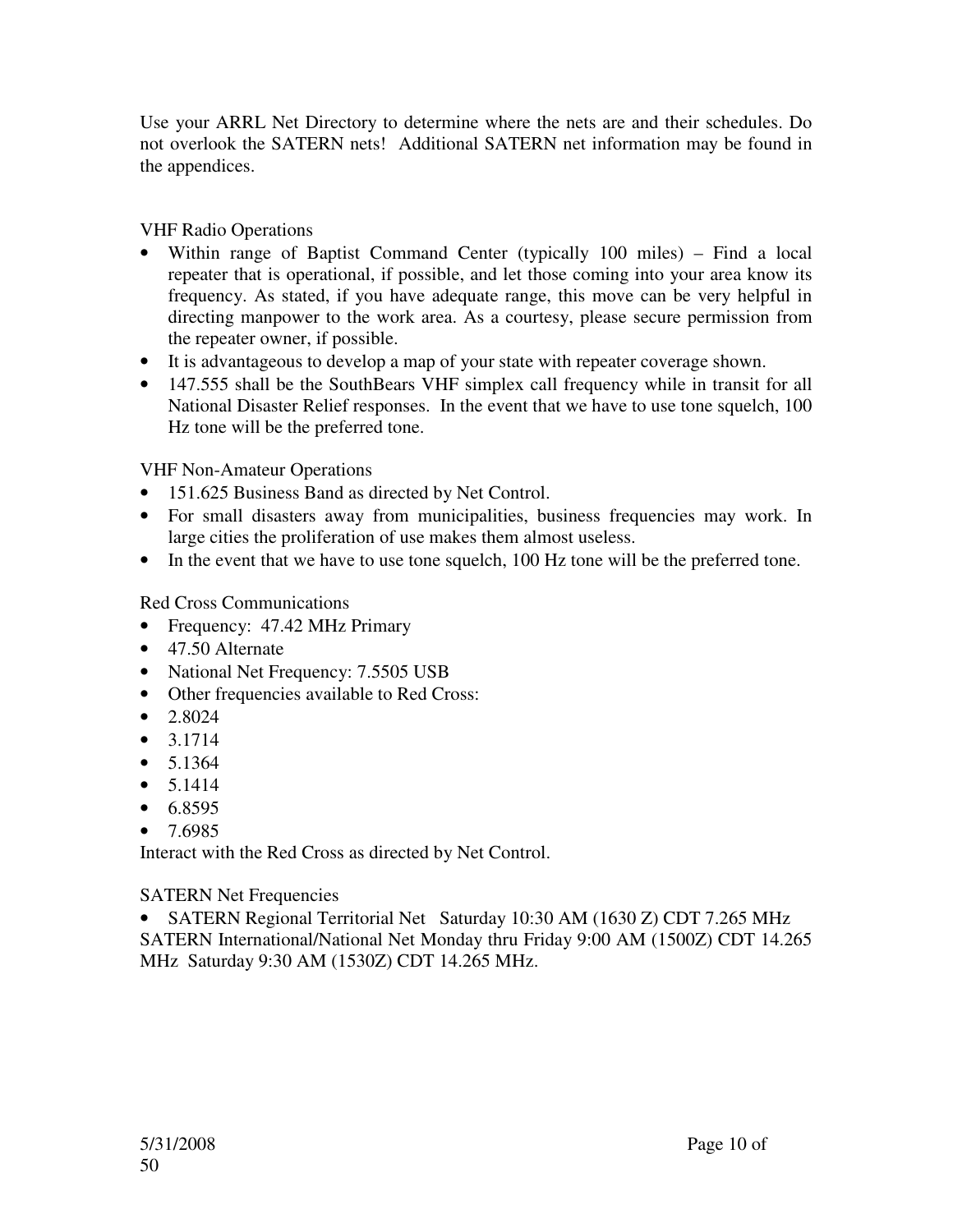#### **MOBILE OPERATIONS**

Prior to beginning travel to or with the On-site Unit, the Net Control and radio operator(s) should agree on the frequencies and a schedule to be followed. Beyond VHF range, the frequencies listed previously would typically be used. It is recommended that operators in transit use 7.260 MHz. It is suggested that they check in with net headquarters in the state every two hours. However, Net Control has the liberty to be flexible as needed to accommodate the available equipment and extenuating circumstances. Net control may choose other frequencies suited to the area.

Contact with Net Control should occur throughout the travel period. However, the mobile station is to monitor Net Control in case conditions dictate a change in destination or the route to be followed.

The mobile operator(s) are to advise Net Control upon their arrival at the designated site, advise Net Control when they anticipate fixed radio operations can begin, and determine a contact frequency and/or mode.

Tactical call signs used during mobile operations should take the form of location/ operator call-sign/mobile. Example "N. Texas Feeding Unit K5ALS mobile en route to Florida"

#### **RAPID RESPONSE TEAM (RRT)**

#### **Introduction**

Rapid Response Teams (RRTs) on a State or National response can provide the initial amateur radio response to any emergency. The RRT shall be deployed by the State or National Disaster Relief Director, depending on the situation.

A limited initial response to affected field locations may be accomplished by using "jump teams." Those individuals selected, as RRT members shall possess the following minimum requirements:

- A minimum General Class amateur license
- A dual band mobile
- A dual band HT
- HF Mobile Radio
- GPS Unit
- Tools and equipment of the amateur hobby as required to make any of this equipment work in the field

It is suggested that each participant have previously completed the ARRL Level I Emergency Communication Course (EC-001).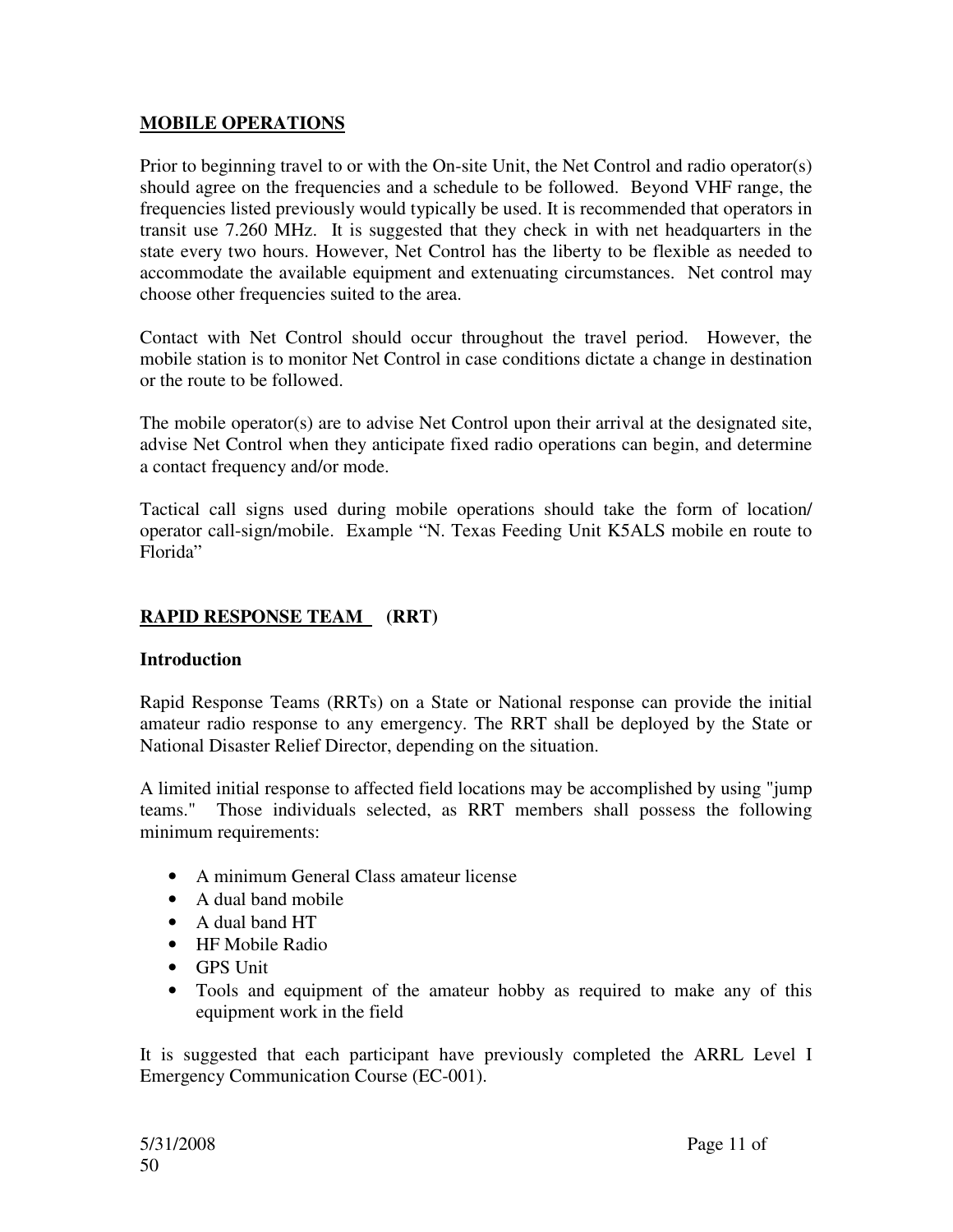#### **COMMUNICATIONS UNITS**

Communications units can be very basic or they can be quite comprehensive. That choice is usually left up to individual state needs, desires and funding resources. Some states have mobile communications units and others have towed communications units (trailers). Both of these types of units have both advantages and disadvantages. You will find listed here communications units which fit three categories (Basic, Ideal and Rapid Response).

#### BASIC UNIT

Attempting to be practical and respectful of budget constraints, we offer the following as a basic, minimum station for a beginning in your state. This can meet the needs of onsite and offsite stations.

Weather scanner Two FRS units Dual band radio—144/440 HF radio covering all HF frequencies in the above list. (Some new radios cover all of the above.) Headphones 30 foot mast and guys G5RV antenna or B&W Folded Dipole C.W. hand key D.C. power supply, 30 amps 115 vac generator, 4000 watts PSK 31, a simple laptop computer is needed, 100 MHz. Minimum with soundcard and PSK 31 interface.

#### THE IDEAL COMMUNICATIONS UNIT

Some may have already technically reached this level. Others may wish to know what technology is there for the offering. Here is a list of the current equipment.

HF Radio (Kenwood TS-2000) Dual Band Radio (Kenwood TM D700A Dual Band) Phone (unit wired to accept landline phone connection) Cell Phone Fax Satellite systems for phone Scanner for weather reports APRS Headphones C.B. Portable repeaters (VHF & UHF) duplexers loosely tuned Printers and Laptop computer FRS radios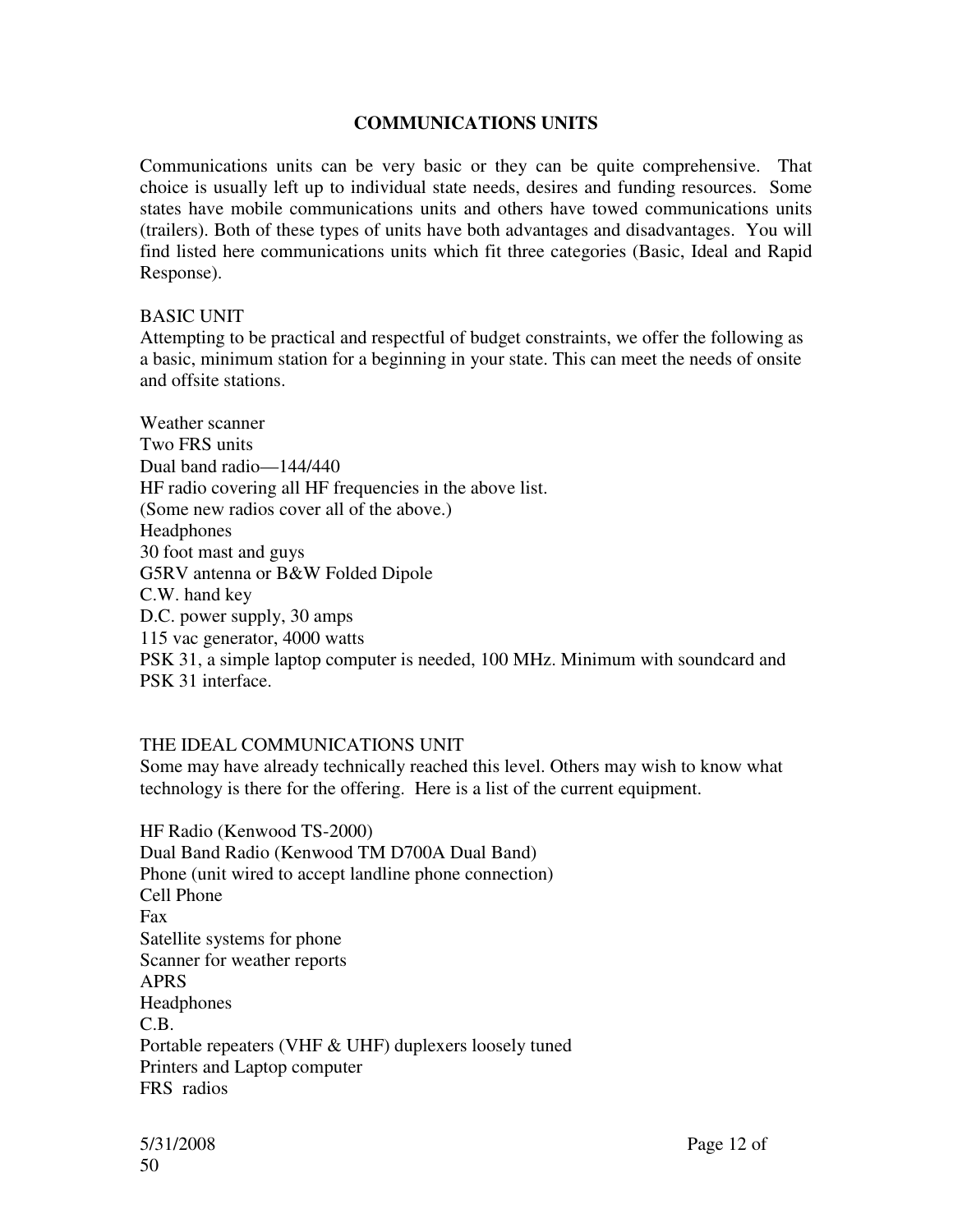Remote two meter stations G5RV or B & W Folded Dipole Antennas to support all FM units. Linear amplifier. Spare batteries and chargers Antenna analyzer Watt meter Two AC Power Generators (one for unit and the other for a remote location) Trailer/furniture and chairs Aluminum tower Tri-band antenna (20-15-10) with rotor Antenna switch Dummy load C.W. keys Tools for maintenance Phone patch Club Callsign PSK 31, a simple laptop computer is needed, 100 MHz. Minimum with soundcard and PSK 31 interface. Necessary supplies and hardware to support the above equipment

#### RAPID RESPONSE UNIT

This unit is the most basic of all and is perhaps the most valuable for early deployment and to get a signal on the air in the shortest period of time. HF Mobile unit Dual Band Mobile Unit Appropriate antennas to operate both mobile and from a remote site with fixed antennas GPS unit Cell Phone (desired with Wilson RV/Trucker, mobile rooftop antenna) Power Supplies Various DC power cables and connectors Tools to make field repairs to the above equipment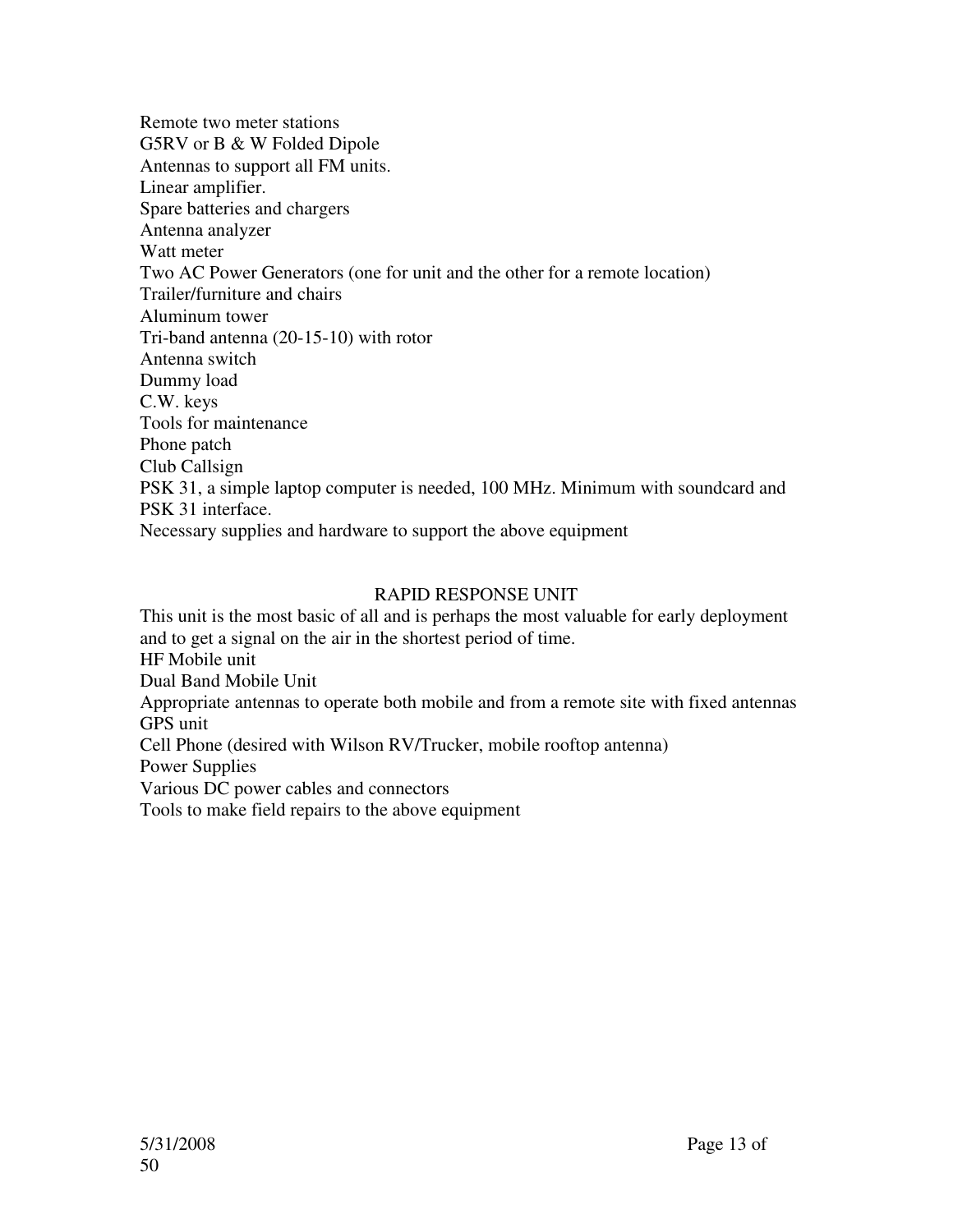#### **SITE OPERATIONS**

It is the responsibility of the on-site radio operator(s) to assess the general environment at the site and consult with the on-site leader or blue hat regarding any special considerations with respect to antenna and equipment placement.

Antennas for HF and VHF should be placed in such a way as to not present a hazard to site workers, disaster victims or vehicle traffic. Special caution should be exercised with respect to local power lines and antenna attachment points.

Once the operating station is established, it is the responsibility of the site operator(s) to contact Net Control and also advise the On-site Unit Director that communications have been established.

First and foremost, the purpose of the site radio station is to support the communications needs of the On-site Unit Director. All National Traffic System (NTS) health and welfare traffic is secondary to the needs of the On-site Unit and should be handled ONLY in the case of extreme emergencies. Net Control should be advised if this becomes necessary. However, it is recognized that it may be necessary for radio operators to assist the On-site Unit Director in other activities as needed. This is acceptable, provided the radio operator, On-site Unit Director and Net Control agree on the interval of ongoing communications to maintain continuity and order.

During site operations, the operator(s) must maintain a log of all traffic including times, frequencies, station calls, type of traffic, and pertinent names and phone numbers if applicable. This log will become a working reference for incoming radio operators as time passes. (See Appendix for Log Format.)

For site operations, tactical callings should take the form of location and operator call sign, i.e. "N. LA Feeding Unit, KA4UHF." If operating on the business band radio, the tactical call sign will take the form of "N. LA Feeding Unit."

#### **TERMINATION OF OPERATIONS**

Radio operations should cease when the On-site Unit Director, in consultation with the Coordinator and/or the State Disaster Relief Director, advises the site operator and Net Control that their services are no longer needed. At that time it is the responsibility of the site radio operator(s) to dismantle all antennas and account for all equipment listed on the inventory sheet. In addition, it is the terminating radio operator's responsibility to insure that all radio equipment is returned to the proper source or owners.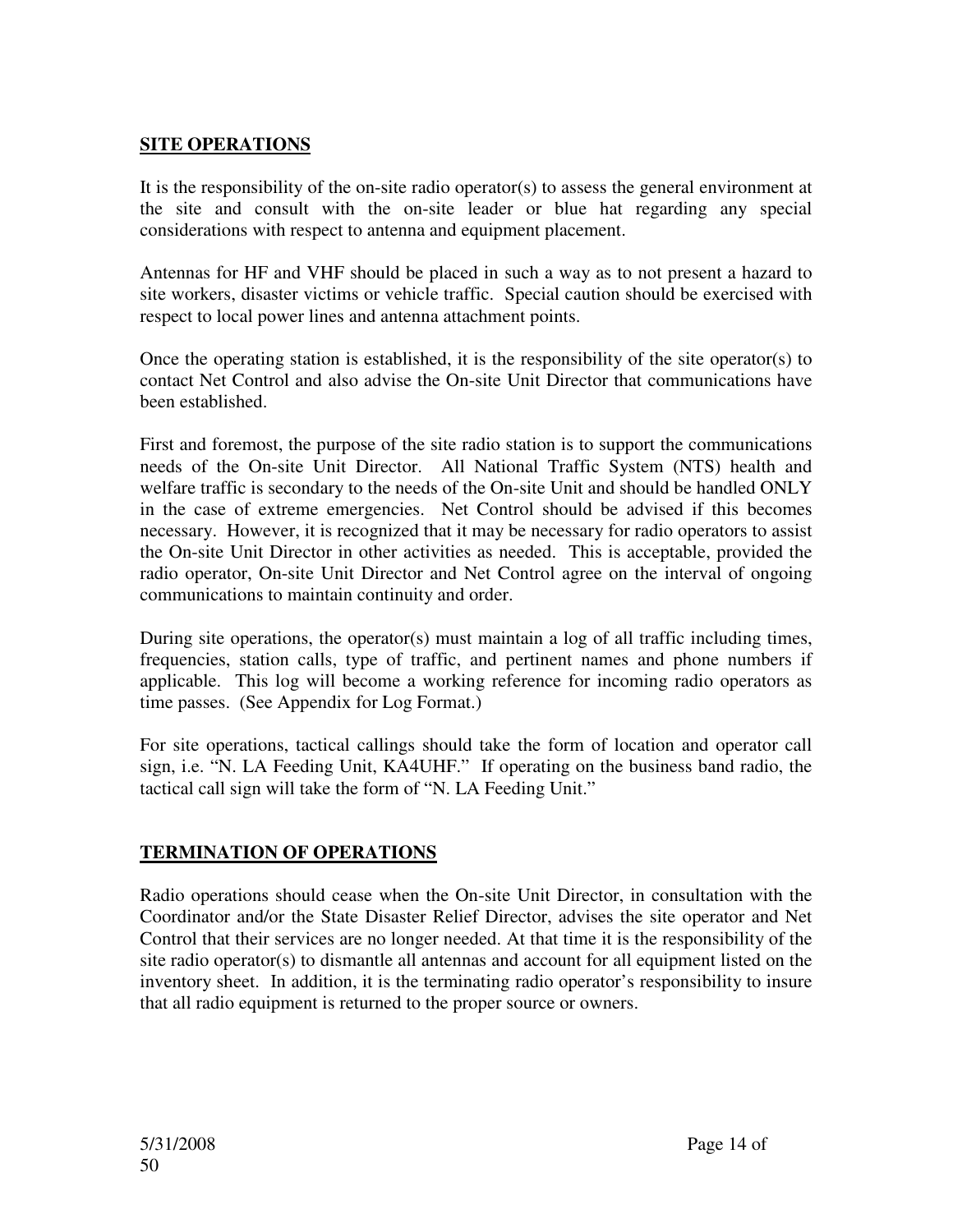#### **APPENDIX A**

#### SATERN

#### A Guide To Emergency Net Operations

By Brad Pioveson W9FX National Training Coordinator

#### **INTRODUCTION**

We hams have a very rich history of providing public service communications. In fact, our collective public service efforts provide the FCC with a reason to provide us with the continued opportunity to use the valuable frequencies upon which we operate. Without amateur radio operators' public service efforts, ham radio would, quite simply, cease to exist.

Emergency situations occur every day in every community, in every county, in every state, and in every nation. As used in this Coordinatorument, the term emergency refers to an unplanned event, series of events, or other circumstance, which results in danger of or actual injury to people or property. At some point in our amateur careers, it's safe to say we have all either directly participated in or monitored others who were actively involved in emergency communications.

SATERN's 1998 Hurricane Mitch experience which featured 19 consecutive days of 20-meter network operations is a prime example of amateur radio emergency communications (ECOM). The Hurricane Mitch operation was noteworthy for a number of reasons, not the least of which was the successful petition of the FCC to declare a segment of the 20 meter band to be for emergency communications only - a SATERN first. SATERN received a lot of exposure and publicity from those 19 days of operations. After the ECOM net was secured, those stations who had acted as net control stations during that period were polled by Harry, W9IB, to obtain comments and suggestions for improvement of our operations. Shortly thereafter, the position of SATERN National Training Coordinator was created. This Coordinatorument was developed in an effort to address some concerns that were voiced in the after action survey and to improve SATERN's members' ability to provide ECOM.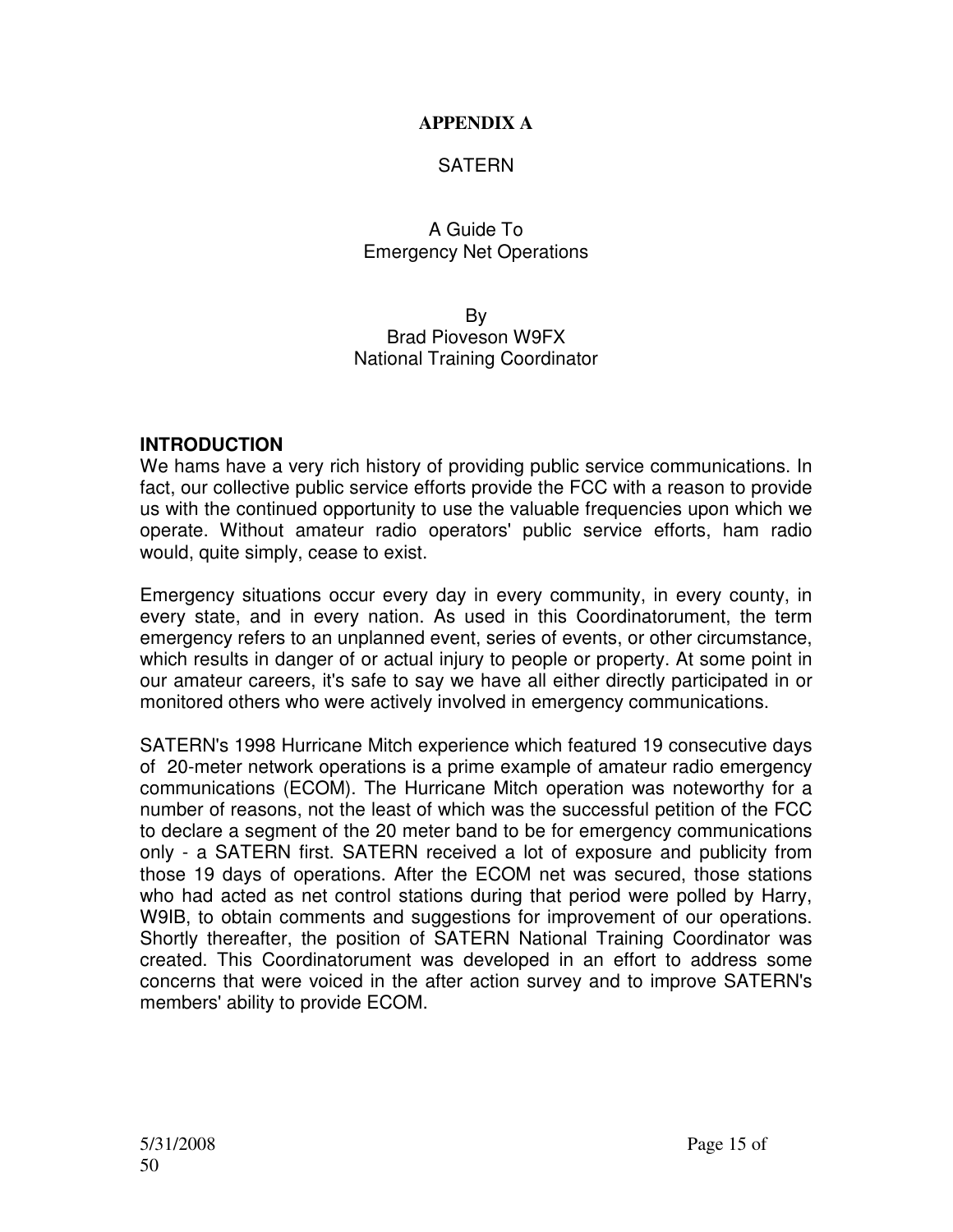## **THE BASICS OF COMMUNICATIONS**

Communications, by definition, is a two way process. Successful communications involves a sender of information and one or more receivers of that information. If either of these parties do not do their part in the communications process, their efforts will have been futile. Moreover, before the attempt to pass information takes place, ...we must determine exactly what it is we wish to transmit, and how to deliver it to the intended receiver. While that sounds pretty simple, the most effective way to communicate information will involve clear, concise words and phraseology. Condensing your thoughts into those few, clear and concise words, often takes more than a bit of thought. Then, the method of transmission must be selected. On SATERN's voice nets, that choice would appear to be pretty straightforward. There are times and situations, however, that dictate that the information be sent in written form. Digital modes (including CW), then, may be called upon to provide those types of communications. Once the mode of transmission has been selected and the information sent, the onus now bears on the recipient. Did he or she not only receive the information correctly, but, was the message clearly understood? Was the message interpreted correctly? And, finally, there should be some sort of feedback system in place to ensure that the communication was in fact successful.

If any of these elements are missing from the two way communications process, we have not successfully conveyed information. How we perform these tasks and our collective attention to detail, then, define our success as communicators.

#### **NET OPERATIONS OVERVIEW**

The purpose of an amateur radio network is to provide the net's members with the opportunity to exchange information, messages, and, in some cases, to provide practice for emergency communications (ECOM) situations. SATERN's 20-meter network operation meets all of these needs. In it's most basic form, an amateur net consists of a net control station (NCS or NECOS) and net members. All SATERN HF nets are DIRECTED NETS. This term refers to a type of amateur radio network operation where the conduct and operations of the net and all transmissions during the net are strictly controlled by the NCS. DIRECTED NETS can be of two types: OPEN and CLOSED nets. In most cases, SATERN's net operations will be OPEN nets, i.e., allowing non-members to check in. There may be times and circumstances, however, when a SATERN net may be operated in CLOSED fashion and only SATERN members or only stations with emergency and/or priority traffic allowed to participate. The decision as to whether SATERN's nets will be OPEN or CLOSED will be made by SATERN's senior managers, dictated by the circumstances of the emergency requiring the net's attention, and communicated to the NCS in advance of the net operation.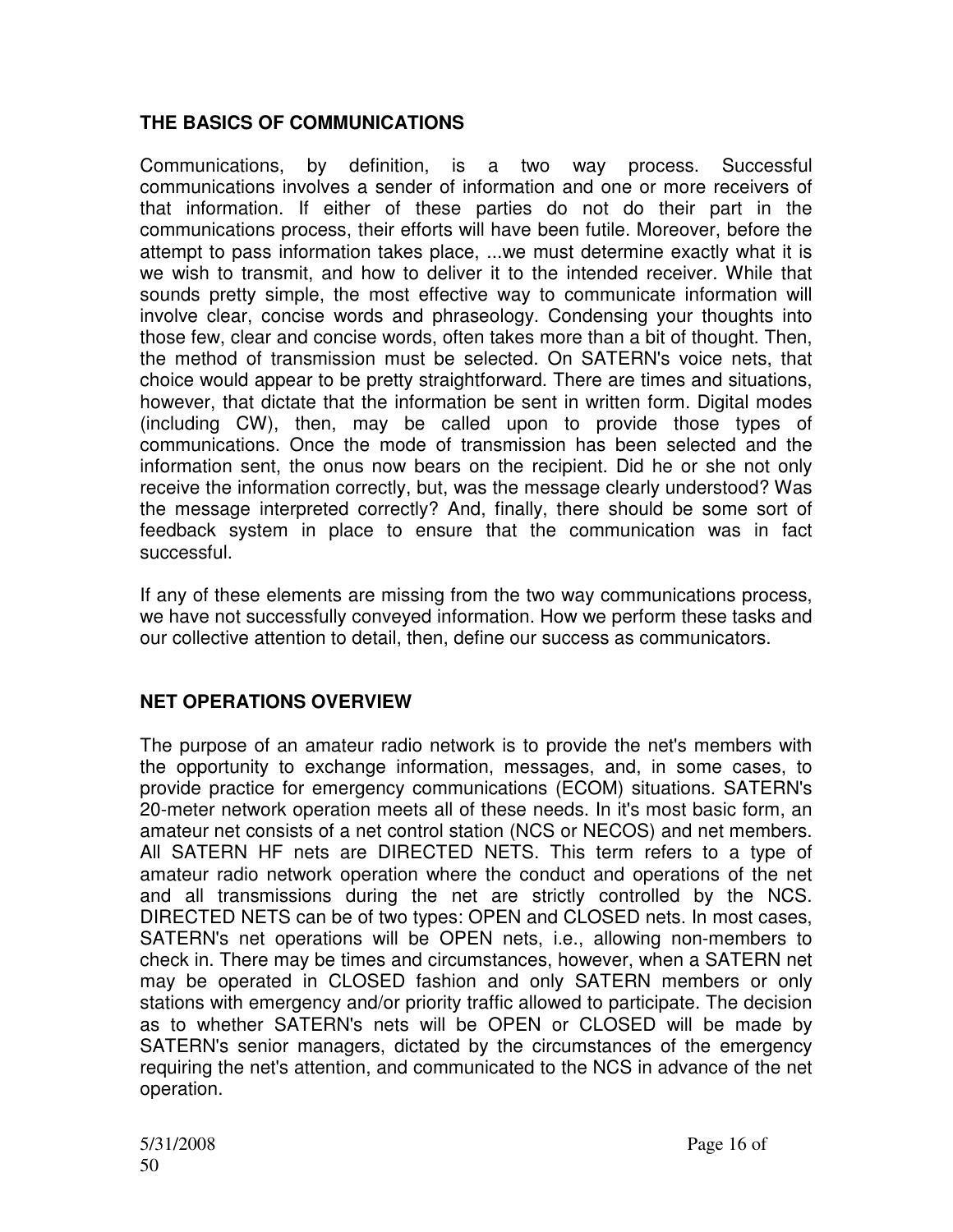#### **BEGINNING AT THE BEGINNING**

Each amateur radio station has been assigned by the appropriate licensing agency of his or her government a unique call sign. To avoid confusion and enhance effective communications, during network operations, all station call signs should be communicated phonetically. Only the International Phonetic Alphabet should be used:

| <b>ALPHA</b>   |                 |
|----------------|-----------------|
|                | <b>NOVEMBER</b> |
| <b>BRAVO</b>   | <b>OSCAR</b>    |
| <b>CHARLIE</b> | <b>PAPA</b>     |
| <b>DELTA</b>   |                 |
| <b>ECHO</b>    | <b>QUEBEC</b>   |
| <b>FOXTROT</b> | <b>ROMEO</b>    |
|                | <b>SIERRA</b>   |
| <b>GOLF</b>    | <b>TANGO</b>    |
| <b>HOTEL</b>   | <b>UNIFORM</b>  |
| <b>INDIA</b>   | <b>VICTOR</b>   |
| <b>JULIET</b>  |                 |
| <b>KILO</b>    | <b>WHISKEY</b>  |
| <b>LIMA</b>    | X-RAY           |
|                | <b>YANKEE</b>   |
| <b>MIKE</b>    | <b>ZULU</b>     |

The International Phonetic Alphabet is used around the world and, in some cases, represents the only knowledge of the English language that some foreign operators possess.

Remember: To maximize communications efficiency, your station's call sign should always be communicated phonetically. For example, THIS IS WHISKY FIVE BRAVO VICTOR BRAVO will, most likely, be copied correctly on the first try. Try saying that call sign without phonetics...you'll understand why the proper use of phonetics is not only desirable, but, in some cases, mandatory.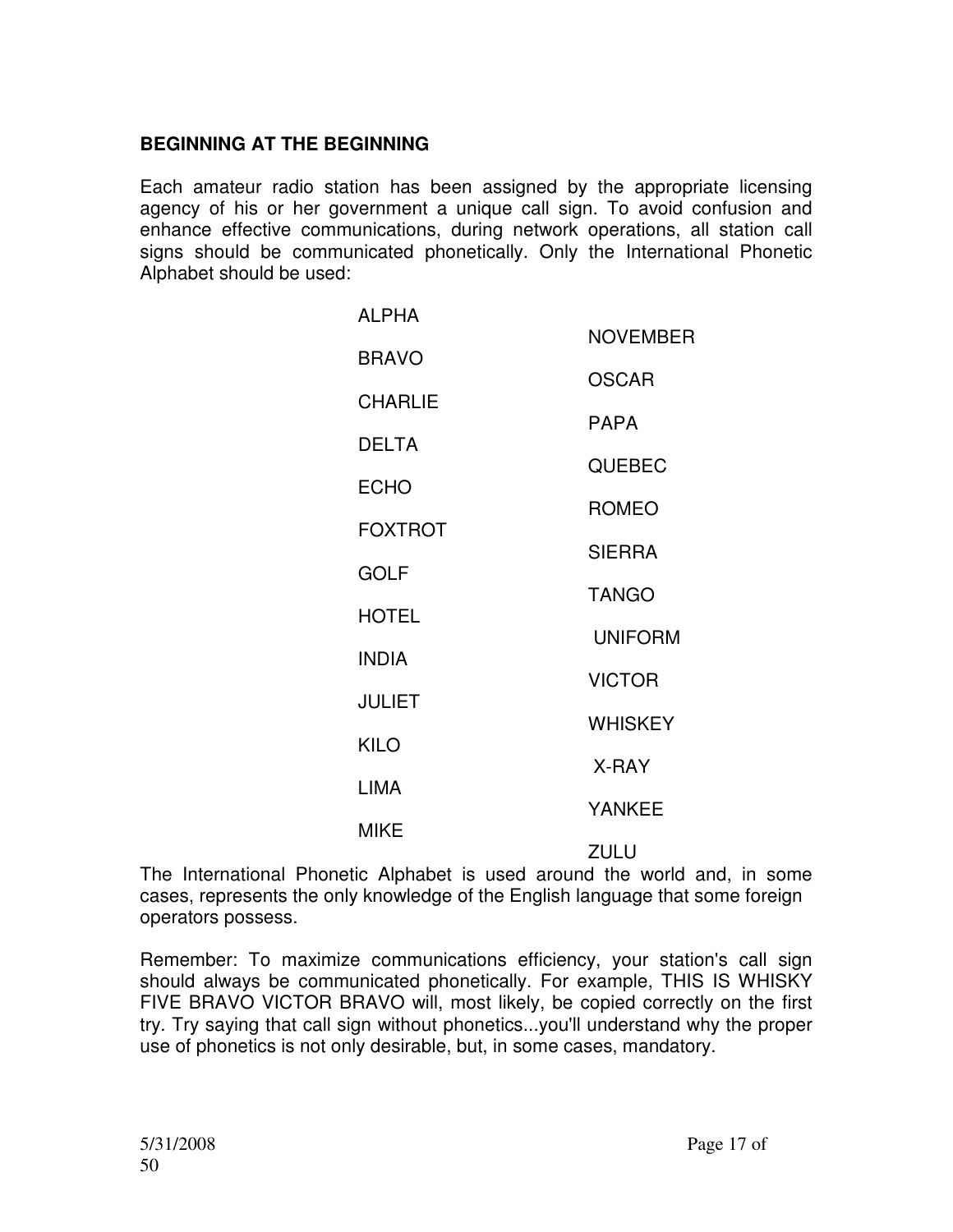#### **PRO-WORDS**

To further enhance effective communications, we need to become acquainted with several pro-words. The term "pro-word" is a contraction for "procedural word," and the pro-words we'll be using were developed and still in use by US military forces. While the use of these pro-words may, at first, seem awkward (and, in some cases, outdated), once you get used to using them, you'll find that they will dramatically enhance your station's ability to communicate - both as a transmitter and a receiver of information - more efficiently.

**THIS IS**: This pro-word is self-explanatory. THIS IS@ should precede your call sign in every transmission during a DIRECTED NET operation. For example, W9FX replies to the net control station (NCS), K7JAD: ATHIS IS WHISKEY NINER FOXTROT X-RAY.

ROGER, etc.

**OVER**: This pro-word is used at the end of a transmission when additional communications is expected with another party. For example, Harry, W9IB, is communicating with Pat, WW9E. Here's Harry's transmission: WHISKEY WHISKEY NINER ECHO, THIS IS WHISKEY NINER INDIA BRAVO. DO YOU HAVE ANYTHING FURTHER, MAJOR PAT? OVER.

Harry's use of the pro-word OVER indicates that he expects a transmission from Pat. An NCS asking for check ins to a net would also use this pro-word to end his/her transmission: ADDITIONAL STATIONS FOR THIS NET, OVER.

**OUT**: This pro-word is used to indicate that no further communication is expected from the other party. Using the above example, Pat, WW9E replies: THIS IS WHISKEY WHISKEY NINER ECHO. NOTHING FURTHER. OUT. The pro-word OUT is similar to hanging up the telephone - the conversation between the parties has ended. This pro-word would also be used by an NCS to terminate net operations: ALL STATIONS, THIS IS WHISKEY NINER INDIA BRAVO. THIS NET IS SECURED. OUT.

**ROGER**: This pro-word means that you understood the transmission of another station. This is not to be confused with answering a question in the affirmative. If you are asked a question and the answer is in the affirmative, use YES, or AFFIRMATIVE - not ROGER!

**WAIT**: There are two forms of use of this pro-word. AWAIT, or WAIT, OVER is used when an operator experiences a brief delay. For example, if you drop your pencil or have to reach into a drawer to retrieve a piece of paper or pen, transmit the pro-word WAIT or WAIT, OVER. The transmitter can be either be unkeyed or remain on the air during the delay. If, however, the delay is anticipated to be longer than a few seconds, transmit the pro-words WAIT, OUT. Circumstance that might dictate the latter use of this pro-word include a visitor in the radio room, a telephone call, or other disturbance. In any event, the pro-word WAIT is similar to putting someone you're talking to on the telephone on hold. Just as you must take the person on the phone off hold to conclude your conversation, don't forget to finish your communication with the station to whom you transmitted WAIT. If you are not acting as NCS and you've used the pro-words WAIT, OUT, be sure to once again obtain the permission of the NCS to resume your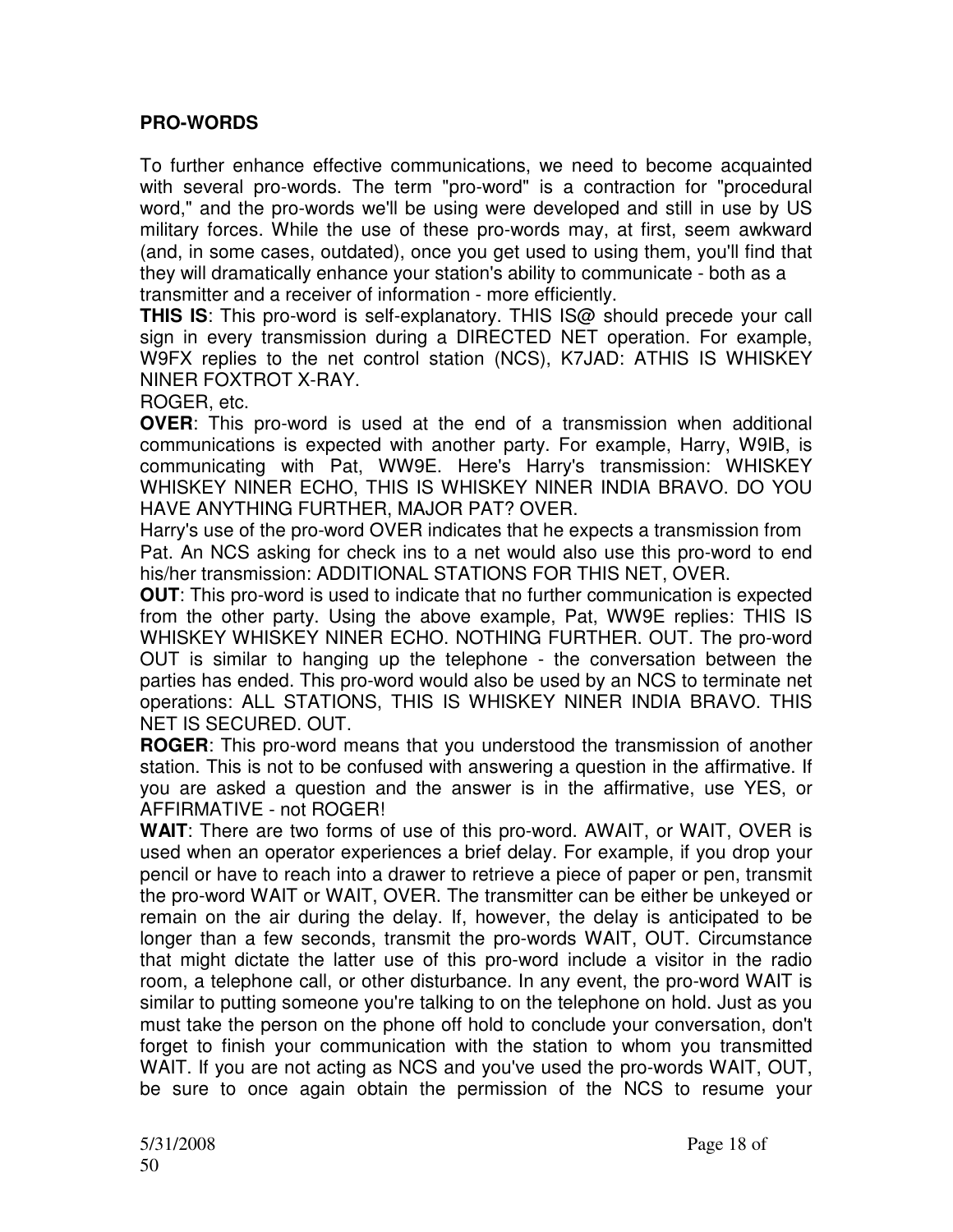communications with the other station. By using the pro-word OUT, you terminated whatever communications were earlier taking place. "WAIT, OUT," releases the frequency for use by the NCS and other net members.

**SAY AGAIN:** In a perfect world, all communications would be understood by all parties on the first attempt. Alas, the world is not perfect (nor is 20 meter propagation), and repeats or "fills" of transmitted information will be required. The pro-words ASAY AGAIN@ tell the other operator that you need a fill or repeat of information that was previously transmitted. If you=re copying formal traffic, other pro-words may follow. For example, ASAY AGAIN ALL AFTER xxxx tells the other operator that you need him or her to repeat everything in the message after a certain word or group of figures (xxxx). For example, you might transmit SAY AGAIN ALL AFTER SCHOOL, OVER. If you only missed a word or two or a short phrase, you can transmit the pro-words SAY AGAIN FROM xxxx TO xxxx. This tells the other operator that you need all the information contained in the message FROM the word (xxxx) TO the word (xxxx). For example, SAY AGAIN FROM ELEPHANT TO MONKEY, OVER.

**FIGURES**: Routinely, in handling messages, we encounter groups of numbers B telephone numbers, latitude and longitude indications, street addresses, and so forth. In order to let the operator on the other end of the communication pipeline know that what we're about to transmit is a group of numbers, or, a mixed group containing both numbers and letters but beginning with a number, we use the pro-word FIGURES. Here's how it works: We need to transmit this telephone number: 800-3743-7279. We transmit that information as FIGURES EIGHT ZERO ZERO DASH THREE SEVEN FOUR THREE DASH SEVEN TWO SEVEN NINE.

**I SPELL:** Here again, we rely on the International Phonetic Alphabet. Many words in the English language sound alike but have entirely different meanings. To, too, and two, for example, sound exactly the same. In order to make certain that the recipient of information understands what word we're using, when we encounter words we cannot pronounce, words that sound like other words, or uncommon words, we phonetically spell them out. In order to use this pro-word, we SAY THE WORD, SPELL THE WORD PHONETICALLY, and then, SAY THE WORD AGAIN. Here's how it sounds in practice: I AM GOING TO I SPELL TANGO OSCAR TO SEND YOU TWO I SPELL TANGO WHISKEY OSCAR TWO FORMS COMMA TOO I SPELL TANGO OSCAR OSCAR TOO PERIOD MIXED GROUPS: You will, from time to time, encounter groups of letters and numbers that, taken together, represent a single group. Ham call signs are a very good example. The rule for transmitting mixed groups by voice is very simple: If the group starts with a letter, use the pro-word I SPELL. For example: I SPELL WHISKEY FIVE ALPHA BRAVO. If the group starts with a number, use the proword FIGURES. Example: AFIGURES SIX ONE FOUR SIX ALPHA.

**CORRECTION**: We all, occasionally, make errors in our transmissions. When an error is made, the pro-word CORRECTION should be communicated, followed by the correct information. Example: THIS IS WHISKEY FIVE CORRECTION WHISKEY EIGHT ALPHA INDIA. OVER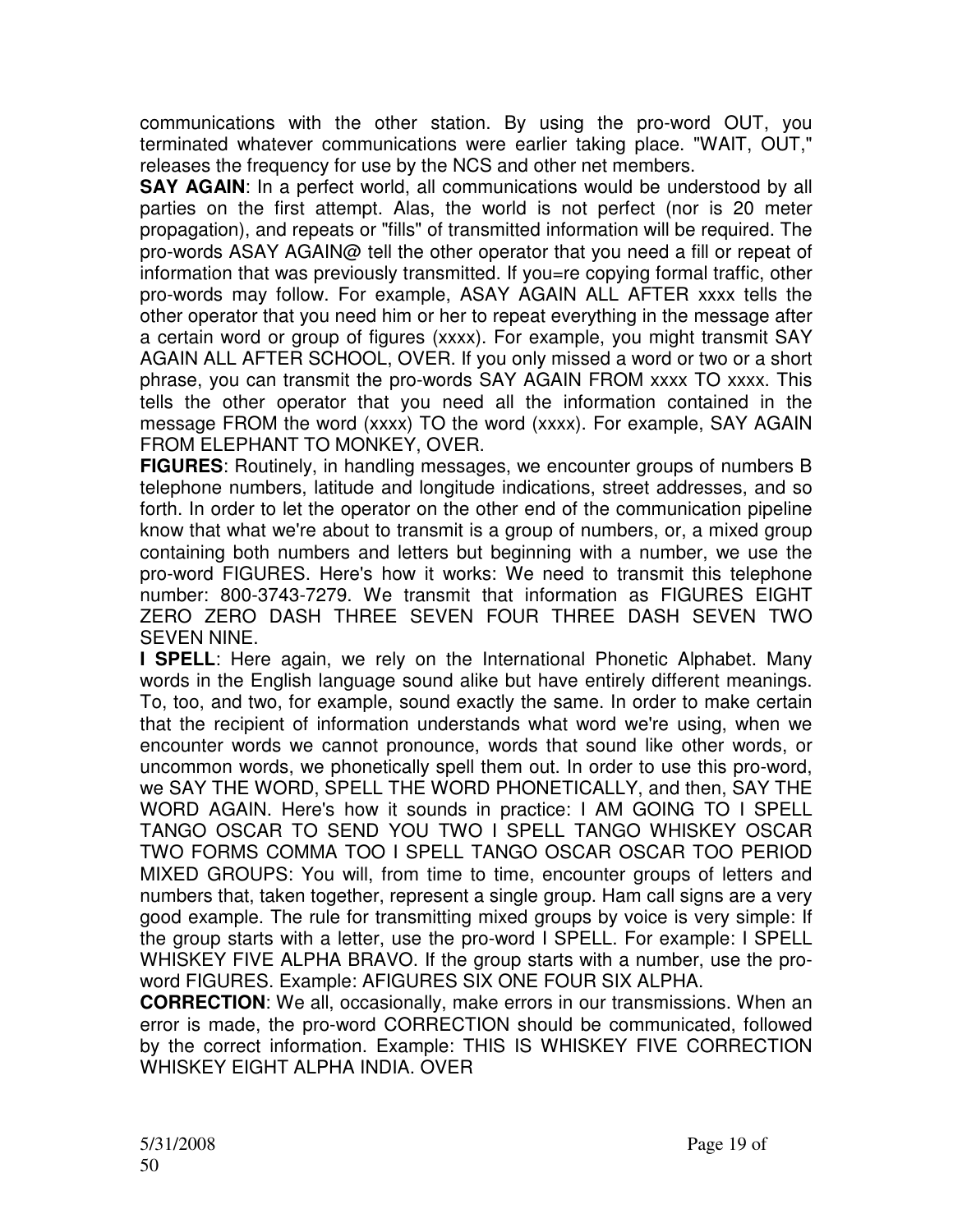#### **NET CONTROL STATION RESPONSIBILITIES**

As noted previously, the net control station (NCS) of a SATERN net is completely in charge of that net's operations. The NCS is responsible to see that traffic listed during the course of the net is handled in the most efficient manner possible. Additionally, the NCS is responsible to assign stations to net duties (more about those later) and to maintain firm control of the net during his or her tenure as NCS.

Every NCS should keep a written log of the net's activities. This is especially important during emergency network operations. Things can become pretty hectic during an actual emergency. Stations check into the net, leave the net, list traffic for other stations or individuals, leave messages for other net members, etc. Trying to keep up with all of these activities without a written (or computerized) log is, simply, impractical, and, in many cases, impossible. The NCS log should contain, at a minimum, the date and time the net commenced (or when the NCS took control of the net), the net's operating frequency, the stations checked into the net, a listing of traffic and by whom passed during the net, and when the net ceased operations (or the NCS was relieved by another NCS operator). Ideally, this log should be retained for a period of time after the emergency has abated. Review of the NCS logs by the NCS and/or senior managers can later be undertaken to further improve future net operations. And, having a written record of what happened on >your watch' is always of value.

## **IDENTIFYING THE NETWORK**

As noted previously, all SATERN nets are DIRECTED NETS. As such, stations should only be recognized into the net when an invitation is extended to them. Before commencing operations, the NCS should equip him- or herself with a written "script" or "preamble". This script should be kept at the operating position so that every time the net needs to be identified, the NCS can simply read the script. From experience, I can tell you that having the information in front of you can avoid some very embarrassing moments. The script does not need to be poetic or high prose. A simple statement of what the net is about, why it's being held, and what you, as NCS are looking for (check ins, traffic, etc.) at this time will suffice. Here's what I used during the Hurricane Mitch/Honduras Operation and I include this only as an example, not as a boilerplate script that should be copied by all: ALL STATIONS, THIS IS WHISKEY NINE FOXTROT X-RAY, NET CONTROL STATION FOR THE SALVATION ARMY TEAM EMERGENCY RADIO NETWORK, SATERN, EMERGENCY NET. THIS IS A DIRECTED NET ESTABLISHED TO HANDLE EMERGENCY AND PRIORITY TRAFFIC BOTH INTO AND OUT OF CENTRAL AMERICA IN THE WAKE OF HURRICANE MITCH. STATIONS WITH TRAFFIC FOR THIS NET, OVER.

Note that this version of my script does not invite stations with general information or comments into the net. Only stations with traffic are being invited into the net. Had I been interested, at that time, in opening the net to the general amateur population, I would have changed the last line to read: ADDITIONAL STATIONS WITH OR WITHOUT TRAFFIC FOR THIS NET, OVER.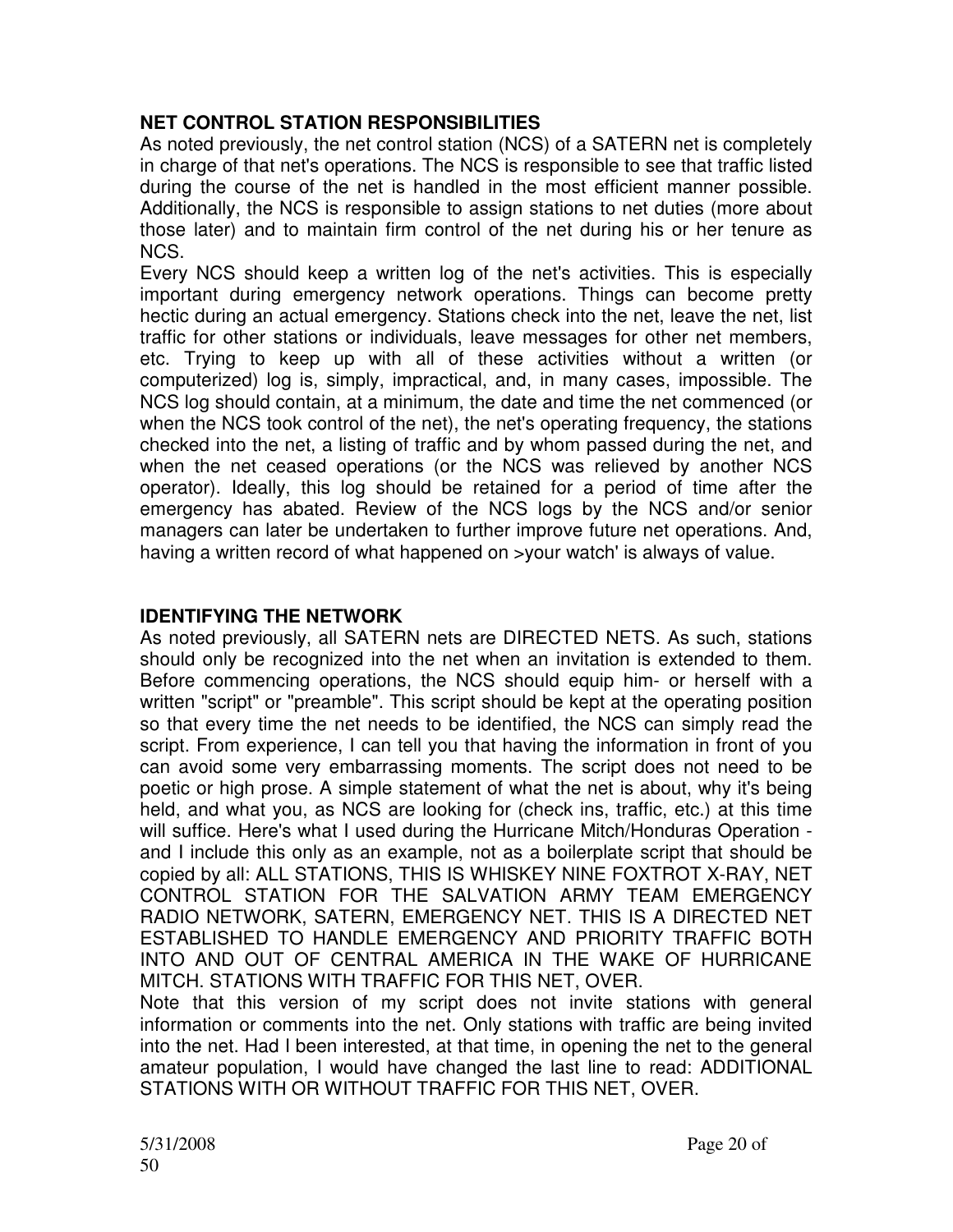The NCS is perfectly within rights to ignore stations who attempt to check in at times when such have not been invited. Having said that, however, remember that the net should be identified - and additional stations invited to join the operation - at frequent intervals. A net ID/invitation should be transmitted by the NCS on approximately five-minute intervals.

#### **BREAKING INTO A NET**

There is only one occasion when a station should be allowed or attempt to break into a net, and that occasion arises when the station breaking into the net has higher precedence information or traffic than that which the net is currently handling. The use of the words BREAK or, BREAK, BREAK have no place in directed net operations. To break into a network, a station should transmit the call sign of the NCS followed by the pro-words THIS IS and his or her call sign, followed with the pro-word OVER. Stations trying to "help" by providing relay of information should be discouraged from transmitting until and unless help is requested by the NCS.

#### **NCS REQUESTS A RELAY**

Circumstances will arise when the NCS cannot hear a station. On those occasions, the NCS should invite stations to relay information to the net. This is done as follows: THIS IS WHISKEY WHISKEY NINE ECHO. MAY I HAVE A RELAY, PLEASE. OVER

The NCS should choose one of the responding stations, recognize him or her, and ask that he or she relay the necessary information.

#### **RELAY BETWEEN STATIONS IN THE NET**

Circumstances will arise when two stations, both checked into the net, need assistance in communicating, as they cannot hear each other. On those occasions, the NCS may act as a relay station, or, may assign another, third station to handle those chores. Here are two examples:

NOVEMBER FIVE FOXTROT MIKE, CALL KILO SEVEN JULIET ALPHA DELTA. RELAY HIS TRAFFIC TO HOTEL ROMEO EIGHT ROMEO CHARLIE PAPA. OUT

or, the NCS chooses to handle the relay: KILO SEVEN JULIET ALPHA DELTA THIS IS WHISKEY NINE FOXTROT X-RAY. SEND YOUR TRAFFIC TO THIS STATION. I WILL RELAY. OVER

#### **STATIONS WHO WANT TO "HELP"**

Most amateur radio operators, in times of emergencies, truly want to be part of the "action." They want to help. Sadly, most have never been exposed to disciplined radio communications. Every emergency net I've ever heard or participated in has had offers of such help...Just wanted you to know that we're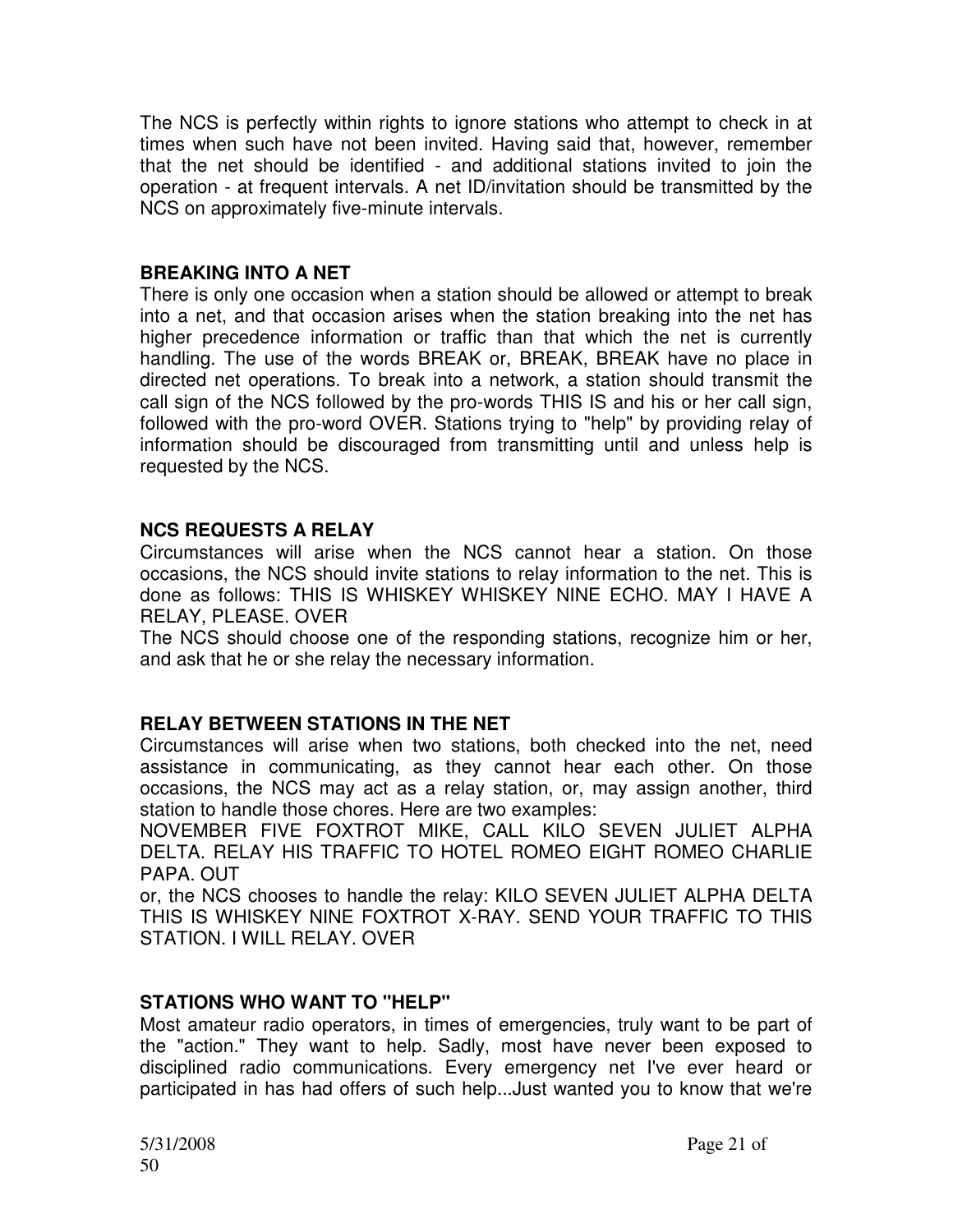riding along...here if you need us...can relay if you need me..., etc. These folks are well meaning (and may be potential new members of SATERN!) but should be courteously and tactfully discouraged from transmitting unless asked to do so. The best way to handle these folks is to thank them for their offer of help, encourage them to monitor the frequency, and that you will call them if you need their assistance. Depending upon the net's traffic load and propagation, you may or may not, as NCS, want to log these operators' names and locations. And, occasionally, you may well find yourself in a situation where you do, in fact, call upon them to provide services as a relaying station. In any event, do not generate controversy by berating them or acting officious. And, do not ignore them. As a rule, until they are recognized, they will not go away. They will only tie up the net as they repeatedly attempt to check into the operation.

Remember, when you're operating in a SATERN net, you are representing the Salvation Army to the amateur and SWLing world. You want to leave a favorable impression with all concerned of both SATERN and the Salvation Army!

#### **HANDLING INTERFERENCE**

It is important to note that while the SATERN net has operated for a considerable length of time on the same frequency, SATERN has no more right to "claim" any frequency than any other amateur operator. We - all amateur operators - share our frequency spectrum on a Federally mandated, non-interfering basis. Our net operations are important to us but may be of little no consequence to other users of the amateur bands. All net members should strive to achieve peaceful coexistence with other amateur band users - and, during normal net operations, be willing to move the net a few kHz, if necessary, to avoid interfering with other amateur stations.

On most occasions, other amateurs will respect the net's operation and steer away from - if not clear of the net. There are occasions, however, when unintentional and, sadly, intentional interference to the net will occur. The best way to handle unintentional interference is for the NCS or a station appointed by the NCS to establish communications with the interfering station, explain the situation, and politely request that he or she change frequencies. In most cases, that's all that's required. If the station, however, refuses to move, do not engage in an on the air argument. Such activities reflect poorly on all concerned, including SATERN. The net can be moved, too - something which the NCS will need to keep in mind when these unpleasant situations crop up. If the interference is unidentified and obviously intentional, the interfering station should be completely ignored by all net members. No comments regarding the interference should be made. In most cases, lacking the ego stoking complaints, jammers will simply go away - probably to find someone else to annoy.

If, as happened during the post-Hurricane Mitch operation, the FCC has declared a portion of an amateur band to be for emergency communications only and if the SATERN net is engaged in those emergency communications, interference is handled a bit differently. As a rule, the FCC declares a center frequency and the range of frequencies 3 kHz above and below the center frequency to be off limits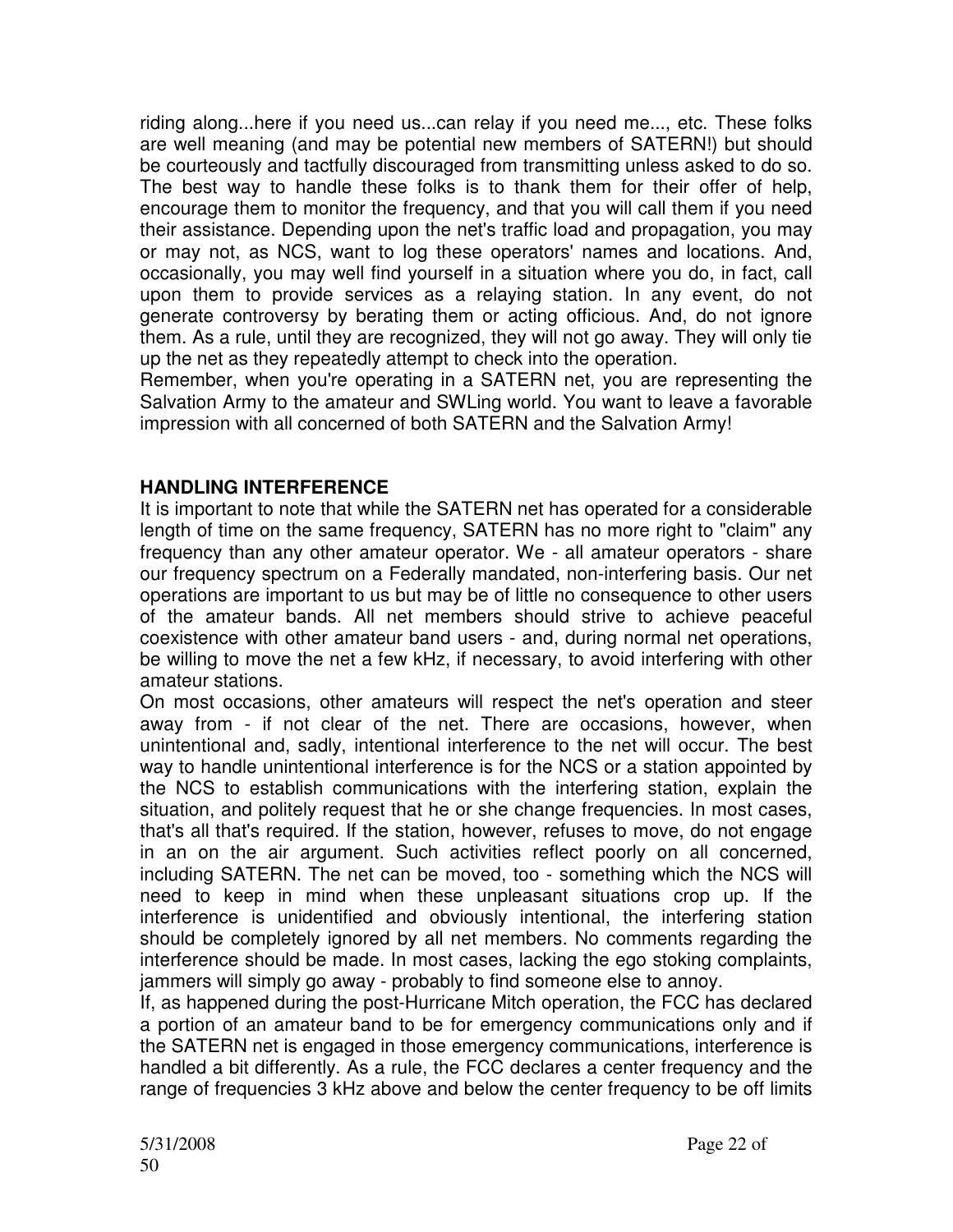for non-emergency use. Not all amateur operators receive W1AW/ARRL bulletins and will not be aware of the FCC's declaration. On those occasions when stations not engaged in emergency communications engage in transmitting within the emergency sub-band, the NCS (or a designated representative of the net) should politely and tactfully inform the interfering station of the FCC's declaration and ask them to move their operations out of the emergency communications sub-band. If deliberate interference or belligerent operators are encountered, the NCS should immediately contact one of the SATERN Net Coordinators who will take the appropriate actions to initiate FCC enforcement. In any event, no member of a SATERN net should ever engage in any on the air verbal battles with other operators.

#### **COMMAND/CONTROL AND TACTICAL NETS**

These terms come directly from military communications manuals. The military command and control net is a network where the bulk of business is conducted, i.e., the primary network operation. Tactical nets may be established on other frequencies and stations assigned to them to handle point-to-point communications and/or meet a specific need. In SATERN's terms, our command and control net would be the primary network operation on 14.265 MHz. If the traffic load is so heavy as to create a backlog of messages waiting to be passed, the NCS may direct two or more stations to move to a different frequency and establish a secondary, or "tactical" net for the purposes of moving some of the backlog of traffic. If the creation of a tactical net is accomplished, the NCS should name one of the stations remaining on the primary frequency to be a LIAISON station. This station should be informed that he or she may be called upon to take messages from the primary, or command and control, net to (one of) the tactical networks. Until told to leave the primary net frequency, the LIAISON station should remain on the primary net frequency. Here's how the assignment is accomplished:

WHISKEY SEVEN LIMA X-RAY ROMEO, THIS IS WHISKEY NINE FOXTROT X-RAY. YOU ARE ASSIGNED AS A LIAISON STATION. REMAIN ON THIS FREQUENCY UNLESS OTHERWISE DIRECTED. OVER

And, when the time comes for the need for a LIAISON station to move to another net:

WHISKEY SEVEN LIMA X-RAY ROMEO, THIS IS WHISKEY NINE FOXTROT X-RAY. SECURE OPERATIONS ON THIS FREQUENCY. MOVE TO FIGURES ONE FOUR TWO FIVE FIVE KILOHERTZ.

INFORM THE NET CONTROL STATION OF THAT NET THAT THIS NET IS SECURING OPERATIONS IN FIGURES THREE ZERO MINUTES. REPORT BACK INTO THIS NET UPON COMPLETION OF YOUR COMMUNICATIONS. OUT

Tactical networks can be of great benefit to an NCS, especially in circumstances where a heavy traffic load of health and welfare traffic is being listed. The NCS, in this circumstance, would be well advised to establish a tactical net for the purpose of gathering the outbound messages. Another tactical net (or digital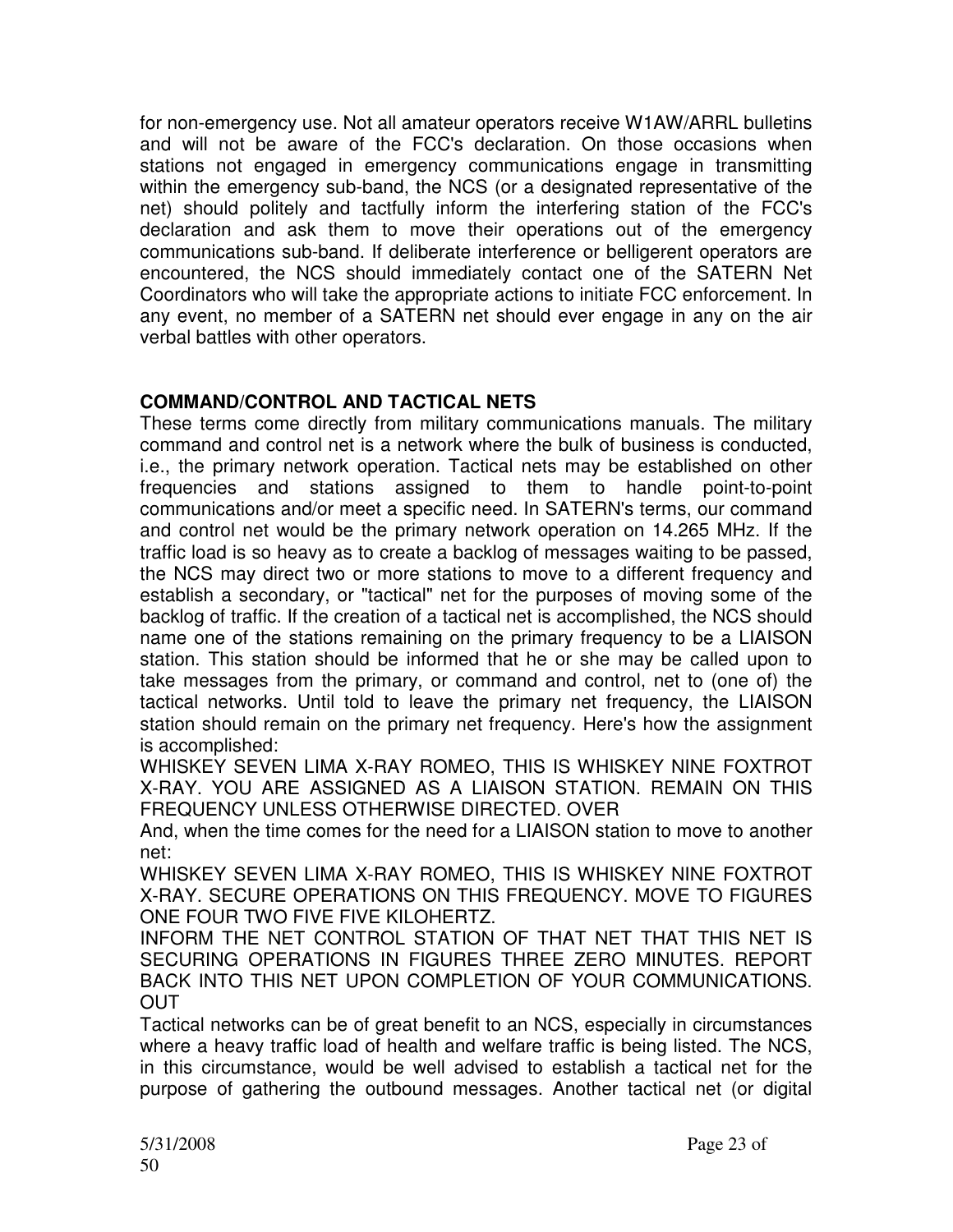operation) might be established, then, to send the gathered messages on to the disaster site.

#### **MANAGING THE MOVEMENT OF TRAFFIC**

Stations should list their traffic when checking into the net, i.e., I LIST ONE EMERGENCY FOR TEGUCIGALPA HONDURAS. Or, I LIST ONE PRIORITY CHICAGO ILLINOIS.

Messages should be handled according to their precedence B Emergency precedence messages should always be handled first, followed by Priority precedence messages, and so on. It's up to the NCS to make sure that the messages listed on his/her net are handled properly. Again, in a directed net, the NCS directs the flow of information at all times. So, in order for a message to be transmitted, the NCS must give permission to the transmitting station and tell him or her to whom to transmit the message:

NOVEMBER SIX WHISKEY X-RAY TANGO THIS IS WHISKEY BRAVO NINE ROMEO ROMEO LIMA.

CALL KILO NINE SIERRA TANGO PAPA AND PASS YOUR PRIORITY CHICAGO TRAFFIC. OUT.

#### **ADDITIONAL RESOURCES**

While the foregoing information presents the fundamentals of ECOM operations, it is by no means an extensive nor exhaustive discussion of the topic. Many additional resources are available to the radio amateur. One resource that is highly recommended to all operators is the ARES Field Resources Manual, A Quick Trainer and Field Resource Guide For the Emergency Communicator. Published in December, 1995, by the American Radio Relay League. This inexpensive (\$5) manual contains NTS nets schedules and frequencies, information regarding how to originate NTS messages, and a host of additional ECOM related information. Copies of this manual are available from the ARRL. For those seeking more in depth discussions of emergency communications, net operations, and traffic handling procedures, the ARRL has other publications, as well, including:

#### The ARRL Operating Manual

ARRL Emergency Coordinator=s Manual

Public Service Communications Manual

Internet/world wide web resources are, of course, available. A good starting place for amateur radio related emergency communications information is The California Auxiliary Communications System's site: www.garlic.com/oes/acs1.htm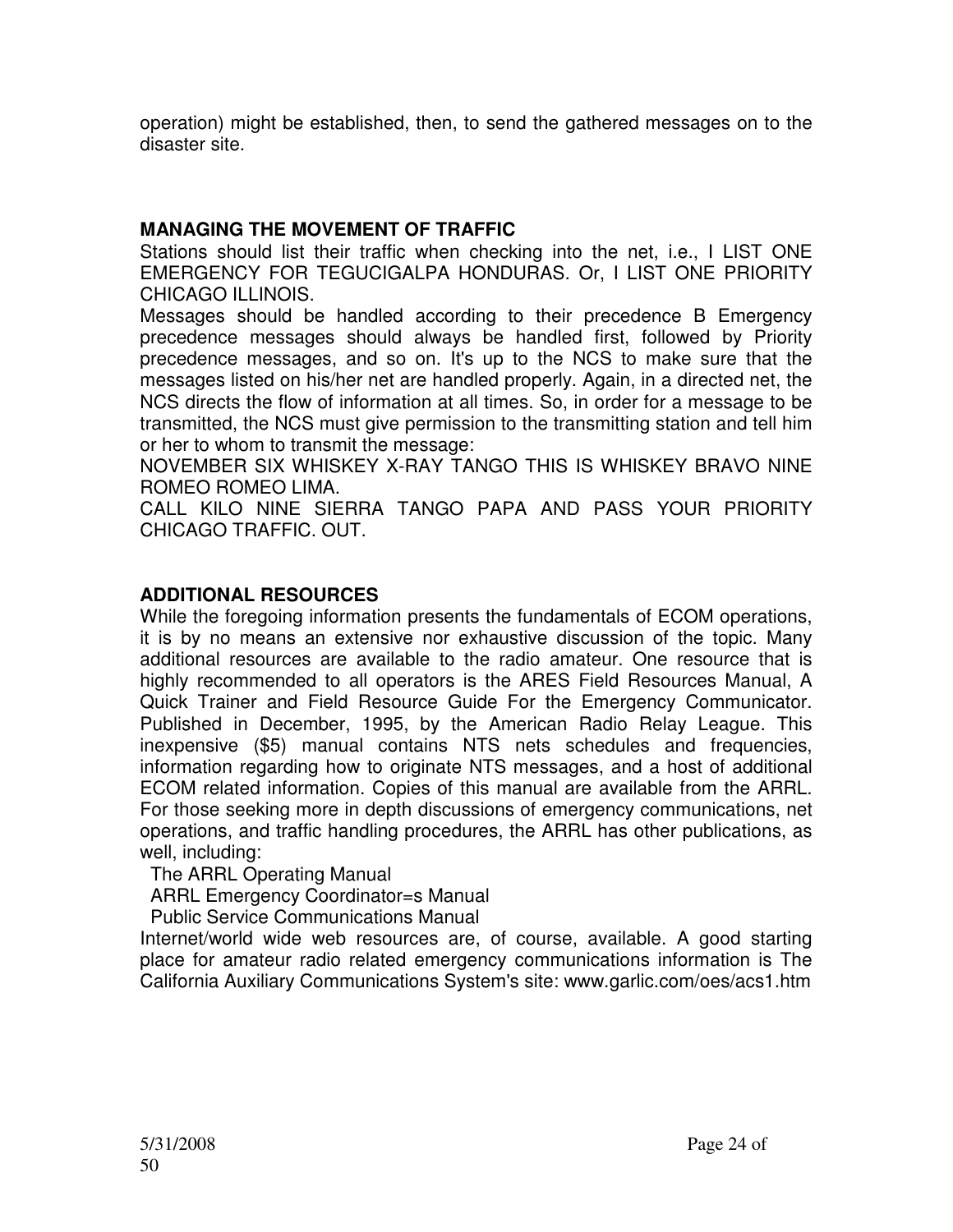#### **SATone SESSION ONE Introduction and OVER and OUT**

During today's net, I'm going to present the first of a series of training sessions designed to help make all of us, the operators of SATERN, better emergency communicators. Before we begin that endeavor, however, I'd like to introduce myself. My name is Brad Pioveson, I'm 48 years old and I live in extreme Southern Illinois - about equidistant from the Ohio and Mississippi Rivers. I've been a licensed and active ham since 1963. During the past 36 years, I've participated in all types of emergency operations both at the amateur and professional levels. I am a member and senior manager of the Navy-Marine Corps MARS program. In that regard, I am the author of much of the training material and all of the emergency communications plans for Navy-Marine Corps MARS Region Four, which encompasses 14 Midwestern states. I currently serve the MARS program as the Region Emergency Communications Planning Officer and have done a tour of duty as the Region's Training Officer. I am also an active member of the US National Communications System's Shared Resources or SHARES program. My station is equipped to operate on all of the HF bands at the kilowatt plus output level using voice, CW, and most of the popular digital modes of communications. The station is, additionally, equipped with several computers allowing me access to the Internet for email communications and web access.

Now, as far as the training I'll be conducting is concerned, don't misunderstand it's not that I or anyone else thinks we're not capable of doing the job - the Hurricane Mitch experience showed us that we can handle emergency communications. After the Hurricane Mitch nets were closed, however, comments and critiques were collected from a number of stations, including those folks who had acted as net control stations. Out of those collective remarks, it became apparent to SATERN's managers that some formal training would benefit our operators in meeting the unique challenges posed by disaster related amateur HF communications. I was asked to take on the job of SATERN National Training Officer and, the task of writing and presenting a basic training program for our system's operators. Now, I'm not going to tell you that I have all the answers when it comes to emergency communications. In fact, anyone who tells you that they do have all the answers is likely not playing with a full deck of cards.

What I will tell you is that if you have questions that I cannot answer, I will do my level best to dig out the answers and get back to you with them. I can also tell you that the procedures I'll be teaching have been proven to be effective. So, for the next few months, I'll be your SATERN net control station for the Wednedsay morning 20-meter nets. During the time that we spend together on the air, I'll be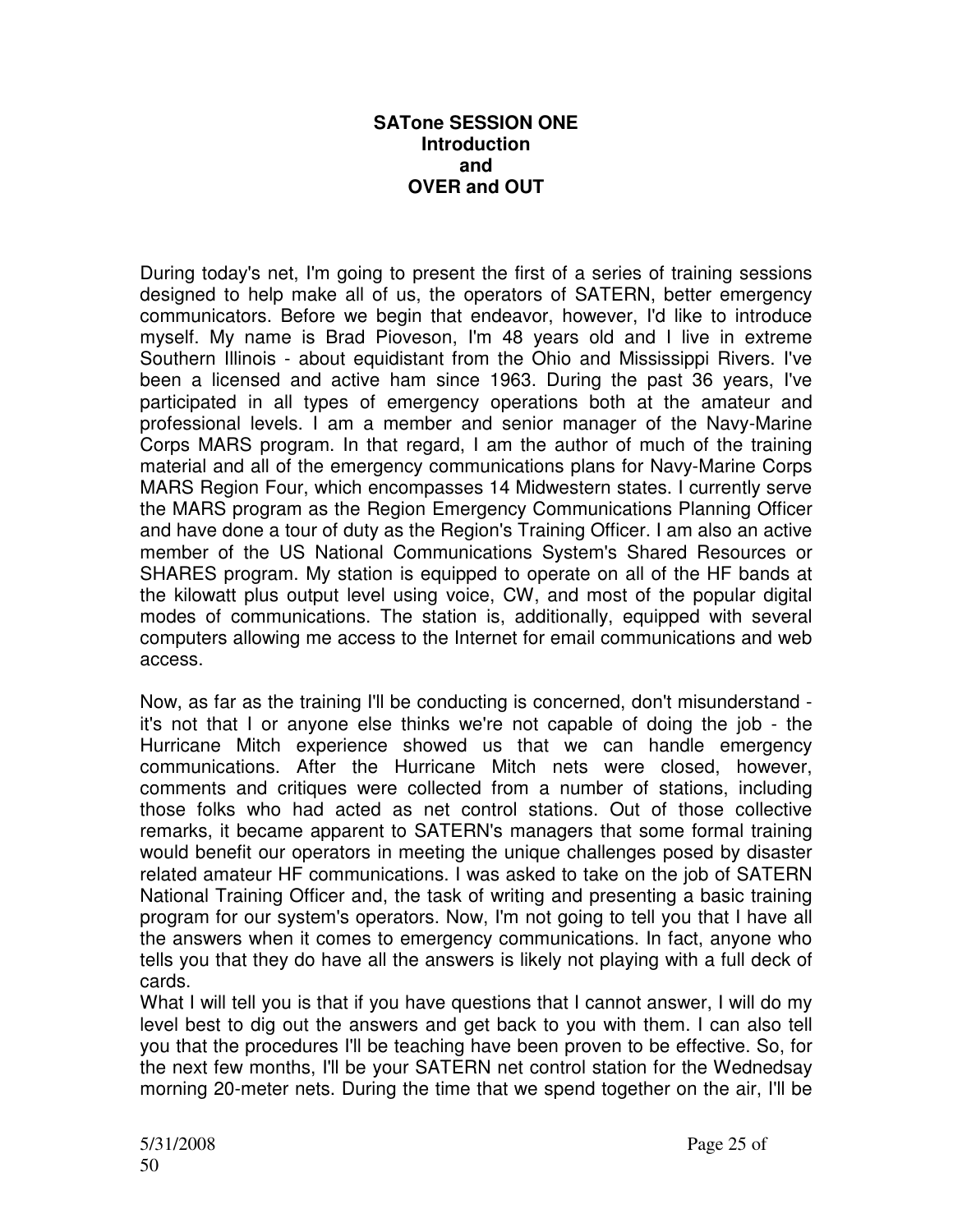presenting some bite-sized training sessions. Each session I present will last no longer than 10 or 15 minutes - you know the old adage about the 'mind only absorbing what the rear end can stand.' Once in a while, we'll conduct some interactive training sessions where I ask for participation from or engage one or more net members in on-the-air experience. Finally, we will occasionally run the net in full emergency exercise mode, which will entail an emergency exercise disaster scenario and emergency exercise messages. Just to keep things interesting, the emergency communications exercises may not be announced in advance.

During my years of emergency communications, or ECOM, experience, one rule has always stood out: Efficient communications requires circuit discipline. To have little or no discipline in a net circuit is to invite chaos, misunderstanding, inefficiency, self-inflicted interference, and result in mistakes - none of which can be well afforded during any emergency situation. The written material which Major Pat, WW9E, asked me to prepare, and which you hopefully have, by now, received in the mail, was written with that basic tenet in mind. Those of you who have either military communications or MARS backgrounds will, undoubtedly, recognize the material I wrote as being the basic elements of the military model of communications procedures. I suspect that some of you winced when you read my training materials and noted that my program requires the use of such arcane terms as "over" or "out" and stipulates the use of the International Phonetic Alphabet as opposed to non standard and cutesy phonetics. The words over" or "out" are only used by old fogies - mostly World War II veterans, right? Hardly. They are in use on a daily basis by present day military communicators and professional pilots, to name a few. Why? Because they work...they improve communications circuit efficiency - and, during an emergency situation, time is always something that cannot be wasted. During the course of your lifetime, you've probably discovered that doing things right the first time invariably takes less time than having to do a shabby, hurried job over again.

That's what we're striving for, here...we are going learn to do things the right way the first time.

So, today, we're going to take a small bite out of the ECOM apple. We're going to learn how and when to use those arcane words, "over" or "out." Let's, for the moment, imagine that, instead of talking on a radio, you're talking on a telephone. This telephone, however, only allows one person to talk at a time - it's simplex, in other words. In order to tell the person you're talking to that it's their turn to talk, you end your sentence with the pro-word "OVER." This word tells the other person that it's their turn to talk and that you're waiting for their response. When the other party concludes talking, the pro-word "OVER" will indicate to you that it's your turn to talk. Note that the pro-word "OVER" is used only one time. Honestly, I cringe sometimes when I tune the ham bands and hear "OVER" used twice, as in "...my name is Brad...over over." I'm not sure what the duplication is supposed to accomplish, but trust me - one "OVER" is quite enough.

When our hypothetical telephone conversation comes to a close, the last person to talk will end the conversation with the pro-word "OUT," to indicate to the other party that no response is expected, and no further communication is required or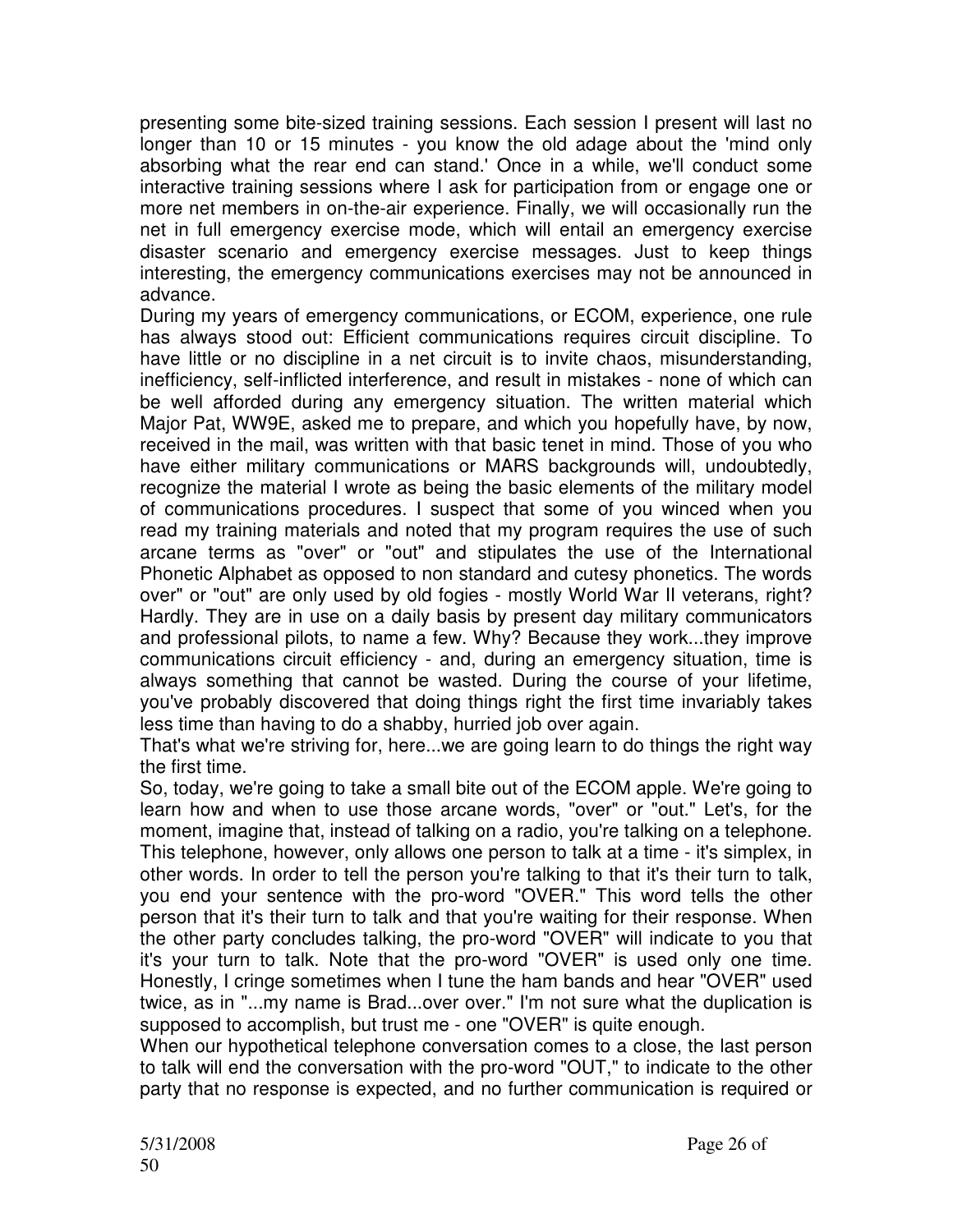expected. The use of the pro-word "OUT" is the equivalent of hanging up our hypothetical telephone.

Let's look at a real world example: When I made my initial net call-up, I asked for stations to check in. I ended my transmission with the pro-word 'OVER,' as I expected one or more stations to respond. When I recognized a station or group of stations, I ended my transmission with the pro-word 'OUT,' indicating that I expected no more communications at that time with those folks. When it's their turn to transmit, they will be called, asked for comments or business, and at the end of my transmission, I'll use the pro-word 'OVER,' indicating that it's their turn to talk. Again, at the end of the communication sequence, either party can use the pro-word 'OUT' indicating that the communication between those two stations has ended. We will 'hang up the fone,' with that station, so to speak. During the course of a typical net session, the net control station will usually communicate with one station at a time. While that communication is underway, each party should end his or her transmission with the pro-word "OVER."

As long as the net control station uses "OVER," the station he or she is communicating with 'has the floor,' so to speak. When, however, the net control station ends the sequence with the word "OUT," that series of communications with that particular station or stations has ended and, in a directed net, any station desiring to communicate on the net frequency must request and obtain the permission of the net control station to establish further communications. We'll talk more about directed net procedures in future sessions.

So, to recap, if more communications are expected or anticipated from the station you're communicating with, use the pro-word, "OVER." When you're done talking with that station, use the pro-word "OUT."

Try using these pro-words in your daily HF radio communications. You'll find that their use practically eliminates doubling and does, in fact, enhance your communications efficiency, as you'll find that the stations you're working don't have to wait and see if you were truly done transmitting when you quit speaking, or, if you were simply catching your breath. By using "OVER" or "OUT," there is no doubt when your transmissions have ended.

That's it for this morning's session. If anyone needs to contact me, I can be reached by email at w9fx@arrl.net or by US Mail at my call book address. The material I've presented this morning will be electronically transmitted to Harry, W9IB, who has made arrangements to post the information on the SATERN website. Additionally, the information will be retransmitted during the Saturday 40 meter SATERN net.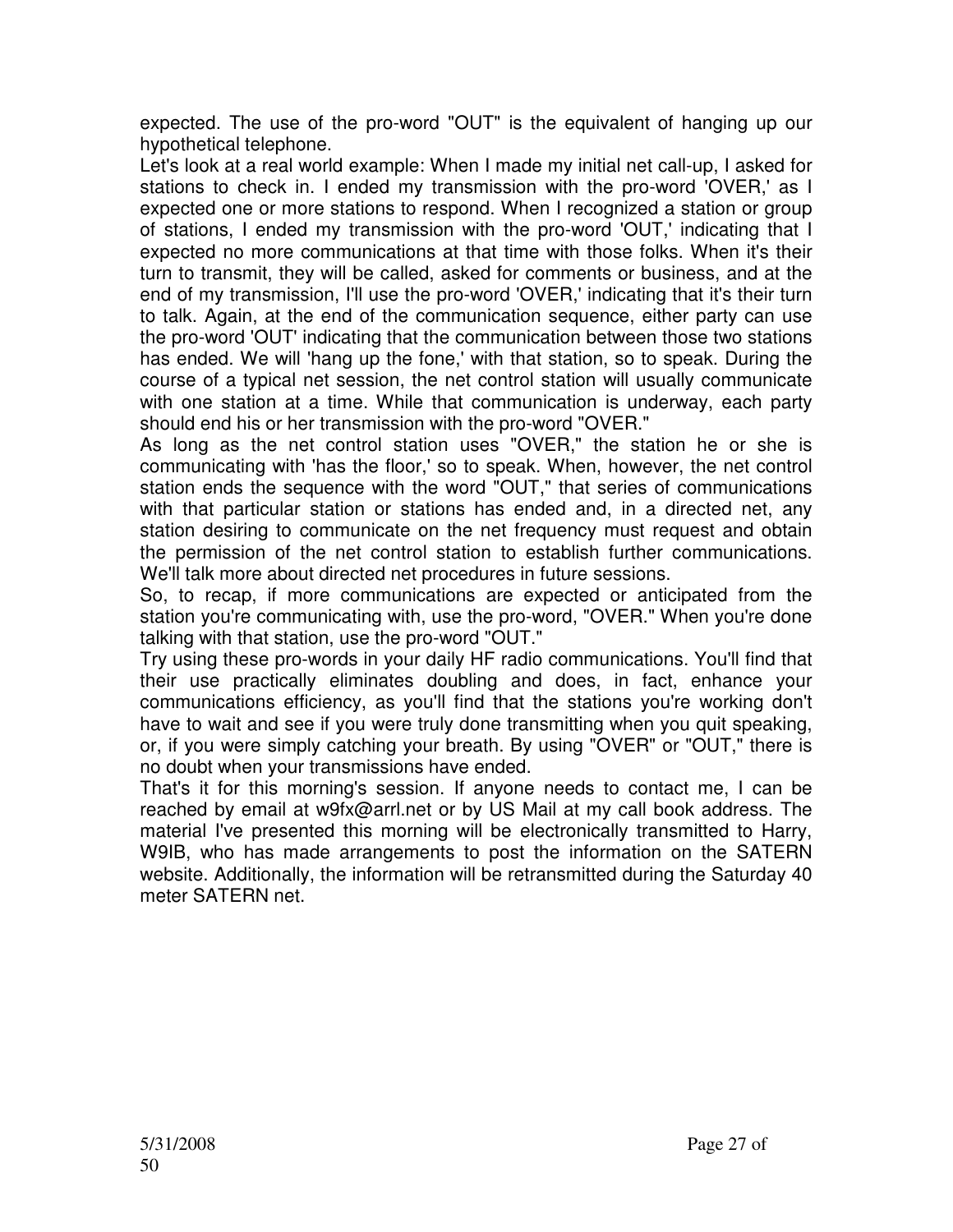#### **SATtwo SESSION TWO**

#### **More Pro-words and A First Look At Directed Net Operations**

This is session two of the SATERN Emergency Communicator training program. Session One was held last week and is available in written form from the SATERN Chicago web site.

Speaking of last week's net session, I have a couple of points to make. First, I received an email from one net member who quoted the ARRL's Net Directory publication to me noting that (and I'm paraphrasing here) the use of the ICAO phonetic alphabet should be minimized during net operations. That may be true for casual amateur nets and for local two meter and UHF operations. For HF emergency networks where, in many cases, stations from outside the United States are participating, the use of the International Phonetic Alphabet is an absolute must. Even if no foreign stations are participating in the net, if you're involved in any type of emergency net, you cannot afford to make a mistake of misunderstanding. I strongly encourage, therefore, the use of the International Phonetic Alphabet during ECOM operations.

Another email I received was from an angry member who claimed that I told folks during last week's net session (and in my written comments) to end their transmissions with the phrase "OVER AND OUT" and, further accused me of watching too much television. Neither accusation could be further from the truth. The complaining individual misunderstood what I wrote and what I presented on the air. The rules of English grammar allow me to speak these two words, "OVER" and "OUT" in the same sentence without using them in the same phrase. The phrase "OVER AND OUT" is best left to Broderick Crawford in the old TV series Highway Patrol episodes. I neither encourage nor train communicators to use both words together.

This week, we're going to push forward, pick up some additional pro-words and take a first look at directed net operations. You will recall that during last week's session, you were introduced to the pro-words "OVER" and "OUT." These words indicate to the other party with whom you are communicating whether additional communications with their station is desired or expected. "OVER" at the end of a transmission indicates that more is to follow. "OUT," in essence, 'hangs up the phone' on that communication. If you need the other station or, if you're the NCS, a group of stations to stand by while you accomplish other tasks, use the proword "WAIT." There are two applications of the use of the pro-word "WAIT." If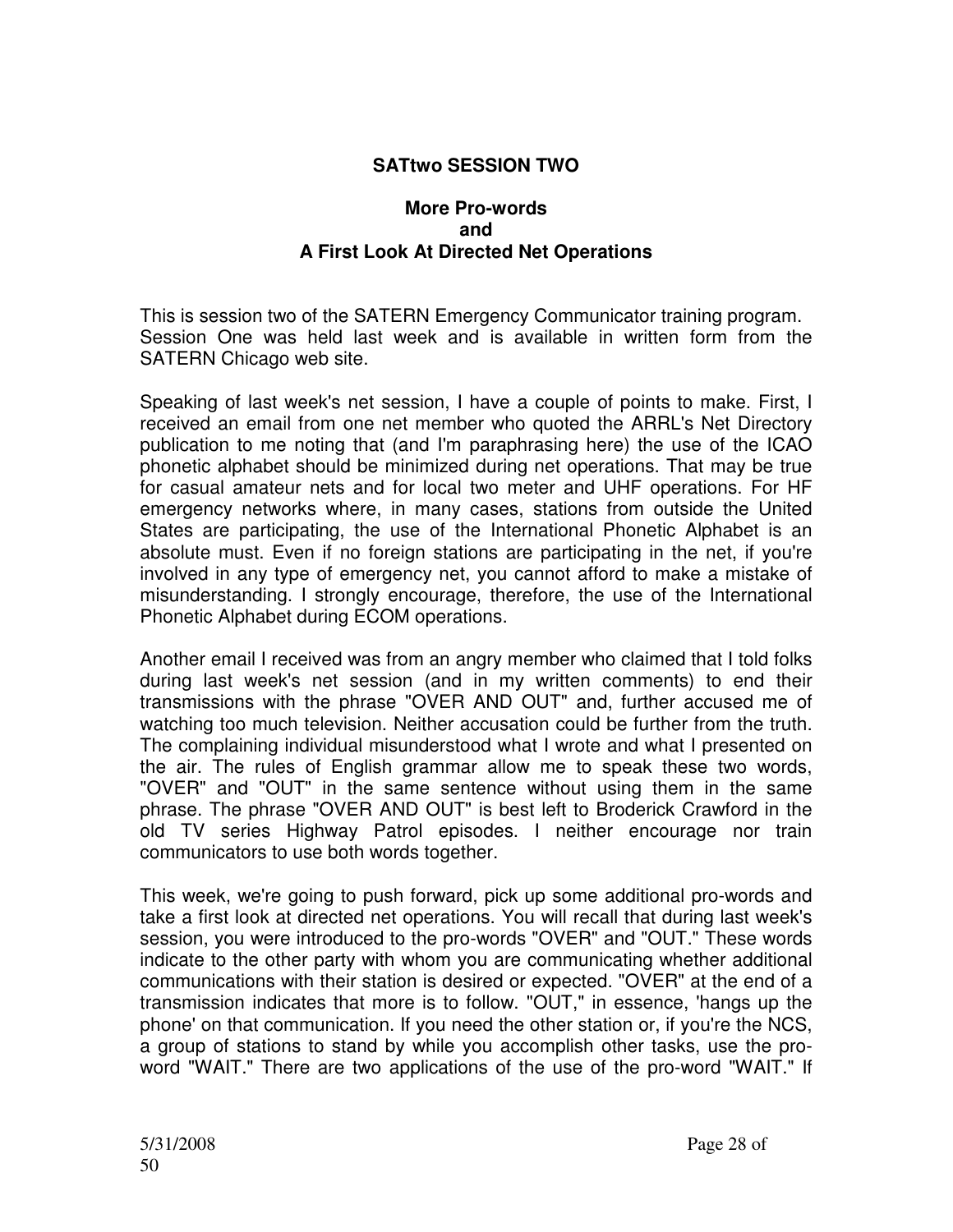you anticipate a very brief delay in continuing communications with a station, simply say the pro-word "WAIT," or "WAIT, OVER."

Examples of the proper use of the "WAIT" AND "WAIT, OVER" include the delay that might be encountered if you were required to pick up a pencil from the desk or floor, turn the page in a logbook, flip on a light, change the display on your computer monitor, etc. These delays would all be brief - in the range of a few seconds. If, however, you anticipate a more extensive delay, issue the pro-words "WAIT, OUT." This tells the other station or stations that you anticipate being unavailable for a period of time in excess of just a few seconds. By using "WAIT, OUT," you have, temporarily suspended communications with the station or stations and, in order to talk with them again, you must, again, initiate communications. The business of the net can and should continue while you take care of the business that has resulted in your absence. As do many other hams, I have a radio shack equipped with a telephone. Actually, my shack has two of them - and, one or the other has been known to ring during net operations. If I am in the process of sending or receiving traffic when the telephone rings, I use the pro-words, "WAIT, OUT" to end my transmission. This allows the net to continue operations without me. When I've concluded my telephone business, I let the NCS know that I'm back and ready to continue with net operations.

Earlier in this session, I alluded to the necessity of the use of the International Phonetic Alphabet. One of the chief uses of this communications tool is to spell words and character groups on voice nets in a manner that is easily understood. Many English words sound alike but have entirely different meanings. The word "to," as spoken, for example, can mean the result of adding one plus one, can mean also, or can mean an intended destination, as in "I'm going to town." Another word that can easily be misunderstood when spoken is "here." "Here" can be a place or it can be the act of receiving auditory information. The proper meaning becomes apparent if the word is spelled out. Uncommon words and proper names can also be easily misunderstood or misspelled. For those reasons, when we communicate these rascals of the English language, we need to spell them out.

The three steps for communicating words that need to be spelled out are simple:

- 1. Say the word.
- 2. Spell the word phonetically.
- 3. Say the word, again.

Here's how to do it on the air. The phrase we need to communicate is: "I am en route to your location with two antennas" I would transmit the following:

I AM EN I SPELL ECHO NOVEMBER EN ROUTE I SPELL ROMEO OSCAR UNIFORM TANGO ECHO ROUTE TO I SPELL TANGO OSCAR TO YOUR LOCATION WITH TWO I SPELL TANGO WHISKEY OSCAR TWO ANTENNAS PERIOD.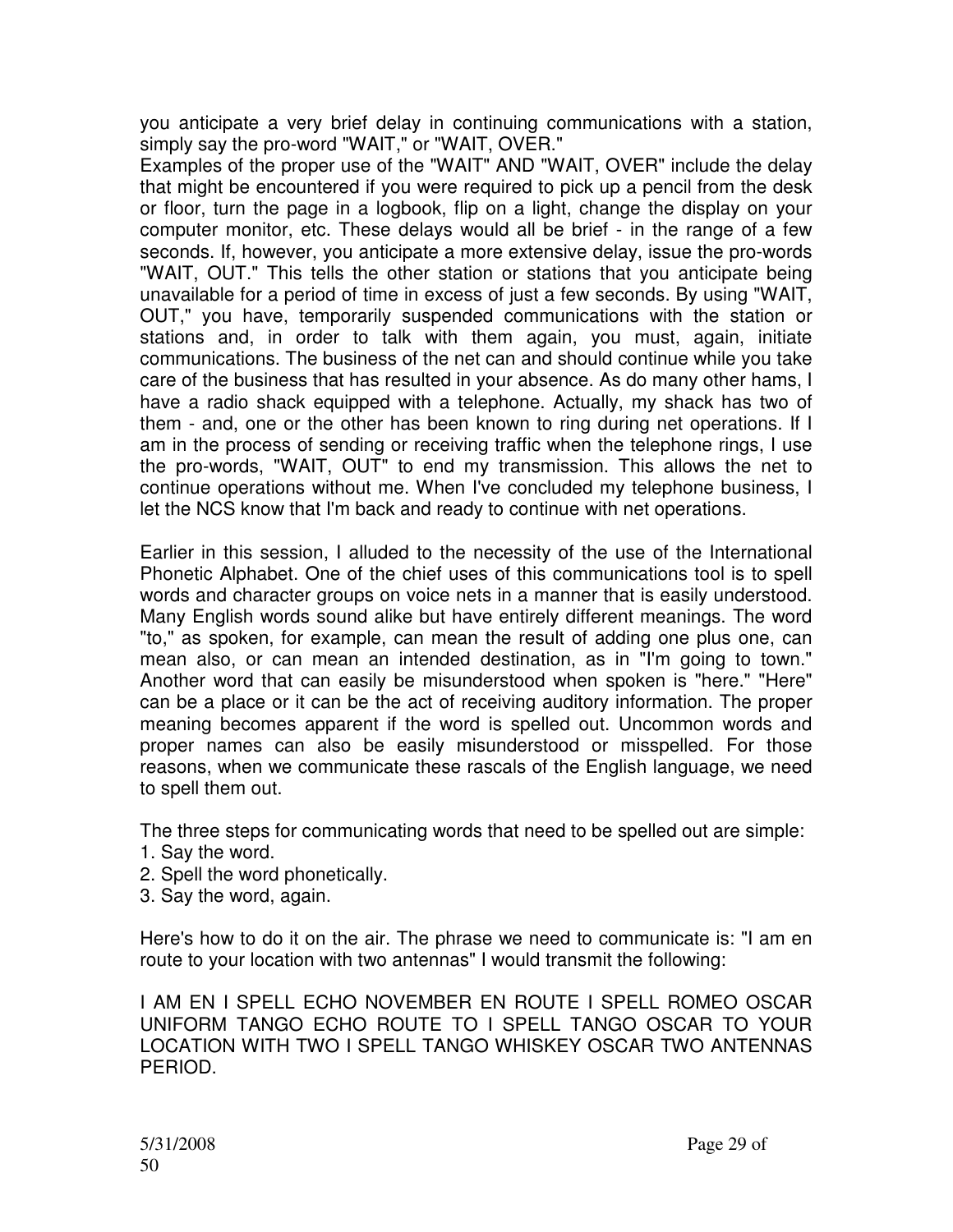Of course, during times of poor communications, such as with heavy interference or high atmospheric levels, many words may need to be spelled out - even those that under ordinary circumstances would be easily understood.

Of course, not all words can be easily pronounced. My last name, for example, if you've taken the time to look me up in a database, is not a common name. I can almost guarantee that of 100 people, all 100 will mispronounce my name on the first try. When we encounter words that we cannot pronounce or are unsure of the proper pronunciation, we spell them out by saying the pro-words "I SPELL" and then phonetically spelling the word. My last name, for example, would be communicated as without the attempt to pronounce it, as follows:

I SPELL PAPA INDIA OSCAR VICTOR ECHO SIERRA OSCAR NOVEMBER

Occasionally, we'll run across groups of letters that do not form a word acronyms, for example, fall into this category. We treat them the same as we would an unpronounceable word. Say "I SPELL" and phonetically spell out the word.

Numerals are communicated using another pro-word: "FIGURES." When we need to communicate a number, we precede the number with this pro-word. For example, my zip code is "FIGURES" 62812. Or, the SATERN net meets on FIGURES 14.265 MHz.

Groups of combined letters and numerals form special cases. If the group begins with a letter, use the pro-word "I SPELL." even though there are numbers in the group. Ham call signs are a good example of this. "I SPELL" WHISKEY WHISKEY NINE ECHO," for example. Or, "I SPELL KILO NINE SIERRA TANGO PAPA."

If the mixed group begins with a number, use the pro-word "FIGURES." For example, the final tube in my amplifier is a "FIGURES 6146 BRAVO."

Finally, there is one additional special case...lineage designators. Some examples, Robert Thorn, III, or Henry IV. Roman numerals are used for this purpose. The proper pro-word to use to precede these designators is "FIGURES ROMAN." For example, "HENRY FIGURES ROMAN FOUR."

Let's take a break from the pro-words for a bit and talk about directed net operations. A directed net, as used in this training program, is a network that is strictly controlled the net control station (NCS). The NCS is the boss. During the course of his or her tenure as NCS, he or she is the final authority on what happens during that net session. There is no appeal. The purpose of holding directed nets as opposed to informal nets is to pass the maximum amount of traffic or information in the least amount of time. During the course of a directed net, no station may transmit unless that station has requested and been granted permission to do so. Think of the NCS as being a virtual traffic cop standing in the middle of a very busy city intersection. The NCS directs the flow of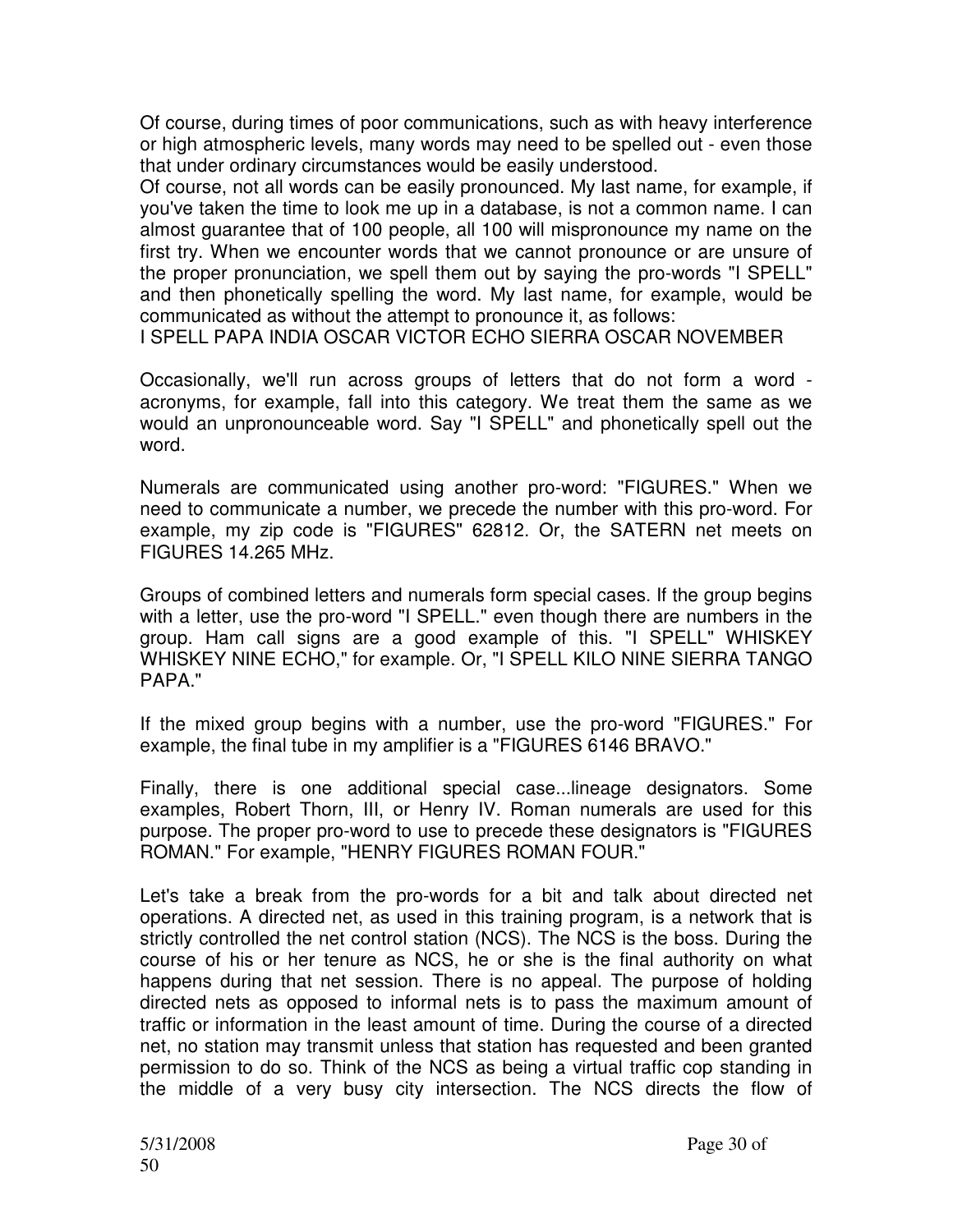information from station to station just as our virtual cop directs cars and trucks from one place to another. If the directions of our virtual traffic cop or our NCS are not followed, collisions and confusion will result.

The NCS should identify the network at least once every ten minutes, just to meet the FCC's identification regulations. At that time, he or she should also ask for additional stations to join the net and ask if there are any stations with business for the net. Ideally, the net should be identified and an invitation extended for others to transmit more often - say, once every five minutes or so...but, as long as the 10 minute rule is followed, we are at least keeping our NCS legal. When stations check into the net, they should indicate if they have traffic for the net. The NCS will copy the precedence and destinations of the message traffic and manage the distribution of the messages according to precedence. If you are already checked into the net, have listed no traffic, but need to communicate something to the NCS or another net member, the appropriate time to let the NCS know is during one of the 'any stations with business' call-ups. The only time anyone should break into an emergency net is when that station holds traffic of a higher precedence than that which the net is currently handling.

Managing and participating in emergency net operations is a demanding chore. In order to keep up with the net's activities, participants should devote full attention to the net. If other demands are being made on the operators' time and attention, that is, for example, 2 meter operations or frequent telephone calls, family matters, etc., those stations should check out of the net until they are able to devote full attention to the ECOM net's operations. To do less is to reduce the efficiency of the ECOM net. When you check into an ECOM net, the NCS assumes that you are paying attention to what's going on. If he or she needs you to perform some net function and you don't answer or have to ask for a repeat of the request, you've not helped the net at all. In fact, you've only impeded the smooth flow of information.

So, this week we've picked up some new pro-words: "WAIT," "WAIT, OUT," "I SPELL," and "FIGURES." We also took a first look at how directed nets are supposed to operate. Next week, we'll learn some additional pro-words and talk more about directed net operations. As always, I can be reached by email at w9fx@arrl.net or by US Mail at my call book address.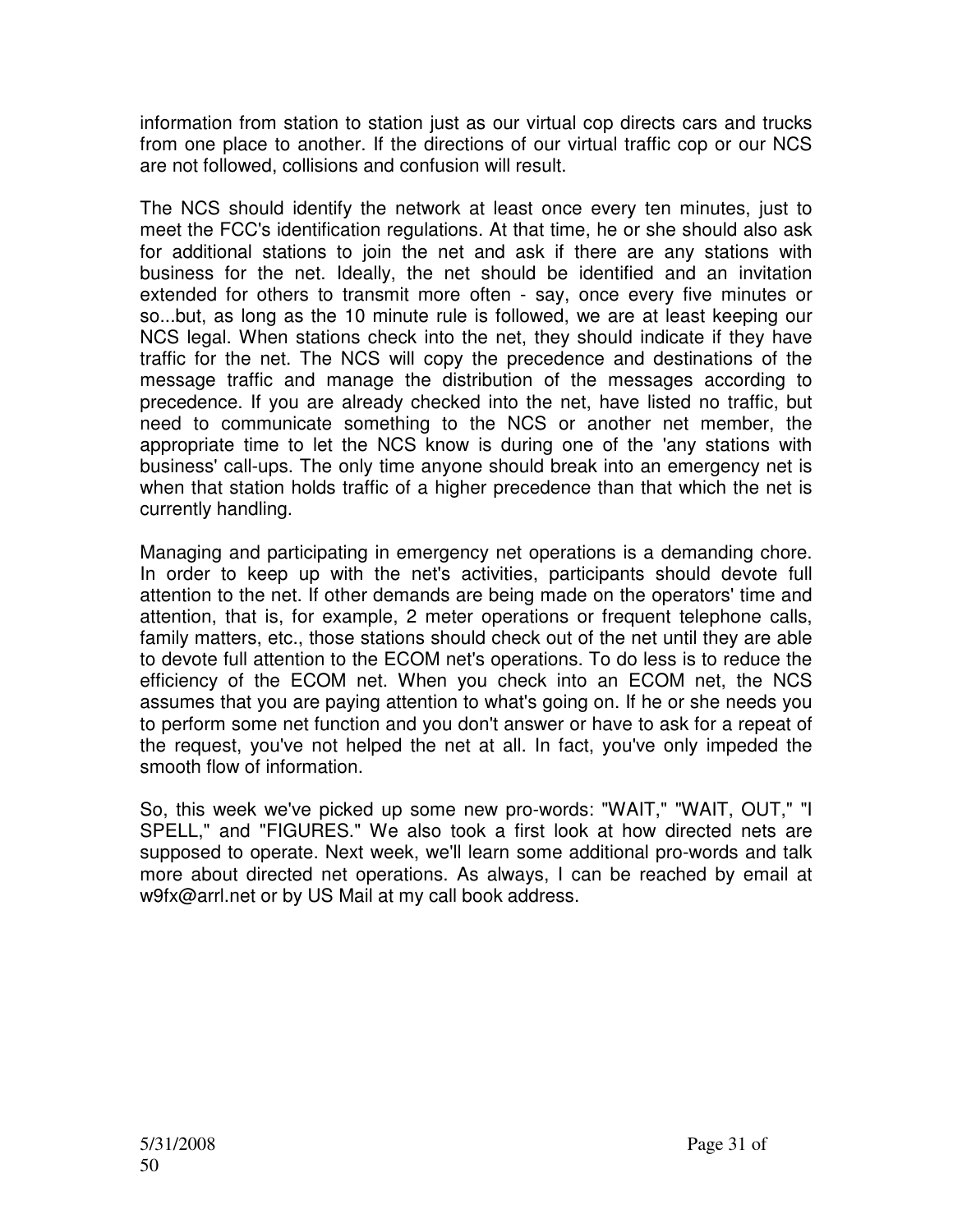#### **SATthree SESSION THREE The Last of the Pro-words and More on Directed Net Operations**

Pro-words are single words or phrases that enhance communications efficiency. In the early days of electronic communications, abbreviations were created by telegraphers to communicate common or frequently used phrases. The term proword is a contraction of the terms: procedural words. In the past two SATERN emergency communications training sessions, we've been introduced to the following pro-words:

- •Over
- •Out
- •Wait
- •I Spell
- •Figures
- •Figures Roman

This week, we'll finish with pro-words, at least for a while, and we'll delve a bit deeper into the concepts and practical aspects of directed net operations.

'ROGER' is a term that's heard quite frequently in amateur communications. And, not surprisingly, its use is often misunderstood by those using the term. The term 'ROGER' means, simply, you understood the other party's transmission. It does not mean 'I agree with what you said.' 'ROGER' is a one word acknowledgment transmitted by a receiving station. The word 'ROGER' is shorthand for 'I received your transmission.' If you're communicating with another station and he asks if you're operating from your home station, which you are, how do you answer him? If your answer is 'roger,' you really have not answered the other station's question. All you've done is indicated that you received his transmission. To answer the question, use 'yes,' or 'affirmative,' not 'ROGER.'

We all make mistakes from time to time. Out tongues get twisted, words take on new and unintended meaning... How we correct our on-the-air mistakes can have an effect on communications efficiency. When, for whatever reason, we stumble while transmitting a message, the proper manner in which to correct the mistake is to use the word 'CORRECTION.' How you correct the misinformation depends a great deal on what type of information you were communicating. If, for example, you were in the midst of spelling a word and phonetically transmitted the wrong character, you should start sending the word, again, from the beginning. Here's an example. I'm trying to communicate the word 'Exxon.' Here's the transmission: EXXON I SPELL ECHO X-RAY X-RAY QUEBEC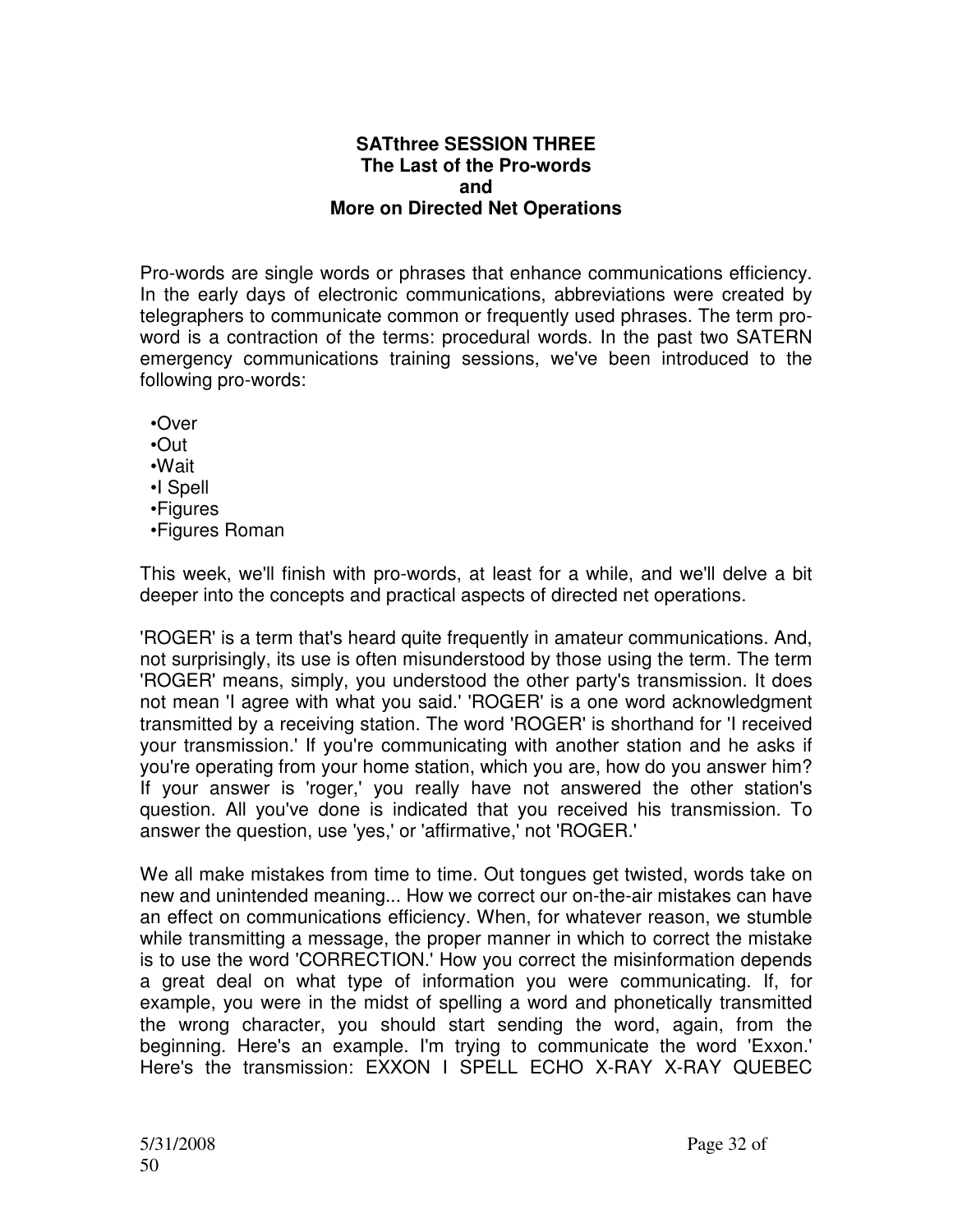CORRECTION EXXON I SPELL ECHO X-RAY X-RAY OSCAR NOVEMBER EXXON

And, in the case of mixed groups:

#### I SPELL WHISKEY WHISKEY NINE FOXTROT CORRECTION I SPELL WHISKEY WHISKEY NINE ECHO

If you're in the middle of a plain language sentence and simply mispronounce or misread a single word, go back to the last punctuation mark and retransmit from that point forward. For example:

THANK YOU FOR YOUR MESSAGE PERIOD I AM AVAILABLE CORRECTION PERIOD I AM NOT AVAILABLE FOR SERVICE PERIOD

By going back to the last punctuation symbol, you leave no doubt in the other station's mind where the information you're retransmitting should be placed in the message body.

Sometimes, even under the best of conditions, it's necessary to ask for information to be repeated...or, in the communicator's lingo, get fills. The magic words to use when asking for a fill or fills on a voice net are 'SAY AGAIN.' Those words put the sending station on notice that he or she is going to have to repeat something to you. After you use the magic words, you have to tell the other station what you need repeated. Your request can take one of three forms:

•SAY AGAIN WORD AFTER

•SAY AGAIN WORD BEFORE

•SAY AGAIN FROM ... TO ...

SAY AGAIN WORD AFTER and SAY AGAIN WORD BEFORE are fairly well self explanatory.

If you're missing a single word, we use these forms to request the needed information. If, however, you missed more than a single word or several words of a sentence, you can give the station the last word before and the first word after the missing information by using the SAY AGAIN FROM... TO... request.

It's easier to give an example than to explain...so, here's an example. I missed several words of a sentence. What I copied was: "WILL ARRIVE IN DALLAS ... EVENING."

I transmit the following: SAY AGAIN FROM DALLAS TO EVENING. The other station transmits "I SAY AGAIN FROM DALLAS TO EVENING... DALLAS FIGURES 14 APRIL SATURDAY EVENING"

If I had missed only a single word, I would transmit "SAY AGAIN WORD AFTER DALLAS..." or, "SAY AGAIN WORD BEFORE EVENING..."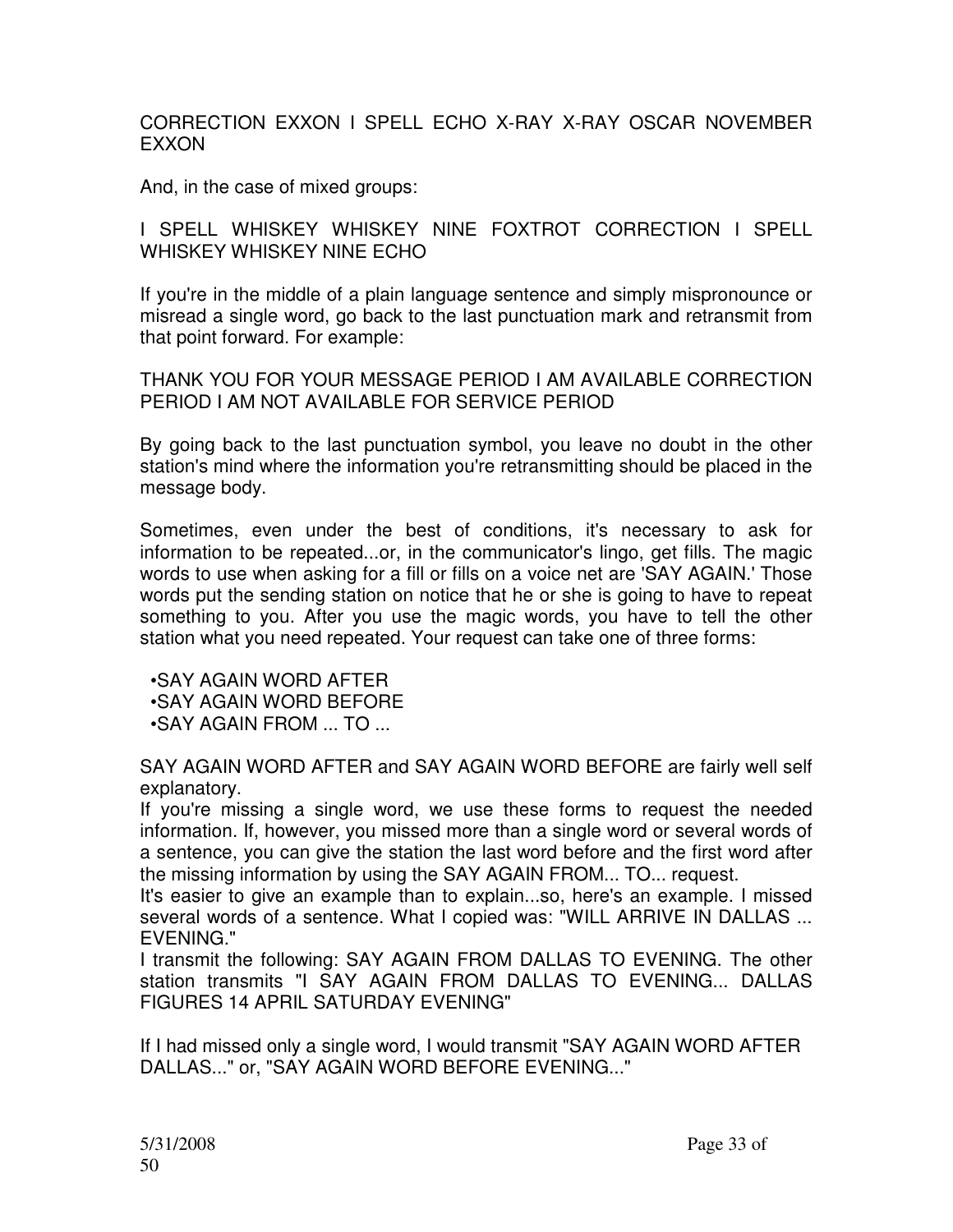Speaking of punctuation symbols, when transmitting formal traffic, be it routine, priority, or emergency precedence, you won't come across many punctuation symbols. The period, comma, colon, semi-colon, question mark, exclamation mark, at-sign, dash and slant bar are about the only symbols you'll come across. When communicating messages by voice, these symbols are transmitted by using the names of the symbols, just as I gave them. When you encounter internet addresses, the dot of 'dot com' as well as the decimal point found in frequency designations are communicated as periods. Slant bars, the symbol we append to a ham call sign when operating away from home, are communicated as 'SLANT.' And, hyphens are communicated as 'DASH.'

Now, let's shift gears and talk some more about directed net operations. As you may recall from the last session, a directed net is a network in which all transmissions are controlled by the net control station (NCS). SATERN's HF emergency nets, for the most part, will cover large geographic areas. The vagaries of radio propagation, atmospheric and weather related noise can make net operations quite challenging. Not all stations who wish to participate in the net can be heard by the NCS. Conversely, stations who might join the net don't get the opportunity if they cannot hear the NCS. Each NCS should appoint an ALTERNATE NET CONTROL STATION. The ALTERNATE NCS should be located at some distance away from the primary NCS so that he or she may take advantage of propagation from his or her location, filling in the gaps in the NCS' ability to communicate. Additionally, the ALTERNATE NCS should maintain a complete log of all stations checked into the net and all traffic listed with the net so that he or she can assume the NCS position and carry on the business of the net without undue delay. One interesting exercise is for the NCS to turn off his or her transmitter in mid-sentence while simultaneously starting a stopwatch. This is done to see how long it takes for the ALTERNATE NCS to pick up the net's reigns and carry on. The ALTERNATE NCS should be able to pick up the net and continue conducting the net's business within 3 minutes. Having appointed an ALTERNATE NCS, the primary NCS should frequently use his or her services to make net calls and relay information to the primary NCS.

As stations check into the net and periodically during the net, it's a good idea for the NCS and the ALTERNATE NCS to poll the net members and obtain RADIO CHECKs in order to stay abreast of changing propagation conditions. The term RADIO CHECK is another military/MARS term and is answered not in S-meter readings but in terms of relative signal strength and readability. Signal strength is given by using the terms:

 •LOUD •GOOD •WEAK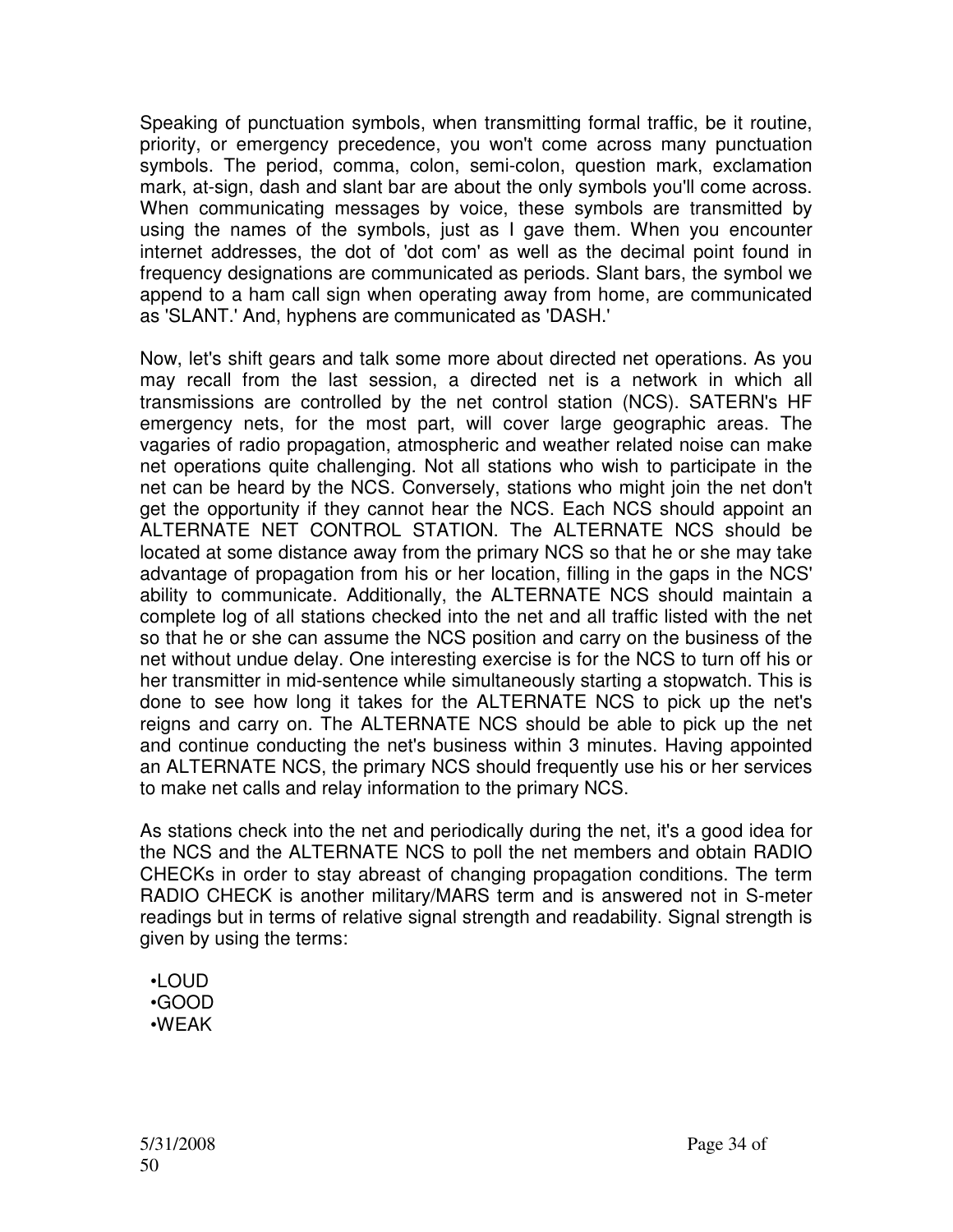Readability is given by:

 •CLEAR •READABLE •UNREADABLE

The best possible RADIO CHECK response is LOUD and CLEAR. The worst is WEAK and UNREADABLE. The terms are mixed and matched to suit the circumstance. Readability, of course, can be affected by transmitter problems, propagation, and/or interfering radio signals or atmospheric phenomena. Here's a typical exchange between a NCS and a net member. In this example, W7LXR is the NCS.

W7LXR transmits:

NOVEMBER FIVE OSCAR KILO QUEBEC THIS IS WHISKEY SEVEN LIMA X-RAY ROMEO. RADIO CHECK. OVER.

N5OKQ responds:

THIS IS NOVEMBER FIVE OSCAR KILO QUEBEC. LOUD AND CLEAR. OVER.

W7LXR transmits:

THIS IS WHISKEY SEVEN LIMA X-RAY ROMEO. LOUD AND CLEAR. OUT."

I'll quit there for this week's session. To recap, this week, we have talked about the term 'ROGER' and it's meaning, giving and getting fills, discussed how to transmit punctuation marks, learned how to get and give RADIO CHECKS and introduced a new net officer - the ALTERNATE NET CONTROL STATION. Next week, more on directed net operations. As always, I can be reached by email at w9fx@arrl.net or at my Call book address.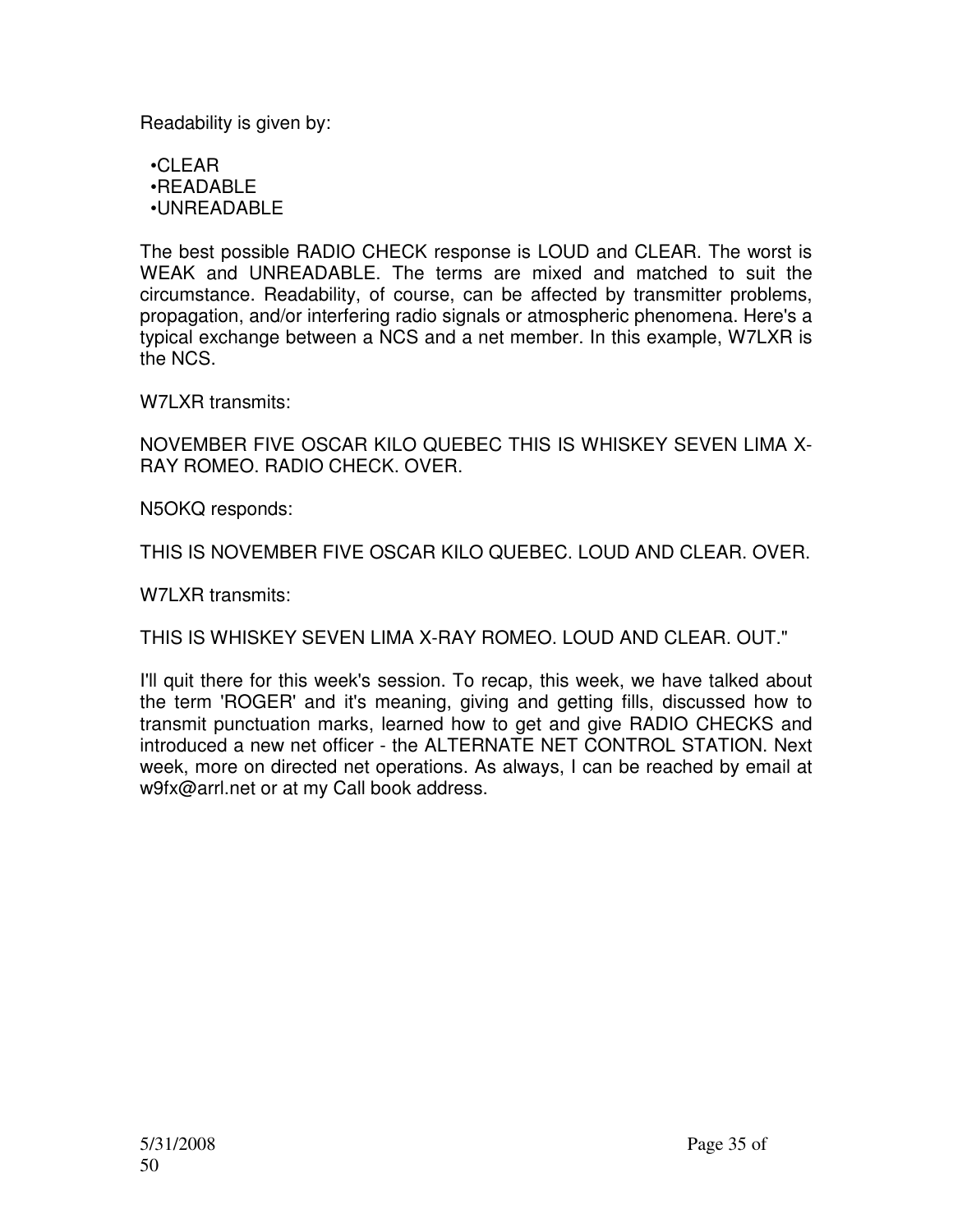## **Sat four SESSION FOUR**

#### **Conducting and Participating in Emergency Nets**

I'm sure that many of you will breathe a sigh of relief when I tell you that the introduction and discussion of the use of pro-words has been completed. I encourage each of you, however, to occasionally review our list of pro-words and, to the extent possible, use them in your day to day amateur communications. When emergency communications are required, the pro-words that have been discussed on this net and in this training series are indispensable and can dramatically improve communications efficiency.

Today, we are going to talk about conducting and participating in SATERN emergency networks. Ideally, every member of SATERN should be capable of and trained to operate as a SATERN NCS. That's the purpose of this training program.

Not everyone, however, can act as NCS at the same time. An NCS can appoint one or two stations as alternate NCS's, and the primary NCS can appoint some net members to specific duties. What those duties entail will depend in large part on the type and scope of disaster that has been responsible for the activation of the ECOM net. Our response will be tailored to the situation, but, in any event, as a group, we will remain flexible to the needs of the affected area.

Our response can be easily expanded or contracted to account for heavy or light traffic volume. If the disaster situation is such that an overwhelming volume of traffic is anticipated to come out of the affected area, a variety of options are available to the SATERN system. Amateur radio may well provide the only reliable communications either into or out of the disaster scene. Traffic coming out of the affected area always, ALWAYS, takes precedence over inbound health and welfare inquiries. In fact, inbound health and welfare inquiries are, as a rule, not accepted for several days after the disaster has occurred since there is usually no infrastructure to handle the messages.

Voice nets provide the backbone of emergency communications but are not always the best choice for handling large volumes of traffic, such as might be generated following a large calamity in a populated area. We may have to consider setting up ancillary voice nets and/or digital HF radio systems to handle the message traffic. The primary SATERN net, in such circumstances, would be considered the Command and Control Net. Other nets, either voice or digital, would be considered to be Tactical nets, formed to meet a specific need. As many Tactical nets may be established as are required by the circumstances.

In cases where Tactical nets are utilized, the Command and Control NCS needs some manner by which to communicate with the Tactical networks. The Command and Control NCS can appoint LIAISON stations. A LIAISON station is someone who will, until otherwise directed, remain on the Command and Control network frequency.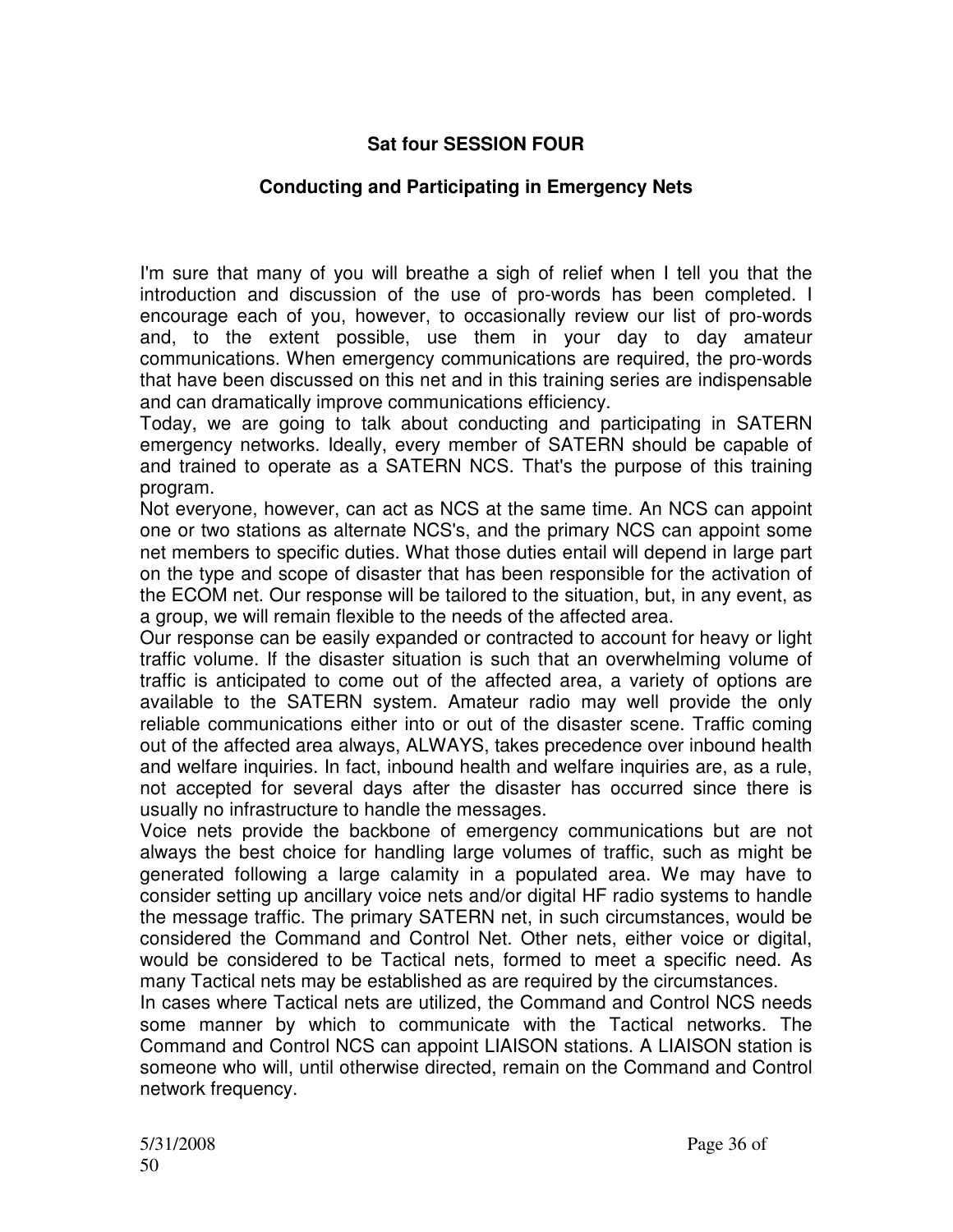When information or message traffic needs to be moved from the Command and Control net to a Tactical net, the LIAISON station is dispatched to the Tactical net where he or she establishes communications and relays the information. Upon completion of the communications with the Tactical network, the LIAISON station returns to and notifies the Command and Control net NCS that he or she has returned and that the mission has been accomplished.

The Tactical NCS is still responsible to report to the Command and Control

NCS. For that reason, each Tactical NCS should appoint one or more LIAISON stations so that information can be easily and efficiently moved between the networks.

If digital operations are anticipated and routes or outlets for message traffic have been established, the Command and Control NCS or the Tactical NCS, depending on the nature of the incident and traffic volume, may appoint a DIGITAL STATION. This individual is someone who has HF digital as well as voice communications capabilities. When stations check into the net with message traffic that may best be delivered by digital means, the NCS should direct the relay of the message traffic by voice to the DIGITAL STATION. The DIGITAL STATION is then responsible to relay the traffic by digital means to it's destination or another station for additional relay. If the traffic load is heavy enough to warrant the appointment of a second DIGITAL STATION, it's probably a good idea to establish a Tactical net and move the traffic off of the Command and Control network's frequency entirely.

And, certainly, if the opportunity arrives, we should make every effort to utilize wired communications. Art Evans, KA9KLZ, and I discussed just this topic a few months ago. Art said it best when he stated "During an emergency, use any means at your disposal to move the traffic..." FAX machines, email, web pages, computer bulletin boards - they all can be utilized to good advantage during emergency communications operations. The smart emergency communicator is the guy or gal that makes the most effective use of the resources at hand. Just because the Internet does not rely on radio waves for point-to-point communications does not mean that we should ignore it. As you will recall, during the Hurricane Mitch operation, Quent, WA4BZY, was able to set up an Internet based email system to handle health and welfare traffic from and to Central America. Quent's system worked like a charm and was of incalculable service to SATERN as well as the many friends and family members of Central American hurricane victims.

Who should check into a SATERN emergency net? Only stations that have emergency traffic or communications directly related to the post-disaster relief efforts should actually check into the net. As a rule, during the first few days of the disaster operation, the only traffic that will be accepted by the net will be message traffic originating from the disaster site. Health and welfare inquiries directed to the disaster scene will either be shunted off to another net, the Internet, or, simply refused until such time as the operators in the affected area are able to accept such messages. So, stations without emergency traffic should not check into the net. They should, instead, monitor the net's operation and be ready to accept traffic destined for their area. Additionally, stations not directly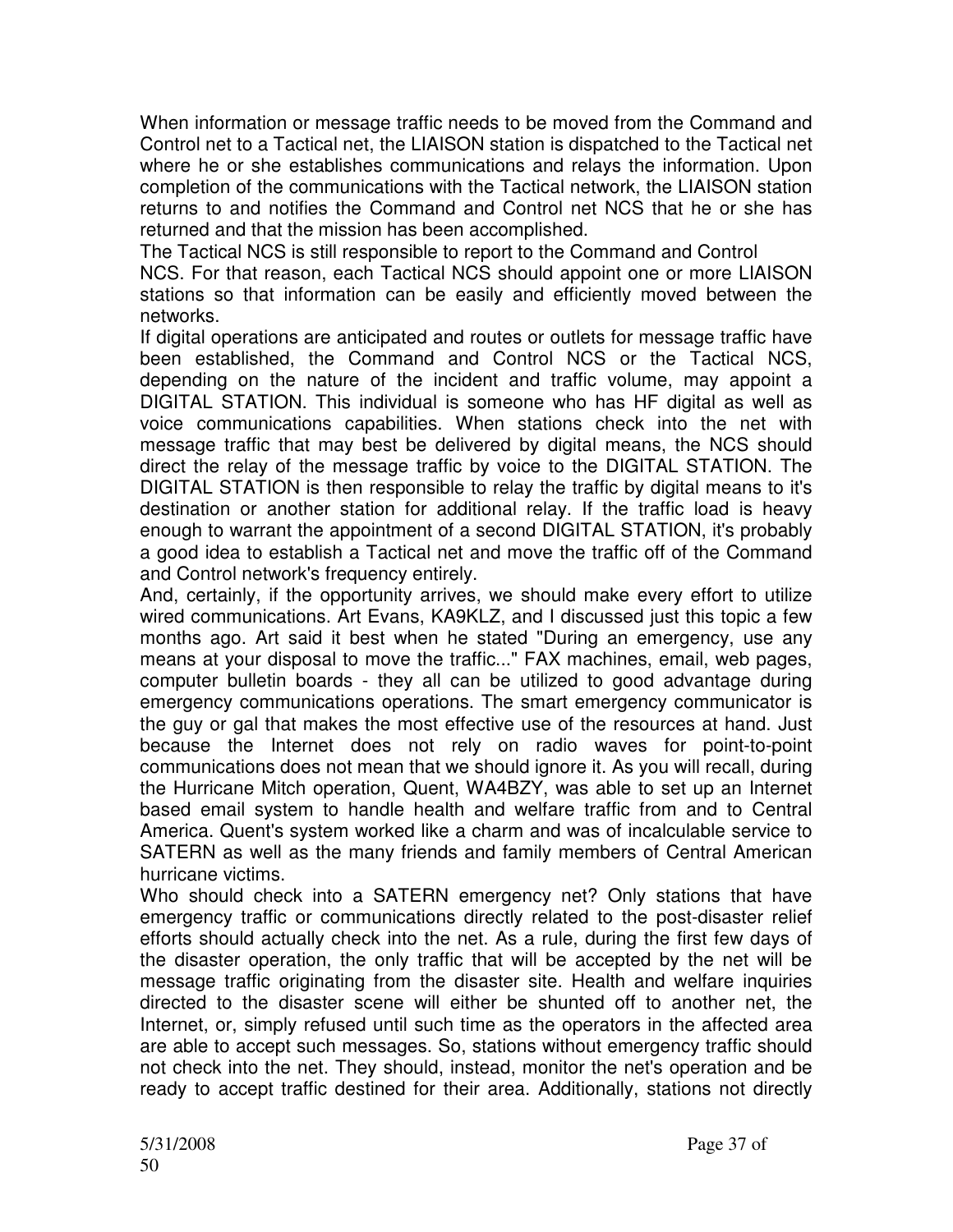involved in the net's disaster communications can provide an invaluable service by acting as relay stations during times of difficult propagation. Relay stations and all other stations not directly involved in the net's operation, however, should not transmit unless either invited or directed to do so by the NCS. Actually, there are three simple rules to follow with regard to how to conduct your operations in an emergency network: Listen, Listen and, Listen.

That's it for this week's lesson. To recap, the NCS of a SATERN emergency communications network can direct the establishment of tactical networks to handle overflow traffic of traffic that is inappropriate to handle on the primary, Command and Control SATERN net. Each tactical net and the command and control net should have Liaison stations capable of moving information between the nets. Heavy traffic flow can be shunted off to digital operations if the resources are available for such operations. In that case, digital stations can be appointed to move message traffic between the voice and digital networks. Finally, we talked about who should check into an emergency network. Only stations that have emergency traffic should actually check into the network. All other stations should listen, transmitting only if invited or directed to do so by the NCS.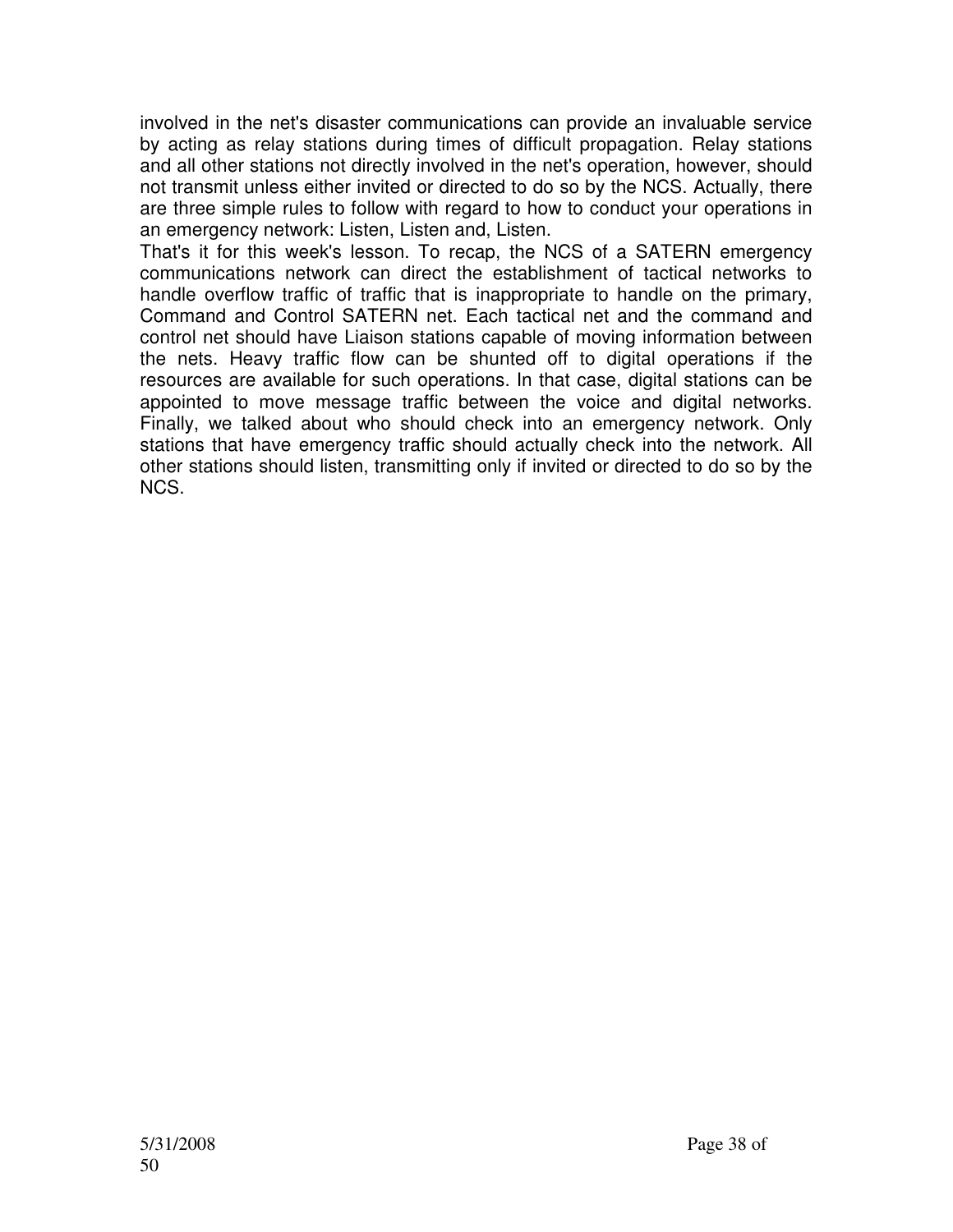#### **Sat five SESSION FIVE Individual Conduct in ECOM Nets**

This week's training material was adapted from the 14 SEP 1998 edition of California's Auxiliary Communications Service Newsletter. Information on obtaining additional information about the ACS Newsletter can be found at the end of this article.

The Four C's of Emergency Communications The best advice for anyone performing emergency communications can be summarized by four C's: Calm, Courteous, Correct, and Concise. CALM. Try to keep emotion out of your voice. No matter what the emergency situation, a calm, professional attitude will help keep things cool and get the message through more quickly and accurately. Losing your cool, calm attitude may cost an important message. The more reason you have for getting excited, the more important it is for you to remain calm. As an emergency communicator, you should set a controlled, calm example for the other people to follow. COURTEOUS. As an emergency communicator, you must always think of yourself as a public servant. Regardless of the provocation, remain courteous at all times. Never display your temper on the air. Remember the "Golden Rule" at all times and practice it. Never fight with other operators over calls or reports. Always follow the instructions of the Net Control Station - whether you agree with those instructions or not. Most problems can wait until after the emergency situation is over. If some problem absolutely must be ironed out, do it by telephone, on another frequency, in person, or via the Internet - but, not on the net. CORRECT. Work to keep errors out of your communications. Use the International Phonetic Alphabet and repeat the message where appropriate to get names, locations, and other information accurately. Write everything down for reference. Remember, your role is communications. When the Emergency Operations Center or Net Control Station asks a question, go get the answer from the person responsible, don't just give your best guess. It is always better to admit you don't know rather than give out information that is wrong. Always use plain language -- do not use jargon, Qsignals, 10-codes, etc., which may not be understood by everyone. Avoid using specialized words and codes, even those of the agency you are supporting unless the message is going specifically to an addressee of the same agency who will clearly understand the acronyms and abbreviations. CONCISE. Your job as an emergency communicator is to get the message transferred while also allowing time for the other operators to get their messages transferred. Avoid tying up the net by keeping your transmissions as brief as possible. Always leave a few seconds between transmissions in case someone needs to break in with an emergency traffic. A strictly business attitude is your best technique for assuring effective and efficient communications. You must consider the conditions - if everyone on the net is being heard well, there is little need to spell common words, but if conditions aren't good or the word is unusual particularly difficult, then it makes sense to spell it phonetically. Don't rush - speaking a little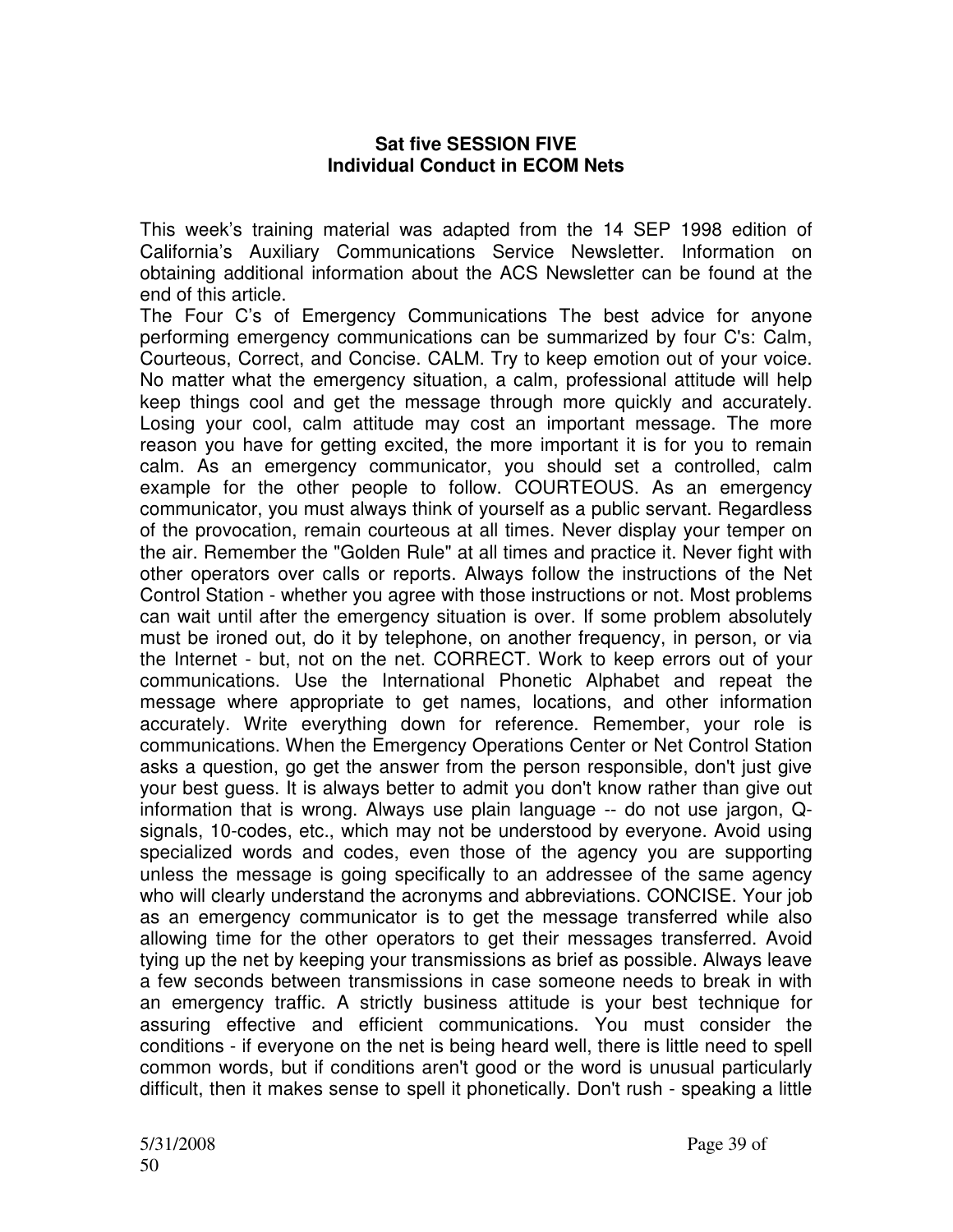bit slower often gets the message through faster because the other operator doesn't have to ask for repeats. Don't assume everyone has a pad and pencil instantly ready when you need to send them a long or complex message - ask first, it saves time in the long run."

The archives of and instructions for subscribing to the California ACS newsletter can be found at that organization's web site: www.garlic.com/oes Calm, courteous, correct, and concise are good rules to follow when participating in any form of emergency communications - whether the situation is one of local, regional, or international in scope.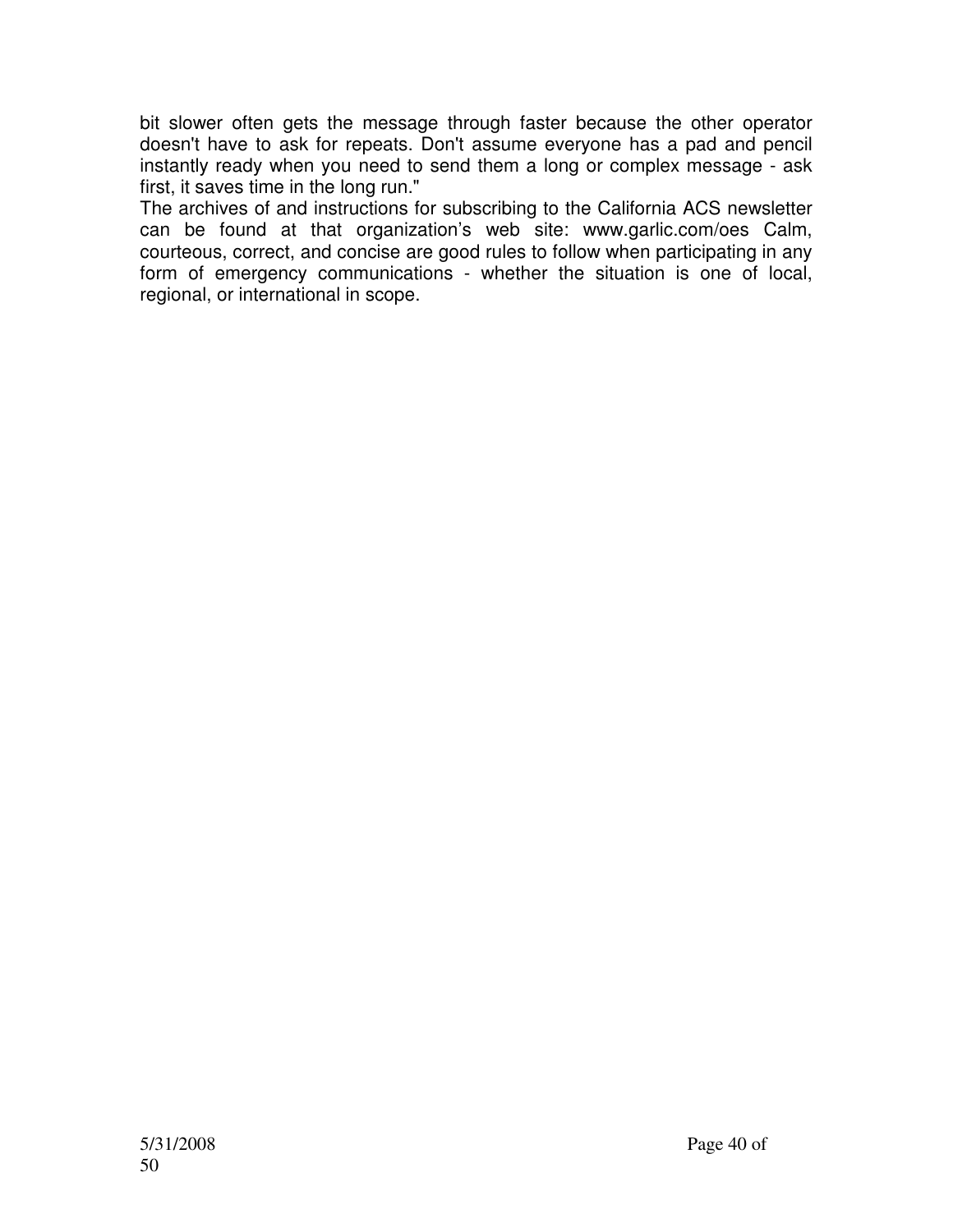#### **SATsix Session Six On Training... De W9FX**

My job title with SATERN is a bit ostentatious: National Training Coordinator. That title indicates that I should have a staff of training officers scattered across the country. And, contrary to what you might think, I actually do. Each member of this network is, in fact, a training officer in waiting. As frightening as it may sound, at some point in each of your careers as emergency communicators, you're probably going to be asked to pass along the torch of knowledge to some new folks who have not had the benefit of emergency communications instruction or experience. Like it or not, when that day comes, you'll become the training officer for your group or community.

So, today, I thought I'd pass along some tips to help prepare you for those troubled times which lay ahead..

1. Have a plan prepared well in advance of your training session. This serves two purposes: It bolsters your confidence as a trainer and having a well rehearsed plan in hand makes your training session to your students appear to be much more professional. Depending on your training topic and your personal preferences, you may choose to write a complete script for your session, or, you may choose to work from index cards or other notes. I strongly encourage you to refrain from extensive ad lib training. Invariably, when the teacher is working from memory, some point or points will either be forgotten or misunderstood.

2. While it's customary to open speeches and, sometimes, classes, with something humorous, intended, of course, to 'break the ice,' make certain that your attempts at humor do not include comments or suggestions that may be off color or offensive to some or all of your students. Better to leave the ice 'unbroken' than to create a room full of resentful students before you even start your presentation!

3. The basic concept of training that I use and recommend is very simple:

A. Tell 'em what you're going to tell 'em

B. Tell 'em

C. Tell 'em what you told 'em

Translated into plain text, the concept reads as follows:

 A. Provide an introduction to the material by informing your students what they will learn from you during the course of your training session.

B. Conduct your training session.

C. Recap the highlights of the topic you presented before closing.

4. Plan your training session with the students' attention span in mind.

Someone once commented that the mind can only absorb what the rear end can stand. Truer words have not often been heard. It's far better -- and your students will respond better -- if you hold three 20-minute classes instead of one 60-minute class. If you're doing your training session on the air, remember to allow time to obtain a list of stations checking in to your net, time to identify the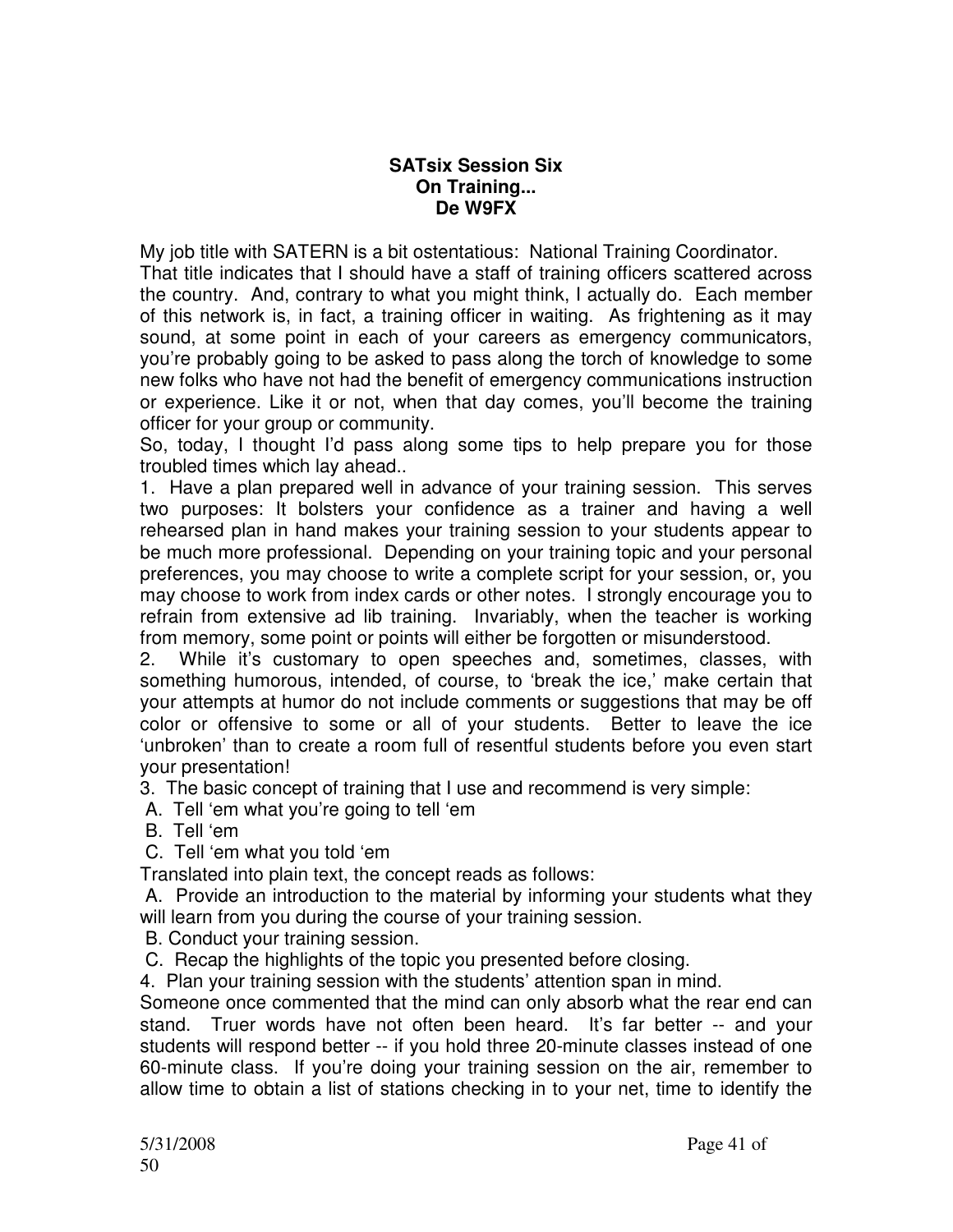net, and time for the formal presentation, which, since it's being given via radio, should run no longer than about 15 minutes in length. Finally, there should be time for comments and/or questions from the net participants.

5. Take your training material 'to the kitchen table.' When you plan your training session, do not assume that all of your students understand jargon, technical terms, or specialized abbreviations. Teach at the level of the least common denominator. Your class may, well, consist of a group of hams, 20 of which are old timers with more than 40 years of amateur service under their belts, along with a few hams who have only been licensed a few months. The newer hams will probably be more familiar with computer terms...while the old timers may be more familiar with communications protocol. In order for your training session to be successful, each student should leave the class with a clear understanding of what you were talking about.

6. One of the more popular buzzwords in today's language is "interactive."

Well, our training sessions should be, to some extent, and, depending upon the method of presentation, interactive. By that I mean that your students should be able to freely ask any questions that occur to them regarding the training topic. You, as the trainer, should be prepared to answer those questions to which you have answers and to be willing to perform the research and follow-up necessary to answer those questions to which you do not have immediate answers. To do less will seriously damage your credibility with your students.

If you're lucky, your turn in the barrel as a training officer will occur well in advance of any actual emergency situation. If you find yourself in the position of needing to train operators in the midst of an emergency, I have one piece of advice: Forget it. It just won't work. An emergency situation is the worst of all possible training environments. As an emergency NCS, you should use good procedures and attempt to keep the net operating with some measure of discipline and purpose. Hopefully, those stations that join your net will follow your good example.

So, there you have it, SATERN training folks. Plan your training sessions, reduce the material's complexity to the level of the least of your students' abilities, keep your sessions short, and, then, Tell 'me what you're gonna tell 'em, tell 'em, and, finally, tell 'em what you told 'em. Do not try to train operators during emergencies. That's what training nets are for.

Join SATERN http://www.qso.com/satern411/joinform.htm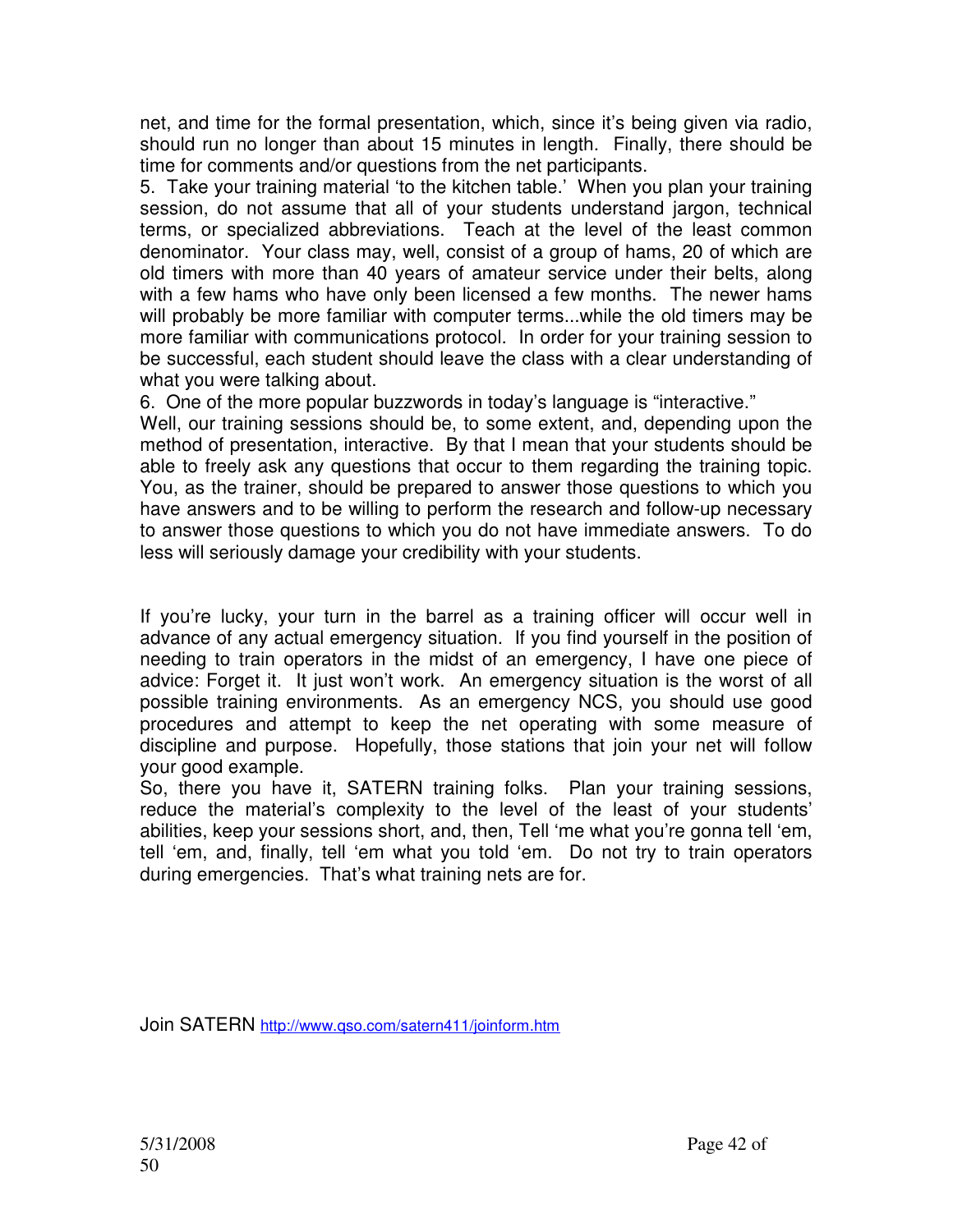#### **APPENDIX B**

#### **FCC Guidelines for ID, and the use of Tactical Call Signs**

**Tactical Call Signs** - Tactical Call signs can identify the station's location or its purpose during an event, regardless of who is operating the station. This is an important concept. The tactical call sign allows you to contact a station without knowing the FCC call sign of the operator. It virtually eliminates confusion at shift changes or at stations with multiple operators.

Tactical call signs should be used for all emergency nets and public service events if there are more than just a few participants. It is often helpful if the tactical call signs have a meaning that matches the way in which the served agency identifies the location or function.

**Station Identification** - In addition to satisfying the FCC's rules, proper station identification is essential to promoting the efficient operation of a net. The FCC requires that you identify at ten-minute intervals during a conversation and at the end of your last transmission. During periods of heavy activity in tactical nets it is easy to forget when you last identified, but if you identify at the end of each transmission, you will waste valuable time. What to do?

The easiest way to be sure you fulfill FCC station identification requirements during a net is to give your FCC call sign as you complete each *exchange*. Most exchanges will be far shorter than ten minutes. This serves two important functions:

1) It tells the NCS that you consider the exchange complete (and saves time and extra words)

2) It fulfills all FCC identification requirements

*note (1) Text in this Appendix is taken from AARL CCEP Level I Amateur Radio Emergency Communications Course*. Although this publication is copyrighted, the reproduction of this material is not for the purpose of resale, but only for ad-hoc educational purposes to further the purposes of amateur radio for which the ARRL is the endorses. Permission has not been obtained from the publisher for this excerpt..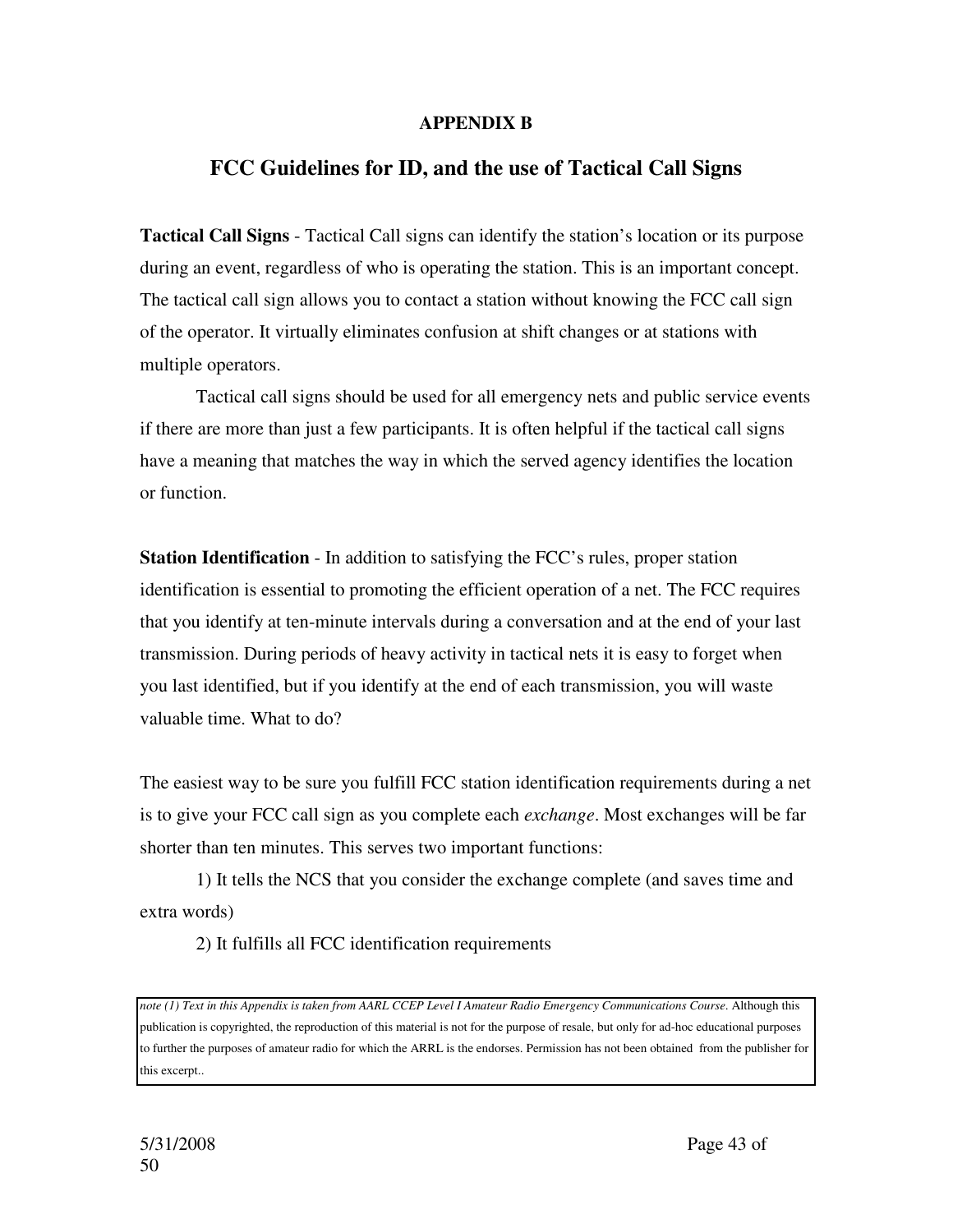#### **Disaster Relief Tactical Communications Utilizing VHF Business Band And MURS Frequencies**

By Alan R. Caho (KA3DYL) Disaster Relief Communications Ministries Baptist Convention of Maryland/Delaware SouthBEARS of MD/DE (W3MDB)

At the 2008 North American Mission National Disaster Relief Roundtable, Fort Caswell, NC), Communications leaders of the represented state conventions recognized the need for standard and interoperable communications from front line disaster relief units to incident command and all the way to the NAMB DOC in Alpharetta, Georgia.

#### 1. Interoperable Tactical Communications

Forward Deployed or Front Line units are generally defined as units operating forward of the incident command site and in direct contact with disaster victims. Support units are generally defined as units operating around or in support of the incident command. Forward Deployed units include recovery units, assessment teams, feeding units, child care units, and chaplains. Support units include logistics (warehouse/supply, housing, medical support), shower, laundry, water purification, and administrative support.

The units operating forward of the Incident Command are many times in areas that have limited access to cellular based communications. These areas may also have limited availability to emergency medical and law enforcement or security services, leaving our volunteers vulnerable to injury or assault. Therefore, establishing reliable communications between the incident command and the forward deployed units is a priority for each communications unit.

Understanding that the communications units themselves have limited resources, including a limited number of licensed amateur radio operators and amateur equipment, it is most advisable that each front line unit acquire at least one mobile and several portable (handy-talkie) radios programmed for NAMB's National Disaster Relief Frequency which is currently on a FCC licensed itinerant VHF Business frequency of 151.625MHz.

To establish total interoperability between units from different states that may be operating near each other in a disaster zone, standardization of the first four channels on all VHF business radios is essential. To augment the single licensed business frequency, Multi-User Radio Service frequencies will be added to the channel 3 and 4 positions of each portable radio allowing tactical and "talk around" channels without tying up our main frequency (currently 151.625 MHz). States may choose to operate a private channel in the number 2 position. A CTCSS PL code of 100Hz will be become standard within three years on channel's 1, 3, & 4.

The North American Mission Board and our National Disaster Relief Communications Leadership is pursuing acquiring another VHF (high band) Business Band frequency to replace the current shared itinerant frequency. If/when this frequency becomes available; NAMB will hold the nationwide license and this frequency would replace the current 151.625 MHz in the channel 1 position on standardized radios.

#### 2. Manned Relay Stations / Forward Net Controllers

Understanding that the VHF business radios have the same performance of 2 meter amateur radios operating in simplex mode, it is obvious that if our Forward Deployed Units have an effective range of between 3 and 15 miles depending on equipment and terrain. The Communications Unit must provide a unit to bridge that gap. This unit in the middle can be as simple as a couple of guys in a vehicle equipped with the business radios and an amateur radio capable of reaching Incident Command. Your state may call this type of unit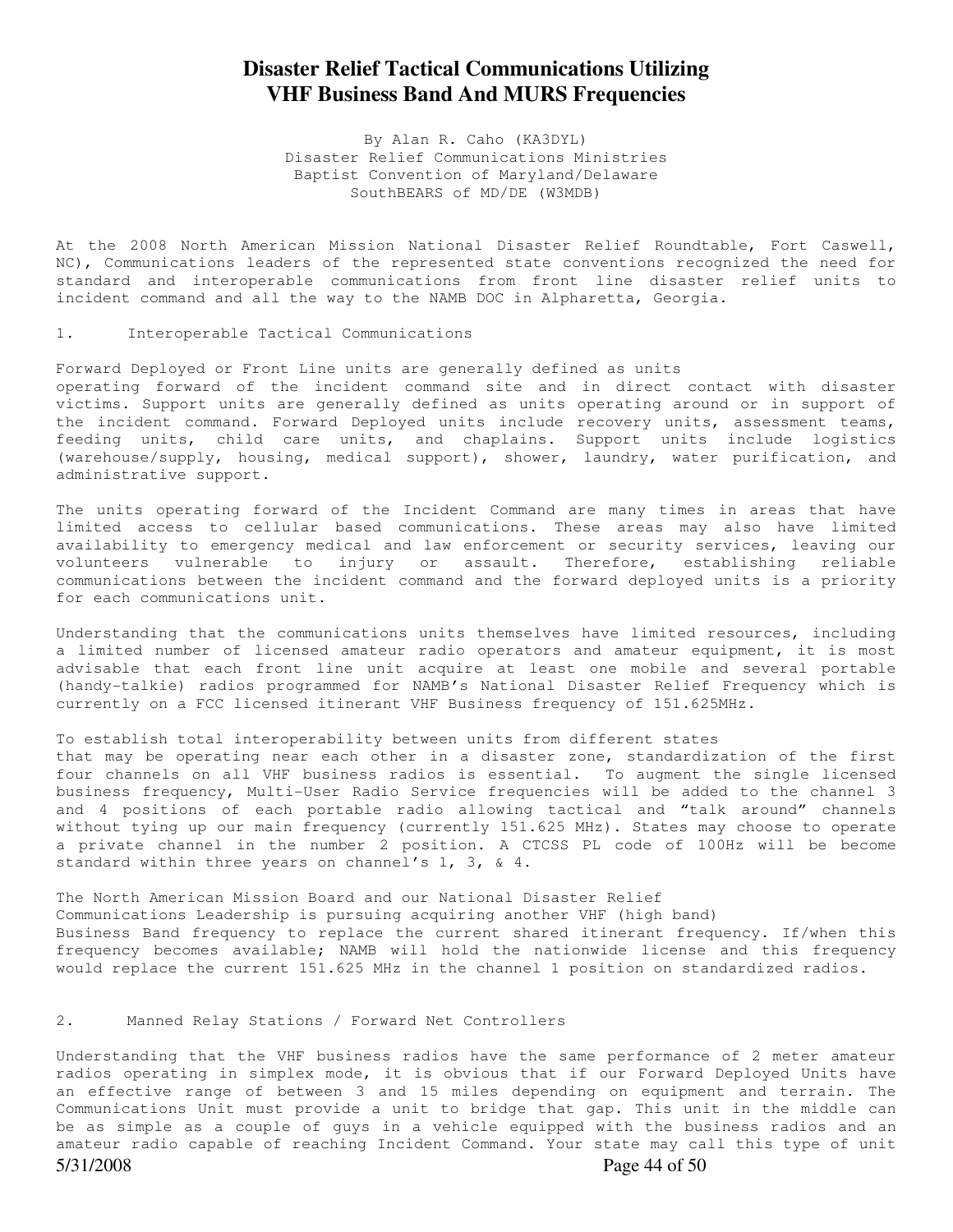a "jump team", "Rapid Deployment Team", etc. Whatever they are called, they need to have the right equipment to bridge the gap between recovery units and chaplains with business band walkie talkies and the folks at Incident Command.

#### 3. Incident Command Communications

This is what most of the Communications Unit do best. Provide voice and data communications between the local Incident Command and the State Area Commander, all the way up to the Disaster Operations Center at NAMB. This communications usually includes providing email capability to the Incident Commander and feeding unit leaders so they can file reports and order supplies. Full internet capability allows Incident Command to monitor other national incidents as well as weather projections. The Incident Command Communications Unit should also be monitoring and checking in with the local RACES and ARES nets usually on the 2 meter or 70 cm amateur bands.

Maintaining contact with the local Emergency Operations Center via the RACES/ARES net allows for liaison as well as a direct link to local emergency communications should one of your units need emergency medical or law enforcement assistance. This is where we should understand the need for the unbroken chain of communications all the way from the front line units to Incident Command (through a forward relay station if necessary). Assume a Katrina like situation, our volunteers on the front lines doing chain saw operations with extremely limited communications other than the radios we bring with us. One of your guys gets hurt, how do we get proper medical attention to him if he has no other way to call for help?

Recommendation / Action Items for Each State Convention with Active Disaster Relief Units:

1. Each State Convention should obtain and maintain their own FCC license to operate on the itinerant VHF Business Band frequency.

2. Each State Convention should establish policy strongly encouraging (leaning toward requiring within 3 years) each Disaster Relief Unit (including Chaplains) to have VHF (high band) radios available on each deployment. These radios can be either portable(HT) or mobile with a standardized programming as follows:

- a. Channel position 1 151.625 MHz with a transmit CTCSS of 100Hz
- b. Channel position 2 State dictated channel
- c. Channel position 3 151.820 MHz with a transmit CTCSS of 100Hz
- d. Channel position 4 151.880 MHz with a transmit CTCSS of100Hz

e. For radios with more than four channel positions, it is recommended that at least some of the additional channels be National Weather Service frequencies on receive only. Any additional channels programmed at the discretion of the state communications director/coordinator.

3. Each Communications Unit including each Rapid or Forward Deployment Team or Unit should have VHF Business radio capability.

Footnotes: 1. National standard, all new radios must be able to transmit a CTCSS tone of 100Hz, CTCSS tone on receive will not become national standard until April 30, 2011. 2. Some states already have a licensed state use frequency. Other states may choose to use the itinerant VHF Business Band frequency of 151.625MHz or one of the other MURS frequencies with a private PL code.

#### **Added May 30, 2008**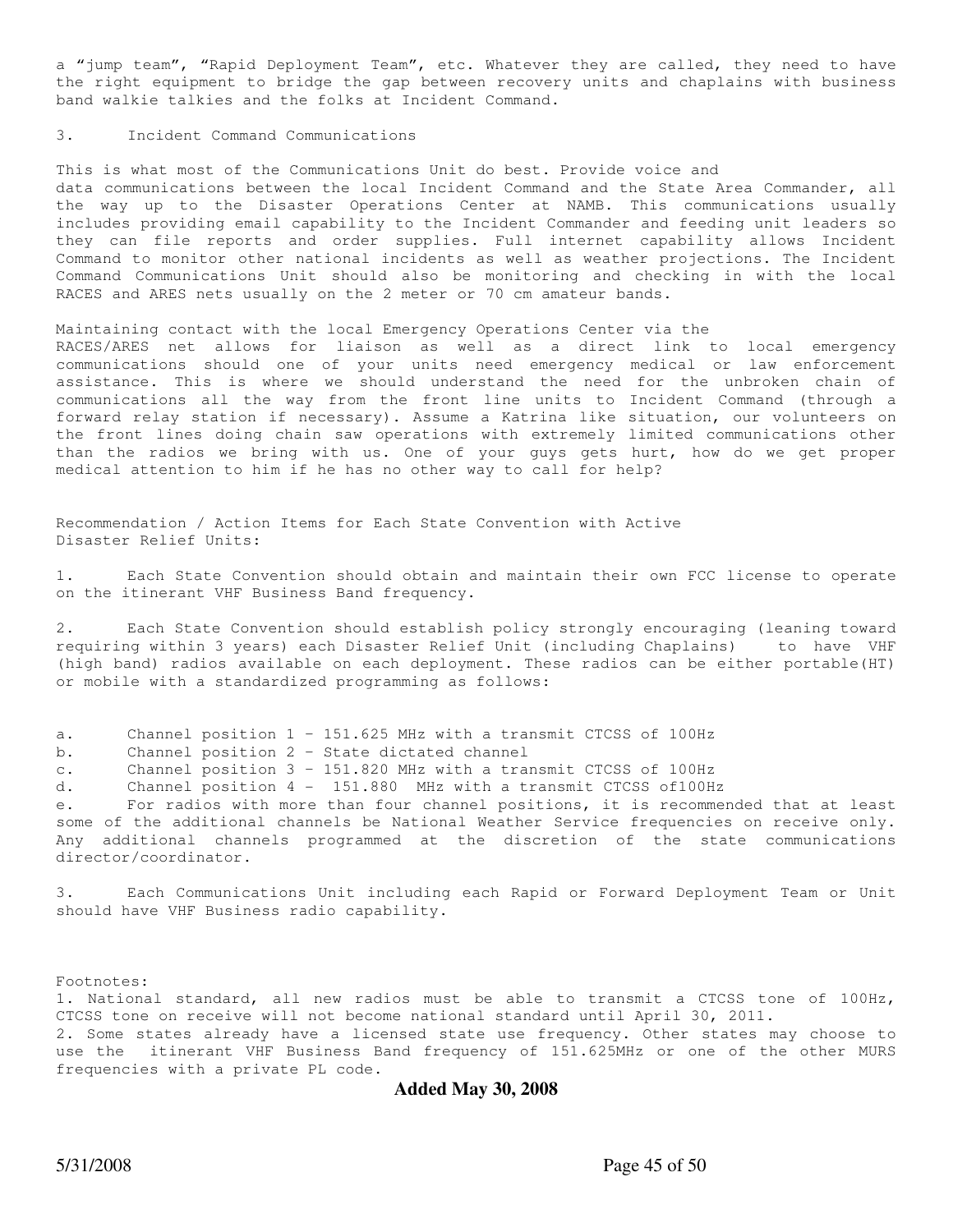## **APPENDIX C**

## State Communication Coordinators

| AL:       |             |        |                      |                         |
|-----------|-------------|--------|----------------------|-------------------------|
| AK:       |             |        |                      |                         |
| AR.       |             |        |                      |                         |
| CA:       |             |        |                      |                         |
| CO:       |             |        |                      |                         |
| DC:       |             |        |                      |                         |
| DE:       |             |        |                      |                         |
| FL:       | Hugh Cater  | KE4CRO | hcater@flbaptist.org | 904.596.3130            |
|           |             |        |                      | or 800.226.8584, x3130. |
| GA:       |             |        |                      |                         |
| KY:       |             |        |                      |                         |
| HI:       |             |        |                      |                         |
| ID:       |             |        |                      |                         |
| IL:       |             |        |                      |                         |
| IN:       |             |        |                      |                         |
| IA:       |             |        |                      |                         |
| KS:       |             |        |                      |                         |
| LA:       |             |        |                      |                         |
| MD:       |             |        |                      |                         |
| MI:       |             |        |                      |                         |
| MN:       |             |        |                      |                         |
| MS:       | Dale Little | KB5JN  | KB5JN@ARRL.net       | Hm: 601.466.7884        |
|           |             |        |                      | Wk: 601.442.5339        |
| MO:       |             |        |                      |                         |
| $MT$ .:   |             |        |                      |                         |
| NE:       |             |        |                      |                         |
| NV:       |             |        |                      |                         |
| NM:       |             |        |                      |                         |
| NY:       |             |        |                      |                         |
| NC:       |             |        |                      |                         |
| 5/31/2008 |             |        | Page 46 of 50        |                         |
|           |             |        |                      |                         |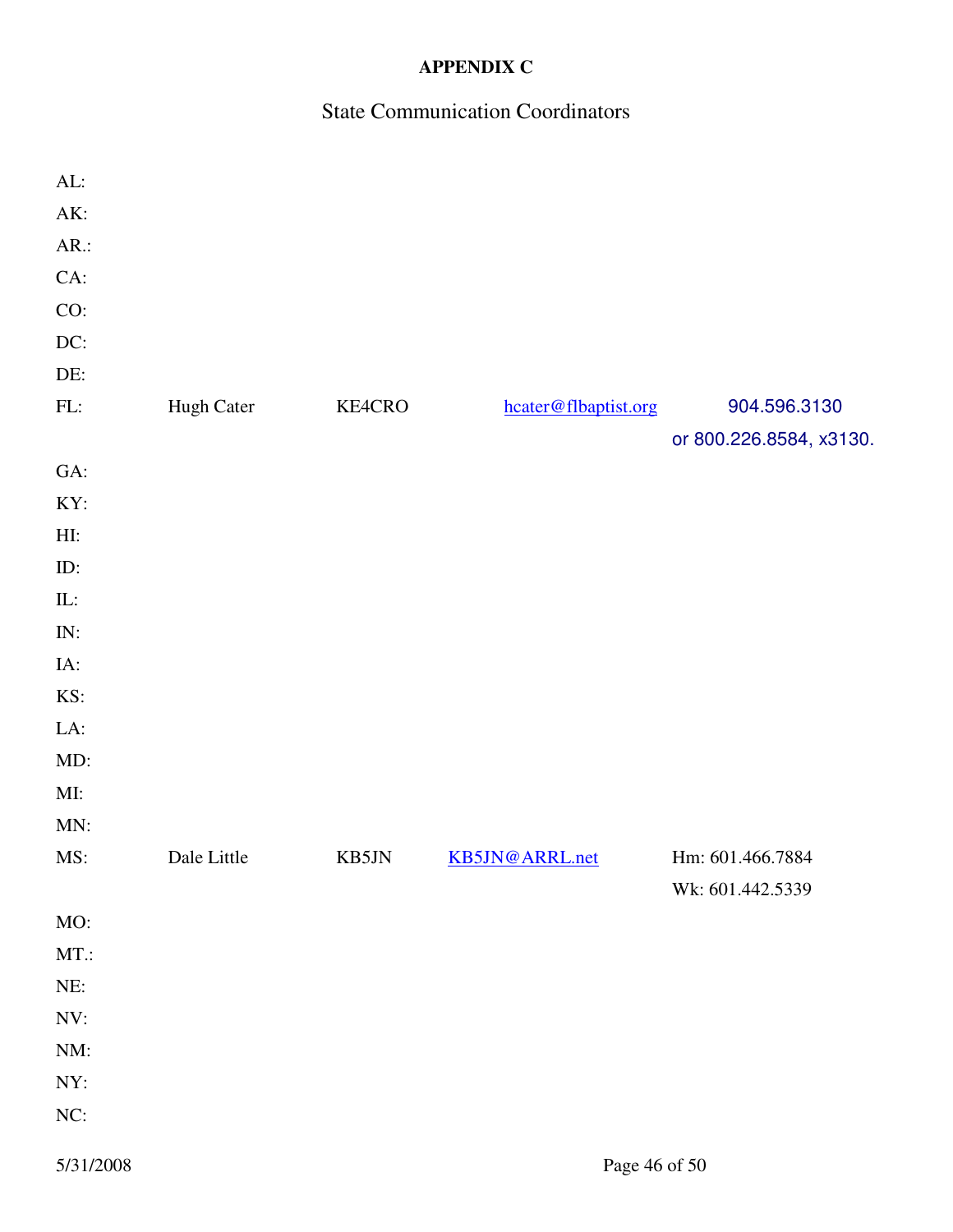| ND:      |            |       |               |                        |
|----------|------------|-------|---------------|------------------------|
| OH:      |            |       |               |                        |
| OK:PA:   |            |       |               |                        |
| SJersey: |            |       |               |                        |
| SC:      | Ken Norton | W4HKZ | W4HKZ@att.net | 864.244.5700           |
|          |            |       |               | or 864.350.4728 (cell) |
| SD:      |            |       |               |                        |
| TN:      |            |       |               |                        |
| TX:      |            |       |               |                        |
| UT:      |            |       |               |                        |
| VA:      |            |       |               |                        |
| WV:      |            |       |               |                        |
| WS:      |            |       |               |                        |
| WY:      |            |       |               |                        |